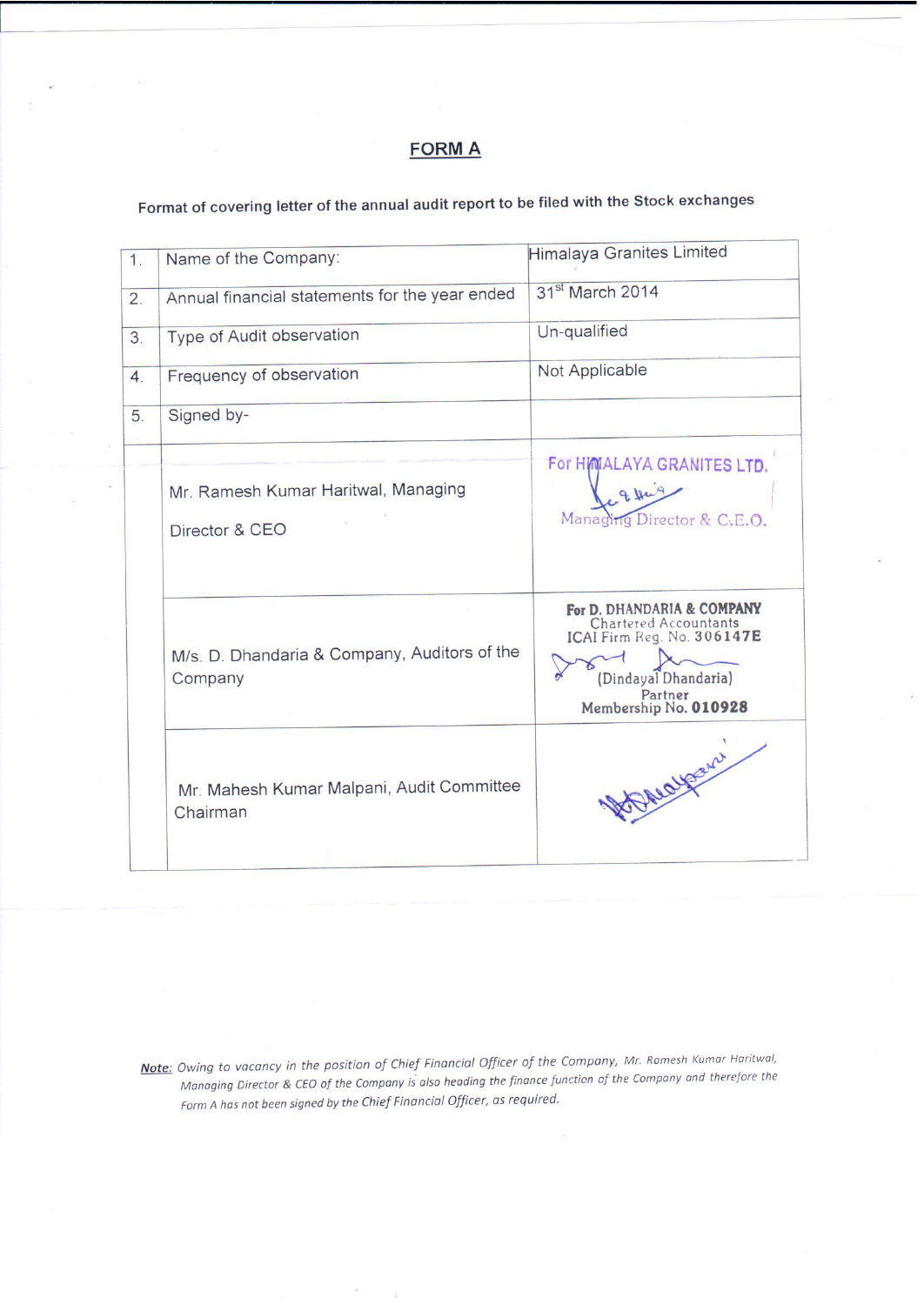# **ANNUAL REPORT 2013-14**

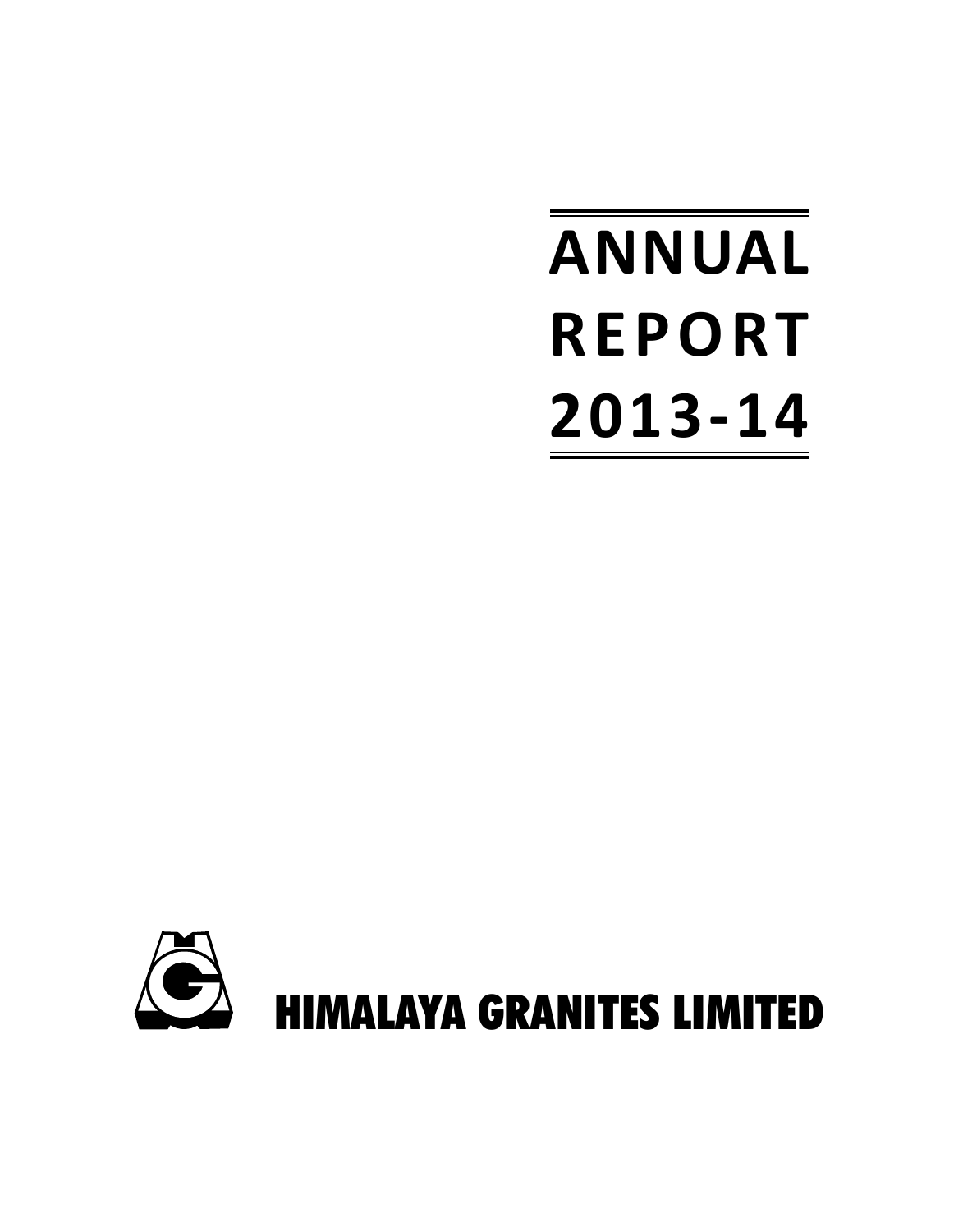

Corporate Information as on 30th May, 2014

#### **BOARD OF DIRECTORS**

Mr. Saurabh Mittal, Non-Executive Chairman Mr. Ramesh Kumar Haritwal, Managing Director & CEO Mr. Beni Gopal Saraf Mr. Mahesh Kumar Malpani Mr. Pradip Manharlal Domadia

#### **AUDIT COMMITTEE**

Mr. Mahesh Kumar Malpani, Chairman Mr. Ramesh Kumar Haritwal Mr. Beni Gopal Saraf

#### **AUDITORS**

M/s. D. Dhandaria & Company Thana Road, Tinsukia, Assam - 786125

#### **REGISTRARS & SHARE TRANSFER AGENTS**

M/s. S.K. Infosolutions Pvt. Ltd. 34/1A, Sudhir Chatterjee Street Kolkata - 700 006 Phone : (033)2219-4815/6797 Fax : (033) 2219-4815

#### **STAKEHOLDERS' RELATIONSHIP COMMITTEE**

Mr. Beni Gopal Saraf, Chairman Mr. Mahesh Kumar Malpani

#### **NOMINATION & REMUNERATION COMMITTEE**

Mr. Pradip Manharlal Domadia, Chairman Mr. Mahesh Kumar Malpani Mr. Beni Gopal Saraf

#### **REGISTERED OFFICE**

Panchalam Village, Melpettai Post, Tindivanam, Tamilnadu-604 307 CIN: L13206TN1987PLC015161 Telefax: 044-26693378 Website: www.hgl.co.in Email: prakash.corp@greenply.com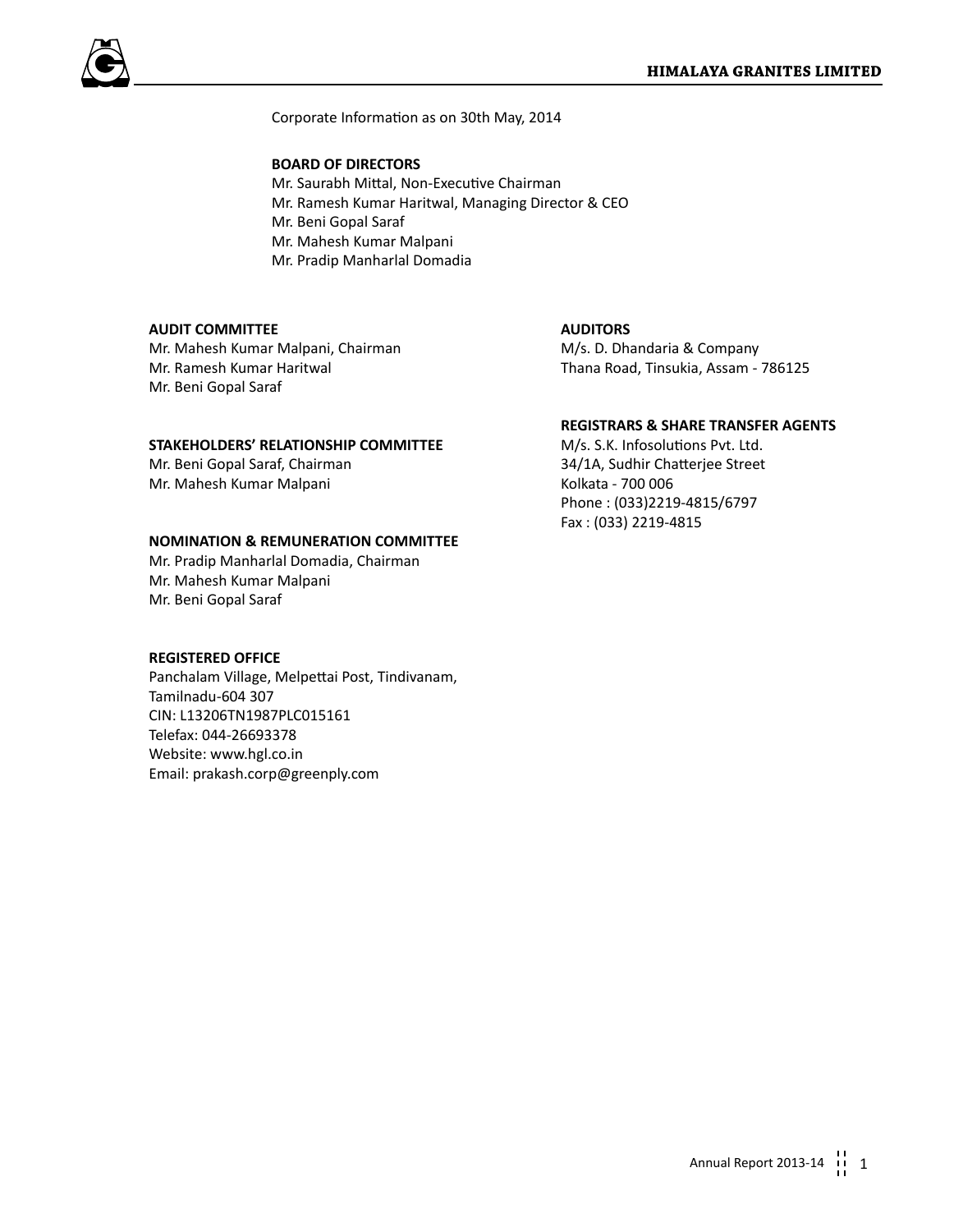

# **NOTICE**

NOTICE is hereby given that the 26th Annual General Meeting of the members of the Company will be held on Tuesday, 30th September, 2014 at 1:00 P.M. at the Registered Office of the Company at Panchalam Village, Melpettai Post, Tindivanam, Tamilnadu - 604 307 to transact the following businesses:

#### **Ordinary Business :**

- 1. To receive, consider and adopt the Audited Financial Statements of the Company for the financial year ended March 31, 2014 including the Audited Balance Sheet as at March 31, 2014 and Statement of Profit & Loss for the year ended on that date and the Reports of the Board of Directors and Auditors thereon.
- 2. To appoint a director in place of Mr. Saurabh Mittal (DIN 00273917), who retires by rotation at this Annual General Meeting and being eligible, offers himself for re-appointment.
- 3. To appoint auditors and fix their remuneration and in this connection, to consider and if thought fit, to pass, with or without modification(s), the following as an **Ordinary Resolution**:

 "**RESOLVED THAT** pursuant to SecƟons 139, 142 and other applicable provisions of the Companies Act, 2013 and the allied rules made thereunder (including any statutory modification(s) or re-enactment thereof for the time being in force) M/s. D. Dhandaria & Company, Chartered Accountants (Registration No. 306147E), the retiring auditors be and are hereby appointed as Statutory Auditors of the Company to hold office as such from the conclusion of this Annual General Meeting (AGM) till the conclusion of the 29th AGM subject to ratification by shareholders at every AGM held after this AGM, at such remuneration as may be fixed by the Board of Directors of the Company, based on the recommendation of the Audit Committee, in addition to the reimbursement of all out-of-pocket expenses in connection with the audit of the financial statements of the Company."

#### **Special Business :**

4. To consider and if thought fit, to pass, with or without modification(s), the following resolution as an **Ordinary ResoluƟon** :

"RESOLVED THAT pursuant to the provisions of Sections 149, 152 read with Schedule IV and all other applicable provisions of the Companies Act, 2013 and the Companies (Appointment and Qualification of Directors) Rules, 2014 (including any statutory modification(s) or re-enactment thereof for the time being in force) and applicable provisions of Listing Agreement with the Stock Exchange(s), Mr. Mahesh Kumar Malpani (DIN: 02603222), who was appointed as an Independent Director liable to retire by rotation and whose term expires at this Annual General Meeting and in respect of whom the Company has received a notice in writing under Section 160 of the Companies Act, 2013 from a member proposing his candidature for the office of Director, be and is hereby re-appointed as an Independent Director of the Company not liable to retire by rotation and to hold office for a term of 5 (five) consecutive years from the date of this Annual General Meeting up to the conclusion of the 31st Annual General Meeting of the Company in the calendar year 2019."

5. To consider and if thought fit, to pass, with or without modification(s), the following resolution as an **Ordinary ResoluƟon** :

"RESOLVED THAT pursuant to the provisions of Sections 149, 152 read with Schedule IV and all other applicable provisions of the Companies Act, 2013 and the Companies (Appointment and Qualification of Directors) Rules, 2014  $(including any statutory modification(s) or re-enactment thereof for the time being in force) and applicable provisions$ of Listing Agreement with the Stock Exchange(s), Mr. Beni Gopal Saraf(DIN: 00267858), who was appointed as an Independent Director liable to retire by rotation and whose term expires at this Annual General Meeting and in respect of whom the Company has received a notice in writing under Section 160 of the Companies Act, 2013 from a member proposing his candidature for the office of Director, be and is hereby re-appointed as an Independent Director of the Company not liable to retire by rotation and to hold office for a term of 5 (five) consecutive years from the date of this Annual General Meeting up to the conclusion of the 31st Annual General Meeting of the Company in the calendar year 2019."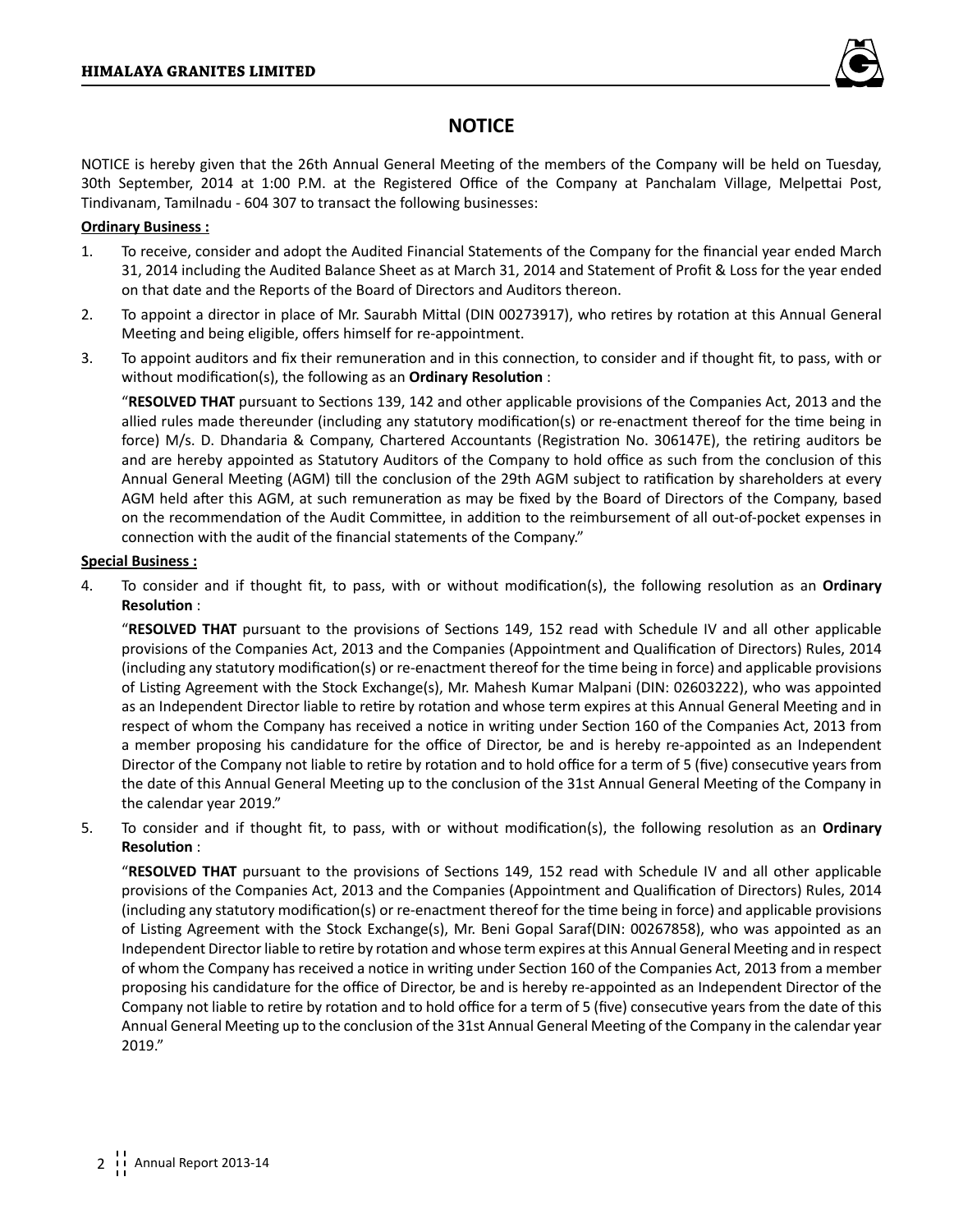

6. To consider and if thought fit, to pass, with or without modification(s), the following resolution as an **Ordinary ResoluƟon**:

"RESOLVED THAT pursuant to the provisions of Sections 149, 152 read with Schedule IV and all other applicable provisions of the Companies Act, 2013 and the Companies (Appointment and Qualification of Directors) Rules, 2014 (including any statutory modification(s) or re-enactment thereof for the time being in force) and applicable provisions of Listing Agreement with the Stock Exchange(s), Mr. Pradip Manharlal Domadia (DIN: 05292129), who was appointed as an Independent Director liable to retire by rotation and whose term expires at this Annual General Meeting and in respect of whom the Company has received a notice in writing under Section 160 of the Companies Act, 2013 from a member proposing his candidature for the office of Director, be and is hereby re-appointed as an Independent Director of the Company not liable to retire by rotation and to hold office for a term of 5 (five) consecutive years from the date of this Annual General Meeting up to the conclusion of the 31st Annual General Meeting of the Company in the calendar year 2019."

7. To consider and if thought fit, to pass, with or without modification(s), the following resolution as an **Ordinary ResoluƟon** :

 "**RESOLVED THAT** pursuant to the applicable provisions of the Companies Act, 2013 and the Rules made thereunder (including any statutory modification(s) or re-enactment thereof for the time being in force) and other applicable laws, the terms and conditions of appointment of Mr. Ramesh Kumar Haritwal (DIN: 01486666), currently holding office as Managing Director and CEO of the Company and not liable to retire by rotation be revised such that Mr. Ramesh Kumar Haritwal shall be liable to retire by rotation and continue as Managing Director and CEO of the Company, other terms and conditions of his appointment remaining unaltered."

8. To consider and if thought fit, to pass, with or without modification(s), the following resolution as a **Special Resolution**:

"RESOLVED THAT pursuant to Section 14 and other applicable provisions, if any, of the Companies Act, 2013, and allied rules thereunder (including any statutory modification(s), or re-enactment(s) thereof for the time being in force), the draft regulations contained in the Articles of Association submitted to this meeting be and are hereby approved and adopted in substitution, and to the entire exclusion, of the regulations contained in the existing Articles of Association of the Company.

**RESOLVED FURTHER THAT** Mr. Saurabh Mittal and Mr. Ramesh Kumar Haritwal, Directors of the Company be and are hereby severally authorized to modify the Articles of Association and to perform all acts, deeds and things, execute documents, and make all filings, as may be necessary to give effect to the above resolution and to take all such steps for giving any such direction as may be necessary or desirable and to settle any questions or difficulties whatsoever that may arise for the purpose of giving effect to this resolution."

9. To consider and if thought fit, to pass, with or without modification(s), the following resolution as a **Special Resolution**:

 "**RESOLVED THAT** pursuant to SecƟon 188 and other applicable provisions, if any, of the Companies Act, 2013 and the rules made thereunder (including any statutory modification(s) or re-enactment thereof for the time being in force) and applicable provisions of Listing Agreement with the Stock Exchange(s), if any, consent of the members be and is hereby accorded to the Board of Directors of the Company to enter into contracts or arrangements with the following related party, during the financial year 2014-15 or thereafter, up to the maximum amounts, as mentioned below on such terms and conditions as the Board may think proper and beneficial for the Company -

| Sl. No. | Name of Related Party       | <b>Nature of Transaction</b>      | <b>Value of Transaction</b>       |
|---------|-----------------------------|-----------------------------------|-----------------------------------|
|         | Greenply Industries Limited | Lease/Leave and License agreement | Monthly Rent of ₹ 3,85,000/- with |
|         |                             | in respect of immovable property  | 5% increase every year.           |

**RESOLVED FURTHER THAT** Mr. Saurabh Mittal and Mr. Ramesh Kumar Haritwal, Directors of the Company be and are hereby severally authorised to do and perform all such acts, deeds, matters and things as may be considered necessary to give effect to the resolution."

10. To consider and if thought fit, to pass, with or without modification(s), the following resolution as a **Special Resolution**: "RESOLVED THAT pursuant to Section 188 and other applicable provisions, if any, of the Companies Act, 2013 and the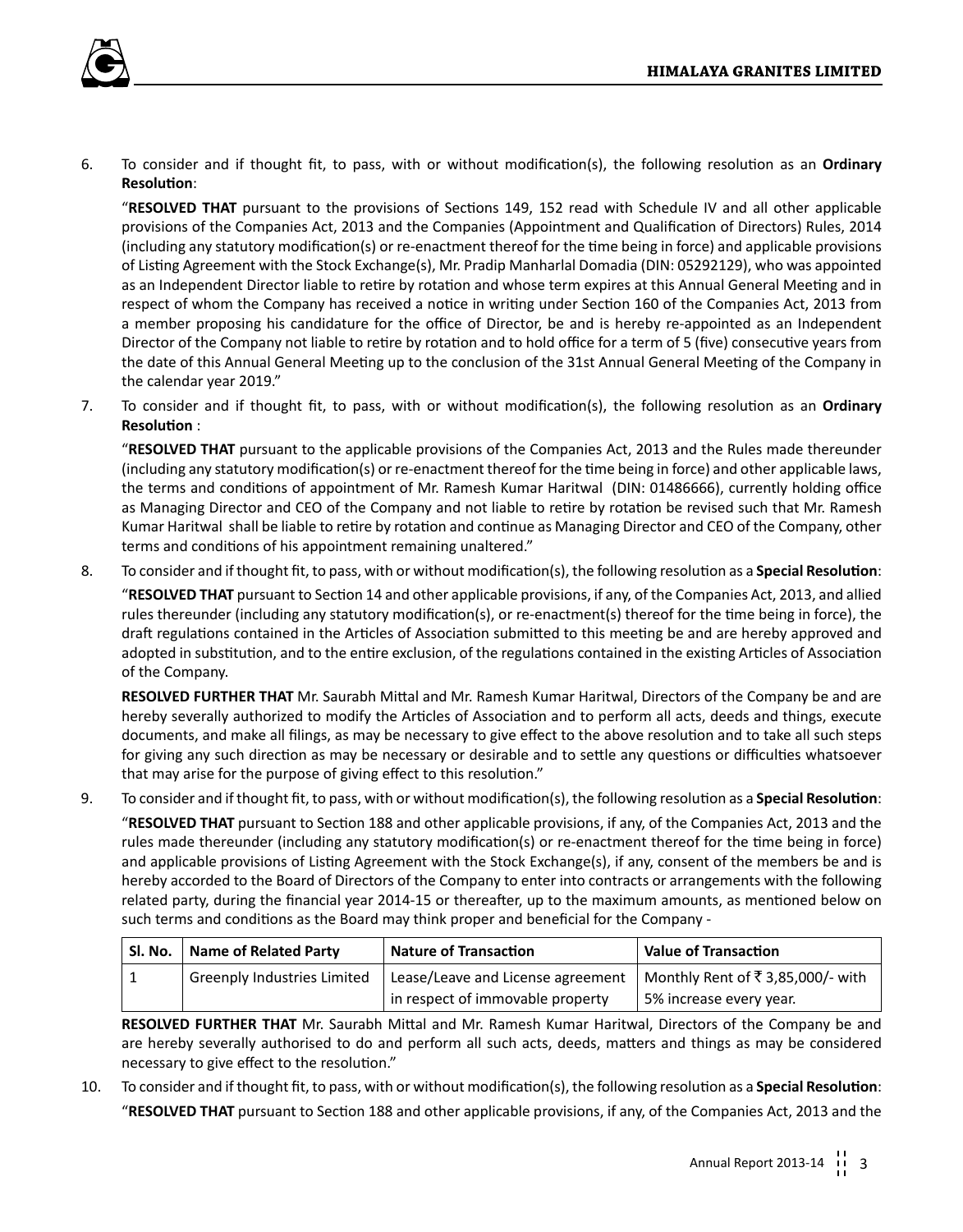

rules made thereunder (including any statutory modification(s) or re-enactment thereof for the time being in force) and applicable provisions of Listing Agreement with the Stock Exchange(s), if any, consent of the members be and is hereby accorded to the Board of Directors of the Company to enter into contracts or arrangements with the following related party, during the financial year 2014-15 or thereafter, up to the maximum amounts, as mentioned below on such terms and conditions as the Board may think proper and beneficial for the Company -

| Sl. No. | <b>Name of Related Party</b> | Nature of Transaction                                           | <b>Value of Transaction</b>          |
|---------|------------------------------|-----------------------------------------------------------------|--------------------------------------|
|         |                              | Greenlam Industries Limited   Lease/Leave and License agreement | Monthly Rent of ₹ 3,85,000/- with    |
|         |                              | in respect of immovable property                                | <sup>1</sup> 5% increase every year. |

**RESOLVED FURTHER THAT** Mr. Saurabh Mittal and Mr. Ramesh Kumar Haritwal, Directors of the Company be and are hereby severally authorised to do and perform all such acts, deeds, matters and things as may be considered necessary to give effect to the resolution."

> By Order of the Board For **Himalaya Granites Limited**

Place : Kolkata **Ramesh Kumar Haritwal** Dated : 30th May, 2014 Managing Director & CEO

#### **Registered Office :**

Panchalam Village Melpettai Post, Tindivanam, Tamilnadu - 604 307

# **NOTES :**

- 1. A Statement pursuant to Section 102 of the Companies Act, 2013, relating to the Special Business to be transacted at the Meeting is annexed hereto.
- 2. **A member enƟtled to aƩend and vote at the Annual General MeeƟng (the "MeeƟng") is enƟtled to appoint a proxy to aƩend and vote on a poll instead of himself/herself and the proxy need not be a member of the Company. The instrument appoinƟng the proxy, in order to be effecƟve, should be deposited, duly completed and signed, at the registered office of the Company not less than forty-eight hours before the commencement of the Meeting. A proxy form is sent herewith.**

A person can act as a proxy on behalf of members not exceeding fifty and holding in the aggregate not more than ten percent of the total share capital of the Company carrying voting rights. A member holding more than ten **percent of the total share capital of the Company carrying voting rights may appoint a single person as proxy and such person shall not act as a proxy for any other person or shareholder.**

- 3. The Register of Members and Share Transfer Books of the company will remain closed from 2nd September, 2014 to 4th September, 2014 (both days inclusive).
- 4. Corporate members intending to send their authorised representatives to attend the Meeting are requested to send to the Company a certified copy of the Board Resolution authorising their representative to attend and vote on their behalf at the Meeting.
- 5. In case of joint holders attending the Meeting, only such joint holder who is higher in the order of names will be entitled to vote.
- 6. Queries on accounts of the Company, if any may please be sent to the Company at least seven days in advance of the meeting so that the answers may be made readily available at the meeting.
- 7. Members are requested to promptly notify any change in their address to the Share Transfer Agents M/s. S. K. Infosolutions Pvt. Ltd., 34/1A, Sudhir Chatterjee Street, Near Girish Park Metro Station, Kolkata-700 006, Phone:(033) 2219-4815/6797, Fax: (033) 2219-4815
- 8. Members are requested to bring their attendance slip along with their copies of annual reports to the meeting.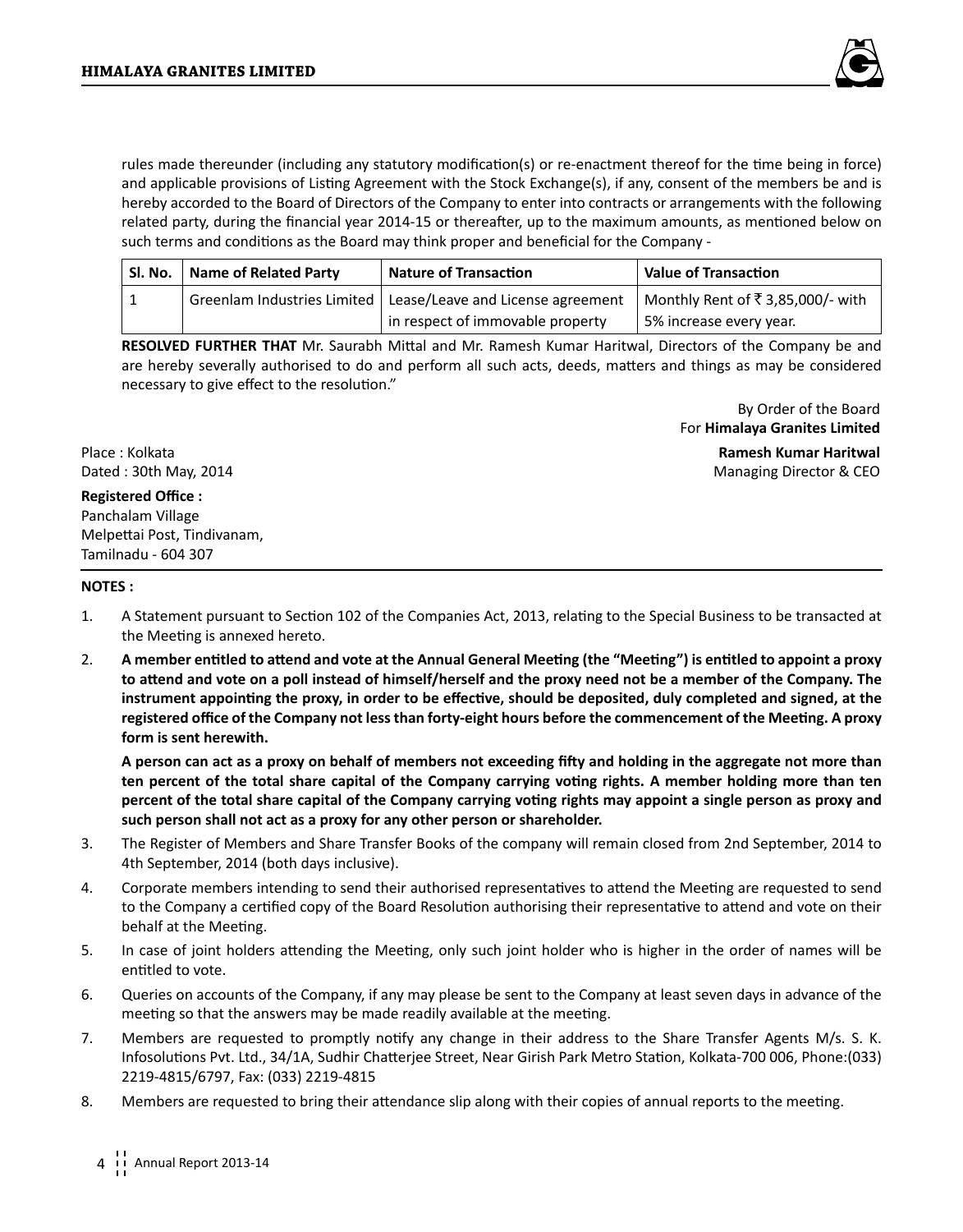

- 9. Members holding shares in physical form are advised to make nomination in respect of their shareholding in the Company.
- 10. Company's shares are listed on BSE Ltd. and listing fees for the financial year 2014-15 has been paid to the said Stock Exchange.
- 11. Pursuant to the provisions of Section 205A and 205C of the Companies Act, 1956, the final dividend for the year ended 31st March, 2006 remaining unpaid or unclaimed for a period of seven years from the date of transfer of the same to the unpaid dividend account, has been transferred to the Investor Education and Protection Fund established by the Central Government. No claim shall lie against the Investor Education and Protection Fund or the Company in respect of individual amount(s) so credited to the Investor Education and Protection Fund.
- 12. The final dividend for the financial year ended 31st March, 2007, which remain unclaimed for a period of seven years, will be transferred by the Company to the Investor Education and Protection Fund, as per the applicable provisions of the Companies Act, 1956 or the Companies Act, 2013. Please be informed that the due month for transferring the unclaimed final dividend for the financial year ended March 31, 2007 to Investor Education and Protection Fund is October, 2014. Shareholders, who have not yet encashed their final dividend warrants for the financial year ended 31st March, 2007 are requested to make their claim to the Company's Share Transfer Agent immediately.The Company has uploaded the details of unpaid and unclaimed dividend amounts lying with the Company as on September 27, 2013 (date of last Annual General Meeting) on the website of the Company (www.hgl.co.in), and also on the website of the Ministry of Corporate Affairs.
- 13. The Securities and Exchange Board of India (SEBI) has mandated the submission of Permanent Account Number (PAN) by every participant in securities market. Members holding shares in electronic form are, therefore, requested to submit the PAN to their Depository Participants with whom they are maintaining their demat accounts. Members holding shares in physical form can submit their PAN details to the Company/Registrars and Share Transfer Agents.
- 14. Relevant documents referred to in the accompanying notice/explanatory statement including the Register of Contracts or Arrangements in which Directors are interested, maintained under Section 189 of the Companies Act, 2013 are open for inspection by the members at the registered office of the Company on all working days, except Saturdays, between 11:00 a.m. and 1:00 p.m. up to the date of the ensuing Annual General Meeting. Further, the Notice for this 26th Annual General Meeting along with requisite documents and the Annual Report for the financial year ended March 31, 2014 shall also be available on the Company's website, www.hgl.co.in
- 15. The Register of Directors and Key Managerial Personnel and their shareholding, maintained under Section 170 of the Companies Act, 2013 read with Rules issued thereunder will be available for inspection by the members at the Annual General Meeting.
- 16. Brief resume of the directors proposed to be appointed/re-appointed, nature of their expertise in specific functional areas, names of companies in which they hold directorships and memberships / chairmanships of Board Committees, shareholding and relationships between directors inter-se as stipulated under Clause 49 of the Listing Agreement with the Stock Exchange, are provided in the Report on Corporate Governance forming part of the Annual Report.
- 17. In keeping with the Ministry of Corporate Affairs' Green Initiative measures, the Company hereby requests members who have not registered their email addresses so far, to register their email addresses for receiving all communication including annual report, notices, circulars etc. from the Company electronically.
- 18. Electronic copy of the Notice of the aforesaid Annual General Meeting (AGM) of the Company *inter-alia* indicating the process and manner of e-voting along with Attendance Slip and Proxy Form is being sent to all the Members whose email IDs are registered with the Company's Registrar and Share Transfer Agents/Depository Participants(s) for communication purposes. The physical copies of the Notice of the aforesaid AGM of the Company inter alia indicating the process and manner of e-voting along with Attendance Slip and Proxy Form is being sent to all the members of the Company.
- 19. In accordance with the provisions of Section 108 of the Companies Act, 2013 read with Rule 20 of the Companies (Management and Administration) Rules, 2014 and applicable provisions of the listing agreements with Stock Exchanges, the Company has engaged the services of CDSL to provide e-voting facility to all the members to enable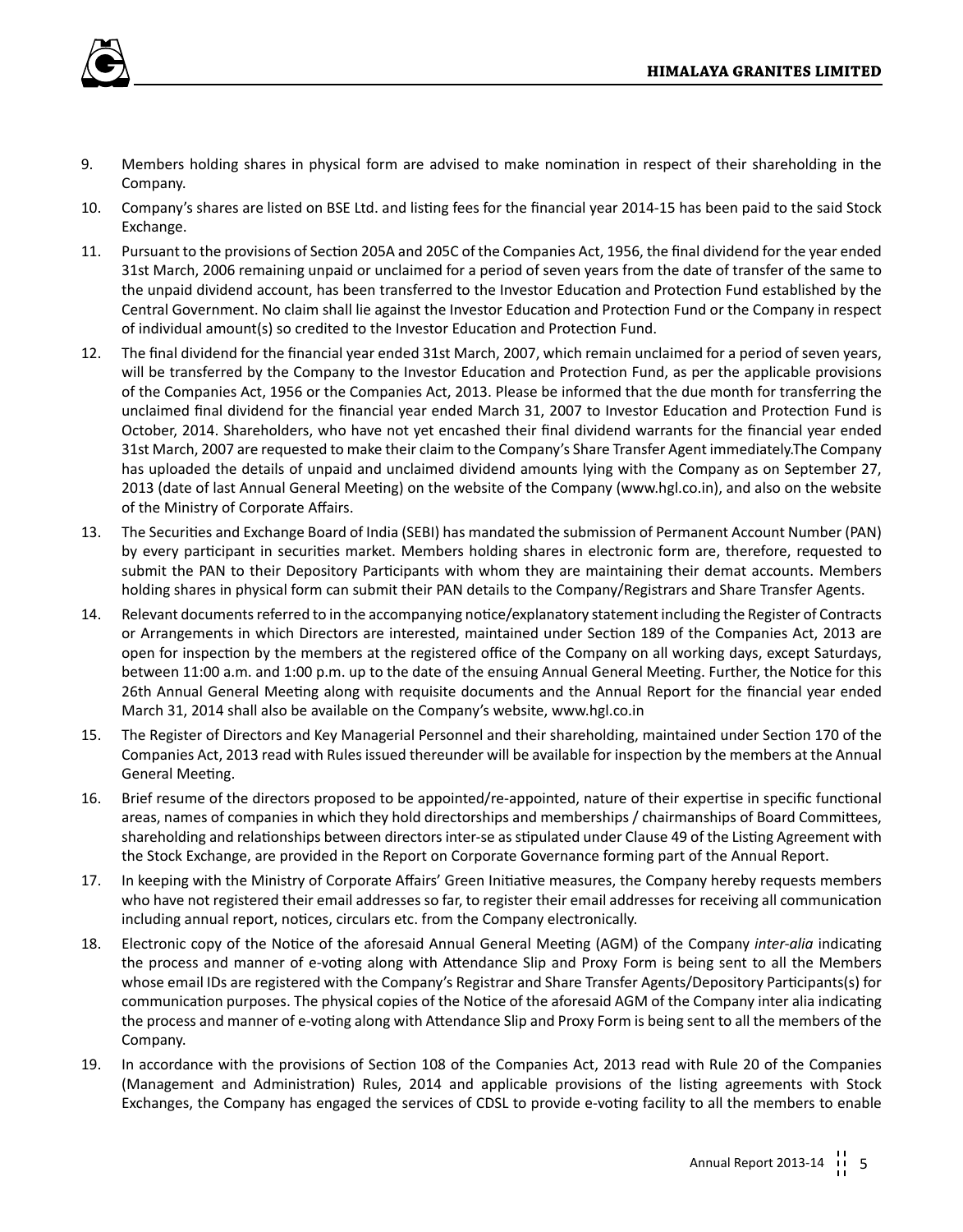

them to cast their votes electronically in respect of all the business to be transacted at the aforesaid Annual General Meeting. Members who cast their vote through e-voting mechanism shall not be able to vote at the Annual General Meeting.

- 20. The Board of Directors of your Company has appointed Mr. Dilip Kumar Sarawagi, Practicing Company Secretary, Proprietor of M/s. DKS & Co., of 173, M. G. Road, 1st Floor, Kolkata - 700 007 as the Scrutinizer for conducting the e-voting process in a fair and transparent manner.
- 21. The instructions for shareholders voting electronically are as under:
	- (i) The voting period begins at 10:00 a.m. on September 24, 2014 and ends at 10:00 p.m. on September 25, 2014. During this period shareholders' of the Company, holding shares either in physical form or in dematerialized form, as on the cut-off date (record date) of September 1, 2014, may cast their vote electronically. The e-voting module shall be disabled by CDSL for voting thereafter.
	- (ii) The shareholders should log on to the e-voting website www.evotingindia.com during the voting period
	- (iii) Click on "Shareholders" tab.
	- (iv) Now, select the "COMPANY NAME" from the drop down menu and click on "SUBMIT"
	- (v) Now Enter your User ID
		- a. For CDSL: 16 digits beneficiary ID,
		- b. For NSDL: 8 Character DP ID followed by 8 Digits Client ID,
		- c. Members holding shares in Physical Form should enter Folio Number registered with the Company.
	- (vi) Next enter the Image Verification as displayed and Click on Login.
	- (vii) If you are holding shares in demat form and had logged on to www.evotingindia.com and voted on an earlier voting of any company, then your existing password is to be used.
	- (viii) If you are a first time user follow the steps given below:

|                       | For Members holding shares in Demat Form and Physical Form                                                                                                                                                                                                                                                                                                    |
|-----------------------|---------------------------------------------------------------------------------------------------------------------------------------------------------------------------------------------------------------------------------------------------------------------------------------------------------------------------------------------------------------|
| <b>PAN</b>            | Enter your 10 digit alpha-numeric PAN issued by Income Tax Department (Applicable for both<br>demat shareholders as well as physical shareholders)                                                                                                                                                                                                            |
|                       | Members who have not updated their PAN with the Company/Depository Participant are<br>requested to use the first two letters of their name and the 8 digits of the sequence number<br>in the PAN field. The sequence number of such members have been provided in the electronic<br>voting particulars given along with the hard copy of the attendance slip. |
|                       | In case the sequence number is less than 8 digits enter the applicable number of 0's before<br>the number after the first two characters of the name in CAPITAL letters. Eg. If your name is<br>Ramesh Kumar with sequence number 1 then enter RA00000001 in the PAN field.                                                                                   |
| <b>DOB</b>            | Enter the Date of Birth as recorded in your demat account or in the company records for the said<br>demat account or folio in dd/mm/yyyy format.                                                                                                                                                                                                              |
| Dividend Bank Details | Enter the Dividend Bank Details as recorded in your demat account or in the company records<br>$\bullet$<br>for the said demat account or folio.                                                                                                                                                                                                              |
|                       | Please enter the DOB or Dividend Bank Details in order to login. If the details are not recorded<br>with the depository or company please enter the member id / folio number in the Dividend<br>Bank details field as mentioned in instruction (v).                                                                                                           |

(ix) After entering these details appropriately, click on "SUBMIT" tab.

(x) Members holding shares in physical form will then directly reach the Company selection screen. However,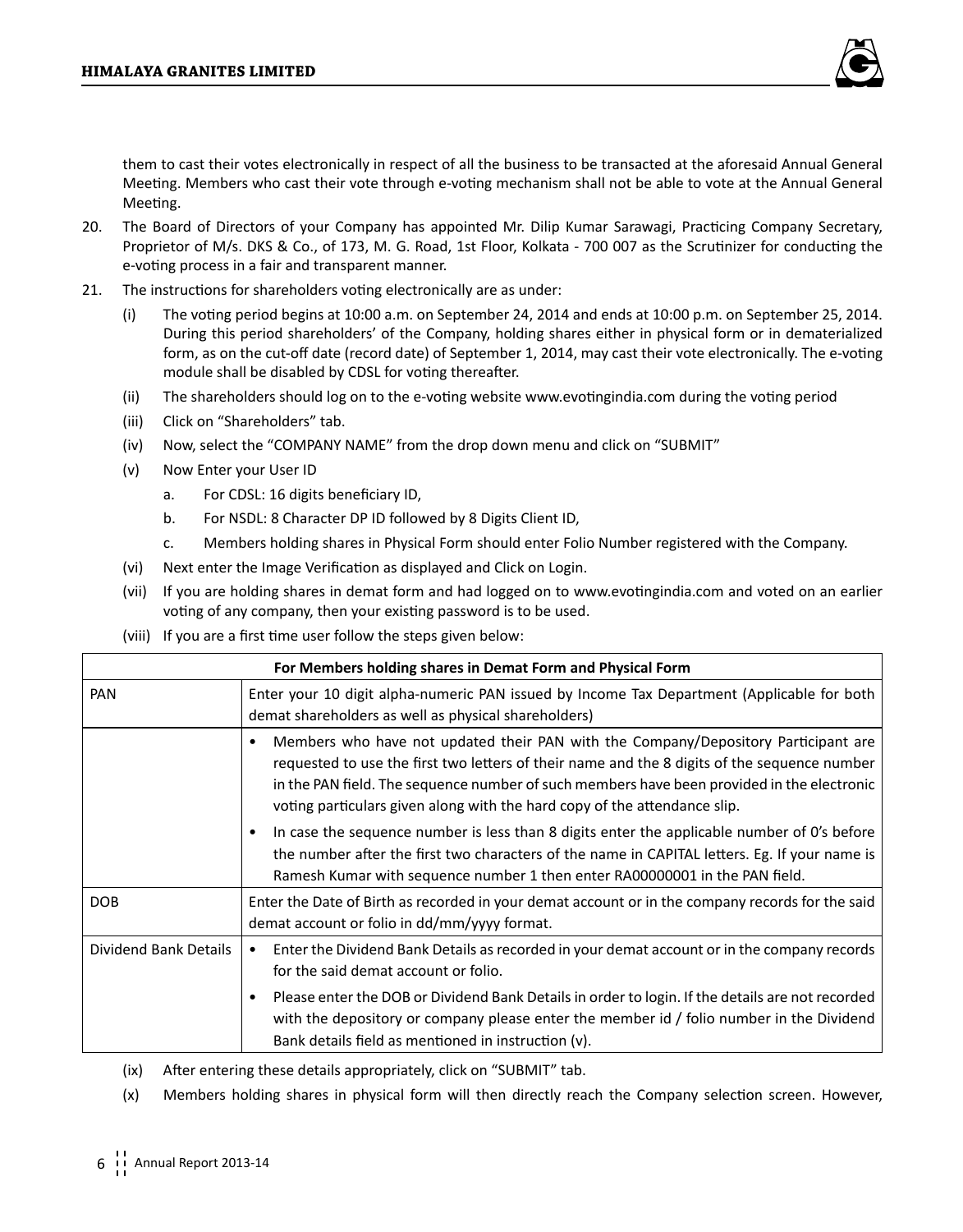

members holding shares in demat form will now reach 'Password Creation' menu wherein they are required to mandatorily enter their login password in the new password field. Kindly note that this password is to be also used by the demat holders for voting for resolutions of any other company on which they are eligible to vote, provided that company opts for e-voting through CDSL platform. It is strongly recommended not to share your password with any other person and take utmost care to keep your password confidential.

- (xi) For Members holding shares in physical form, the details can be used only for e-voting on the resolutions contained in this Notice.
- (xii) Click on the EVSN for Himalaya Granites Limited, on which you choose to vote.
- (xiii) On the voting page, you will see "RESOLUTION DESCRIPTION" and against the same the option "YES/NO" for voting. Select the option YES or NO as desired. The option YES implies that you assent to the Resolution and option NO implies that you dissent to the Resolution.
- (xiv) Click on the "RESOLUTIONS FILE LINK" if you wish to view the entire Resolution details.
- (xv) After selecting the resolution you have decided to vote on, click on "SUBMIT". A confirmation box will be displayed. If you wish to confirm your vote, click on "OK", else to change your vote, click on "CANCEL" and accordingly modify your vote.
- (xvi) Once you "CONFIRM" your vote on the resolution, you will not be allowed to modify your vote.
- (xvii) You can also take out print of the voting done by you by clicking on "Click here to print" option on the Voting page.
- (xviii) If de-mat account holder has forgotten the same password then Enter the User ID and the image verification code and click on Forgot Password & enter the details as prompted by the system.
- (xix) Note for Institutional Shareholders
	- Institutional shareholders (i.e. other than Individuals, HUF, NRI etc.) are required to log on to https://www.evotingindia.co.in and register themselves as Corporates.
	- A scanned copy of the Registration Form bearing the stamp and sign of the entity should be emailed to helpdesk.evoting@cdslindia.com
	- After receiving the login details they have to create a 'compliance user' which would be created using the admin login and password. The 'compliance user' would be able to link the account(s) for which they wish to vote on.
	- The list of accounts should be mailed to helpdesk.evoting@cdslindia.com and on approval of the accounts they would be able to cast their vote.
	- A scanned copy of the Board Resolution and Power of Attorney (POA) which they have issued in favour of the Custodian, if any, should be uploaded in PDF format in the system for the scrutinizer to verify the same.
- (xx) In case you have any queries or issues regarding e-voting, you may refer the Frequently Asked Questions ("FAQs") and e-voting manual available at www.evotingindia.co.in under help section or write an email to helpdesk.evoting@cdslindia.com.

By Order of the Board For **Himalaya Granites Limited**

Place : Kolkata **Ramesh Kumar Haritwal** Dated : 30th May, 2014 **Managing Director & CEO** 

**Registered Office :** Panchalam Village Melpettai Post, Tindivanam, Tamilnadu - 604 307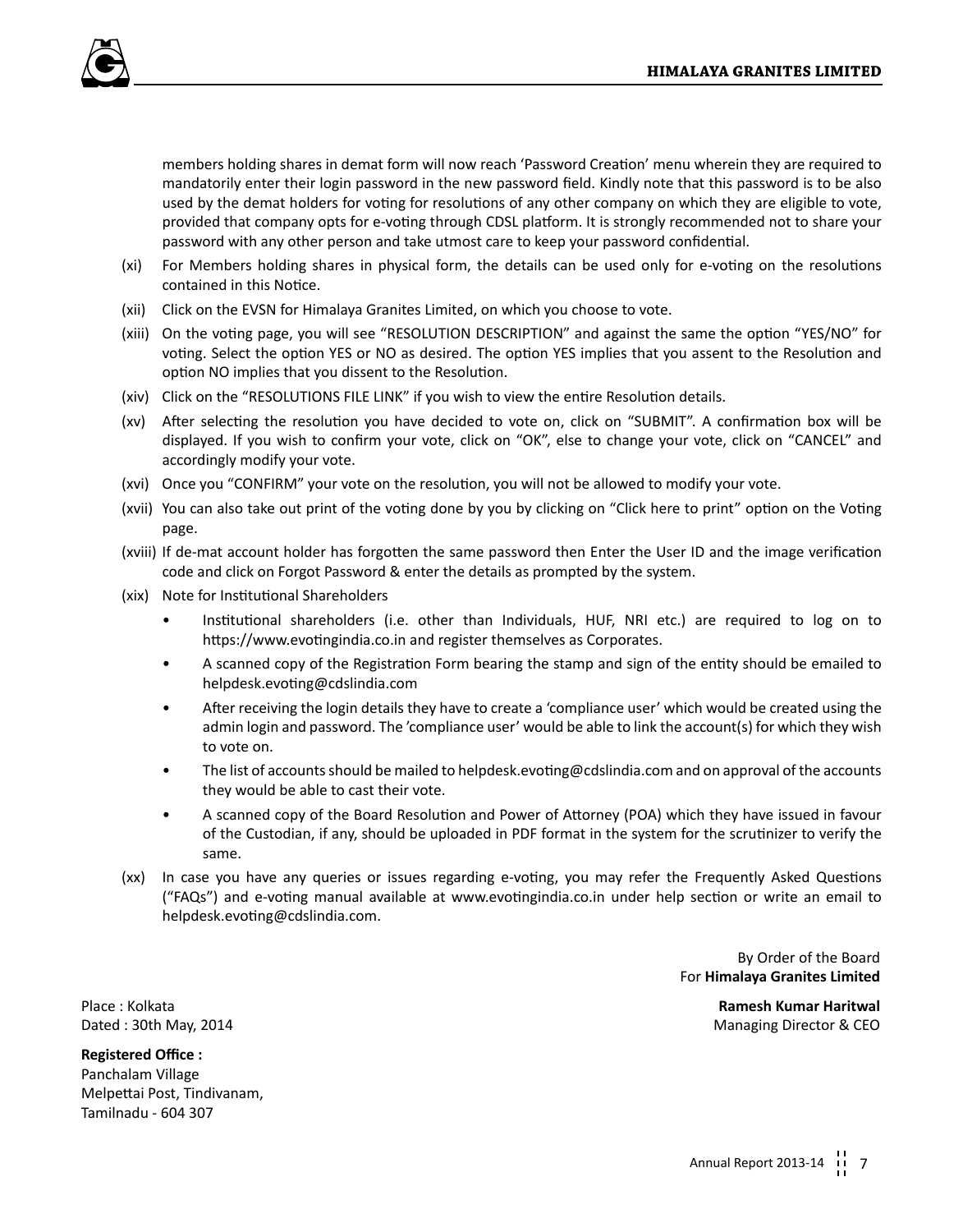

#### **EXPLANATORY STATEMENT PURSUANT TO THE PROVISIONS OF SECTION 102 OF THE COMPANIES ACT, 2013**

As required under Section 102 of the Companies Act, 2013 the following Explanatory Statement sets out all material facts relating to the Special Business set out from Item No. 4 to Item No. 10 of the accompanying Notice dated May 30, 2014.

#### **Item Nos. 4 to 6**

The modality of appointment of Independent Directors has been introduced for the first time under the provisions of Companies Act, 2013 with effect from 1st April, 2014. However, your Company, being a listed company, by virtue of Clause 49 of the Listing Agreement with Stock exchange, was required to appoint requisite number of Independent Directors on the Board of Directors of the Company. Accordingly, Mr. Mahesh Kumar Malpani, Mr. Beni Gopal Saraf and Mr. Pradip Manharlal Domadia, Directors of the Company, whose appointments as directors have already been approved by the Board of Directors and Members of the Company, are presently acting as Independent Directors in compliance with the Listing Agreement requirements. However, their terms of appointment are such that they are liable to retire by rotation as per the Companies Act, 1956. Further, in keeping with the original terms of appointment, Mr. Mahesh Kumar Malpani is liable to retire by rotation at the ensuing annual general meeting.

Section 149 of the Companies Act, 2013, *inter-alia*, provides that an Independent Director shall hold office for a term up to five consecutive years on the Board of a company and their office will not be subject to retirement by rotation. It is further clarified that any previous tenure of an Independent Director on the date of commencement of the Companies Act, 2013 shall not be counted as a term of appointment of Independent Director.

Based on the declarations received from Mr. Mahesh Kumar Malpani, Mr. Beni Gopal Saraf and Mr. Pradip Manharlal Domadia, Directors of the Company in terms of Section 149 (7) of the Companies Act, 2013, the Board is of the opinion that Mr. Mahesh Kumar Malpani, Mr. Beni Gopal Saraf and Mr. Pradip Manharlal Domadia fulfill the criteria of being appointed as Independent Directors as stipulated in Section 149 (6) and other applicable provisions of the Companies Act, 2013 and Rules made thereunder. The Board is also of the opinion that the proposed Directors are independent of the management. The Company has received notice(s) under Section 160 along with requisite deposit(s) from member(s) proposing their re-appointment as Independent Directors at the ensuing Annual General Meeting.

Details in respect of the aforesaid Directors are furnished in the Corporate Governance Report. All are possessing diversified knowledge and experience in their respective fields. Your Board considers that their continued association with the Company would be of immense benefit to the Company.

Consequently, the Board of Directors recommends for approval of the shareholders the re-appointment of Mr. Mahesh Kumar Malpani, Mr. Beni Gopal Saraf and Mr. Pradip Manharlal Domadia, as Independent Directors of the Company on such terms that they shall continue to hold office as non-rotational directorsfor a term of five (5) consecutive years, effective from the date of this AGM.

Copy of draft letter(s) for appointment of the above named persons as Independent Directors setting out the terms and conditions would be available for inspection without any fee by the members at the Registered Office of the Company on all working days, except Saturday, between 11:00 a.m. and 1:00 p.m. up to the date of the ensuing Annual General Meeting.

Concerned Directors and their relatives are interested in their respective resolutions being related to their own appointments. Other than the aforesaid, none of the Directors and Key Managerial Personnel of the Company and their relatives are, in any way, concerned or interested, financially or otherwise, in the Resolutions as set out in item nos.4 to 6 of the accompanying Notice.

The Board recommends the resolutions set forth in item nos. 4, 5and 6 for the approval of members.

#### **Item No. 7**

Mr. Ramesh Kumar Haritwal is presently holding office as Managing Director and CEO of the Company not liable to retire by rotation. With a view to ensure compliance with the provisions of Companies Act, 2013, it is proposed that the terms of his appointment be changed to the effect that he shall be liable to retire by rotation and continue as Managing Director and CEO of the Company. However, all the other terms and conditions of his appointment as approved at the annual general meeting held on September 28, 2012 shall remain unaltered.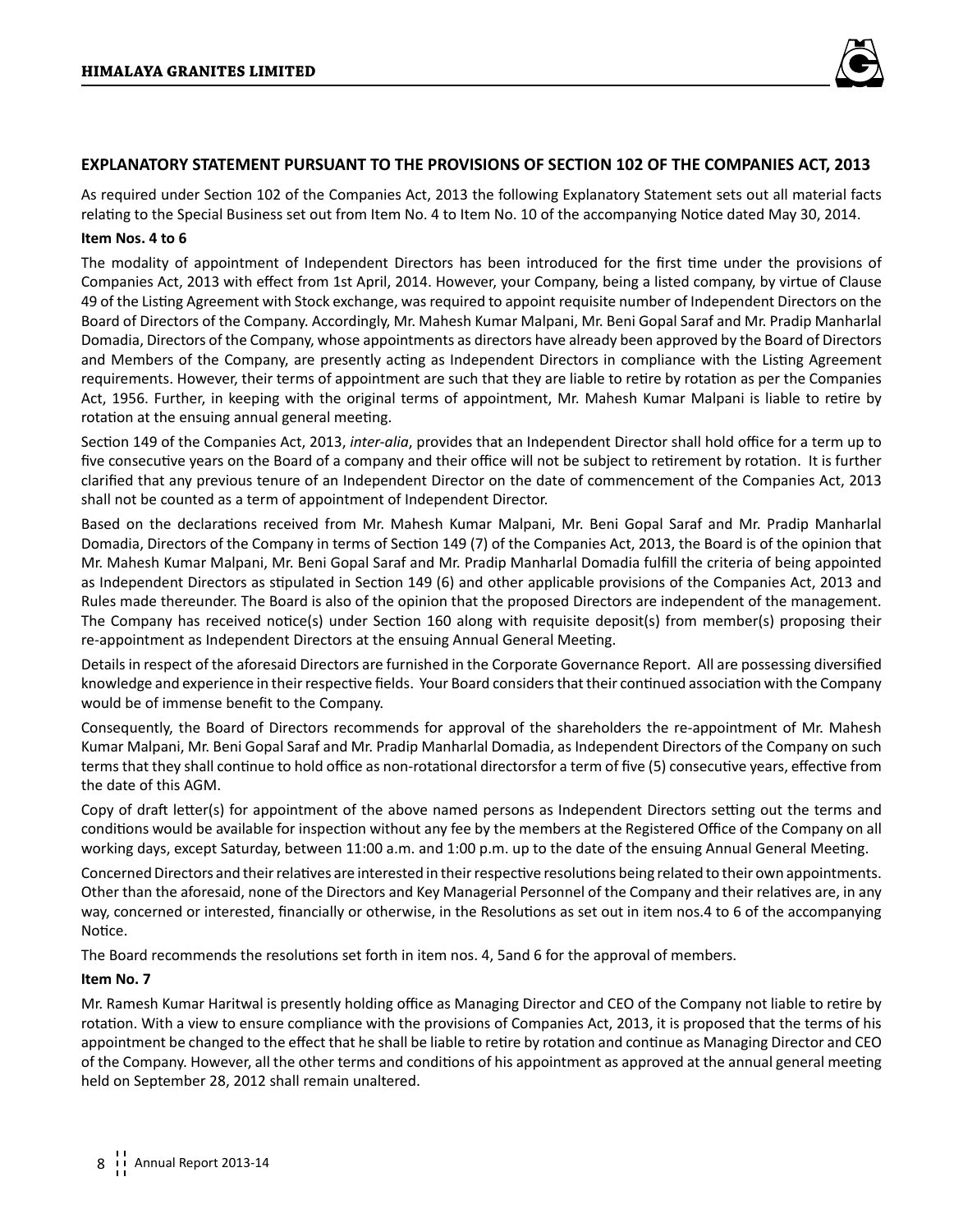

Mr. Ramesh Kumar Haritwal and his relatives may be deemed to be concerned or interested in the proposed resolution. Other than the aforesaid, none of the Directors and Key Managerial Personnel of the Company and their relatives are, in any way, concerned or interested, financially or otherwise, in the resolution.

The Board recommends the resolution set forth in item no. 7 for the approval of members.

#### **Item No. 8**

The existing Articles of Association of the Company ("Existing Articles") was adopted based on the provisions of the Companies Act, 1956. With the implementation of the Companies Act, 2013 and its allied rules, the provisions of Companies Act, 1956 are getting repealed in a phased manner.

The Board of Directors of the Company believes that it is desirable that the relevant clauses in the Articles of Association of the Company be revised so that they fully reflect not only the law governing the Company and rules and regulations made thereunder, but must also be in conformity with the provisions of the Companies Act, 2013 and Rules made thereunder and must also comply with the listing agreement with the Stock Exchanges and SEBI Guidelines.

Since the required alterations, deletions, insertions etc. to the Existing Articles would be numerous; it is felt prudent to entirely substitute the Existing Articles and adopt the new Articles of Association (New Articles).

Pursuant to the provisions of Section 14 of the Companies Act, 2013 and the rules made thereunder alteration of Articles of Association requires approval of the members of the Company by way of passing a Special Resolution at a general meeting.

The Company will furnish a copy of the New Articles on demand to every member. A copy of the draft New Articles to be adopted, as referred to in the notice / explanatory statement hereto, will be made available to the Members for inspection at the Registered Office of the Company between 11:00 a.m. and 1:00 p.m. on any working day except Saturday till the date of this Meeting. Members may also download the copy of the New Articles from the website of the Company at the link: www.hgl.co.in. In addition, a copy of the New Articles will be placed for inspection by members at the Meeting.

None of the Directors or Key Managerial Personnel of the Company, and/or their relatives are, in any way, concerned or interested, financially or otherwise, in the proposed resolution.

Your Board recommends passing of the resolution under Item no. 8 of the notice as a Special Resolution.

#### **Item No. 9**

Your Company has entered into lease/leave and license agreement with a related party Greenply Industries Limited for letting out one of its factory shed in accordance with the applicable provisions of the Companies Act, 1956 and your Company proposes to renew the said agreements, from time to time, with increase up to 5% in rent per year over the then existing rent.

Considering the provisions of Section 188 of the Companies Act, 2013 and the rules made thereunder and the revised Clause 49 of the Equity Listing Agreement which will come into effect from October 1, 2014, your Board of Directors is of the view that it would be in the best interests of the Company to seek shareholders' approval at the ensuing annual general meeting for the related party transactions/ arrangements enumerated above. In keeping with the requirements of the rules framed under the Companies Act, 2013, brief particulars of the existing lease/leave and license agreements are provided herein below :

| Sr.<br>No. | Name of<br>related party          | <b>Property Address</b>                                                                          | Nature of Relationship of related<br>party with the Company                                                                                                                                      | <b>Present Rent</b><br>per month<br>& Security<br><b>Deposit</b> | $\sf{l}$ Name of the director $\sf{l}$<br>or key managerial<br>personnel who is<br>related |
|------------|-----------------------------------|--------------------------------------------------------------------------------------------------|--------------------------------------------------------------------------------------------------------------------------------------------------------------------------------------------------|------------------------------------------------------------------|--------------------------------------------------------------------------------------------|
| 11         | Greenply<br>Industries<br>Limited | Factory Shed No. 1,<br>Panchalam Village,<br>Melpettai Post,<br>Tindivanam<br>Tamilnadu - 604307 | Promoter Group Company of<br>Himalaya Granites Limited and<br>Mr. Saurabh Mittal, along with his<br>relatives, holds more than 2% of<br>paid-up share capital of Greenply<br>Industries Limited. | Rent:<br>!₹ 3,85,000/-<br>Security<br>Deposit: Nil               | lMr. Saurabh Mittal                                                                        |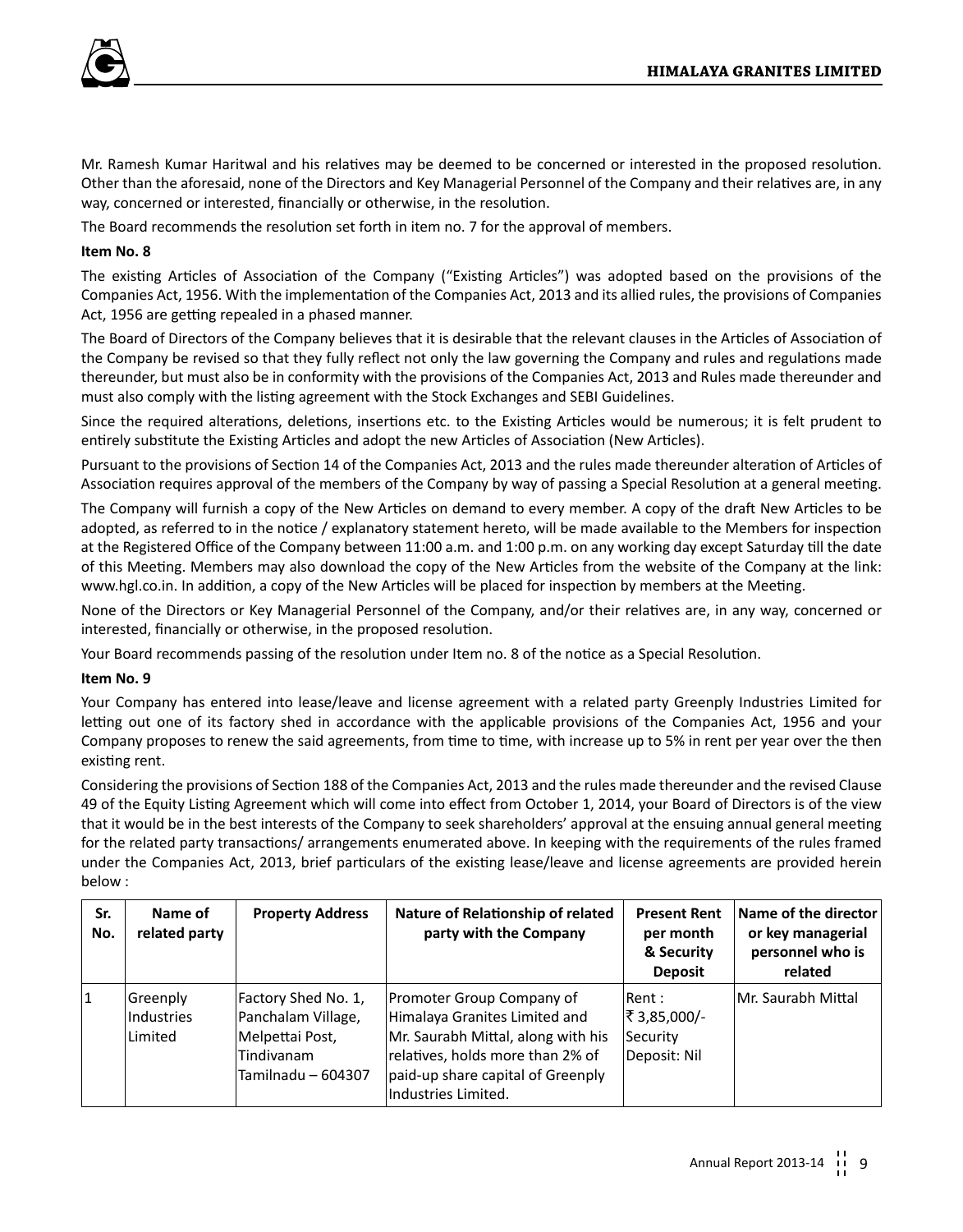

The above lease/leave and license agreement will be renewed, as and when due, for a period of 11 months on each occasion or for such period as may be deemed prudent to the Board of your Company and the rent shall be increased up to 5% per annum over the previous rent.

Your Company has obtained Registered Valuer's Reports containing the prevailing market rent of the above property and the same will be made available to the Members for inspection at the Registered Office of the Company on all working days, except on Saturdays, between 11:00 a.m. and 1:00 p.m.

Mr. Saurabh Mittal, Director of the Company and his relatives are interested in the proposed resolution no. 9.

None of the other Directors or Key Managerial Personnel of the Company, and/or their relatives are, in any way, concerned or interested, financially or otherwise, in the proposed resolutions.

Members are also hereby informed that pursuant to the provisions of Section 188 of the Companies Act, 2013, no member of the Company shall participate in the resolution, if such member is a related party.

Your Board recommends passing of the resolution under Item no. 9 of the Notice as Special Resolution.

#### **Item No. 10**

Your Company has entered into lease/leave and license agreement with a related party Greenply Industries Limitedfor letting out one of its factory shed in accordance with the applicable provisions of the Companies Act, 1956 and your Company proposes to renew the said agreements, from time to time, with increase up to 5% in rent per year over the then existing rent as mentioned in item no. 9 above. The said factory shed is being used by Greenply Industries Limited in connection with the business of their Decorative Business (comprising of Laminates and allied products). A composite Scheme of Arrangement under Sections 100 to 104 and 391 to 394 of the Companies Act, 1956 between Greenply Industries Limited and Greenlam Industries Limited and their respective Shareholders and Creditors for demerger of Decorative Business of Greenply Industries Limited to Greenlam Industries Limited is pending for approval of the Hon'ble Gauhati High Court. Greenlam Industries Limited has sought consent of Himalaya Granites Limited to allow them to use the said factory shed in the same terms and conditions of arrangement/agreement between Greenply Industries Limited and Himalaya Granites Limited in respect of the said factory shed just prior to effective of the Scheme.

Considering the provisions of Section 188 of the Companies Act, 2013 and the rules made thereunder and the revised Clause 49 of the Equity Listing Agreement which will come into effect from October 1, 2014, your Board of Directors is of the view that it would be in the best interests of the Company to seek shareholders' approval at the ensuing annual general meeting to allow Greenlam Industries Limited to use the said factory shed in place of Greenply Industries Limited and to enter into lease/leave and license agreement with Himalaya Granites Limited or to modify the existing lease/leave and license agreement with Greenply Industries Limited as may be considered convenient. In keeping with the requirements of the rules framed under the Companies Act, 2013, brief particulars of the proposed lease/leave and license agreementsto be executed with Greenlam Industries Limited are provided herein below :

| Sr.<br>No.   | Name of<br>related<br>party              | Property<br><b>Address</b>                                                                                   | Nature of<br>Relationship of<br>related party with the<br>Company                                                                                                                         | <b>Present Rent per month &amp; Security Deposit</b>                                                                                                                                                                                                                                                                                                                                                               | Name of the director<br>or key managerial<br>personnel who is<br>related |
|--------------|------------------------------------------|--------------------------------------------------------------------------------------------------------------|-------------------------------------------------------------------------------------------------------------------------------------------------------------------------------------------|--------------------------------------------------------------------------------------------------------------------------------------------------------------------------------------------------------------------------------------------------------------------------------------------------------------------------------------------------------------------------------------------------------------------|--------------------------------------------------------------------------|
| $\mathbf{1}$ | Greenlam<br><b>Industries</b><br>Limited | Factory<br>Shed No. 1.<br>Panchalam<br>Village,<br>Melpettai<br>Post.<br>Tindivanam<br>Tamilnadu –<br>604307 | Post effective of<br>the above Scheme.<br>Mr. Saurabh Mittal,<br>along with his<br>relatives, will hold<br>more than 2%<br>of paid-up share<br>capital of Greenlam<br>Industries Limited. | Rent: For the unexpired period of<br>the term of lease/leave and license<br>agreement executed with Greenply<br>Industries Limited prior to effective of<br>the said Scheme, the rent shall beat par<br>with the terms of the said lease/leave<br>and license agreement with Greenply<br>Industries Limited. For subsequent<br>periods the rent shall be increased up<br>to 5% per annum.<br>Security Deposit: Nil | Mr. Saurabh Mittal                                                       |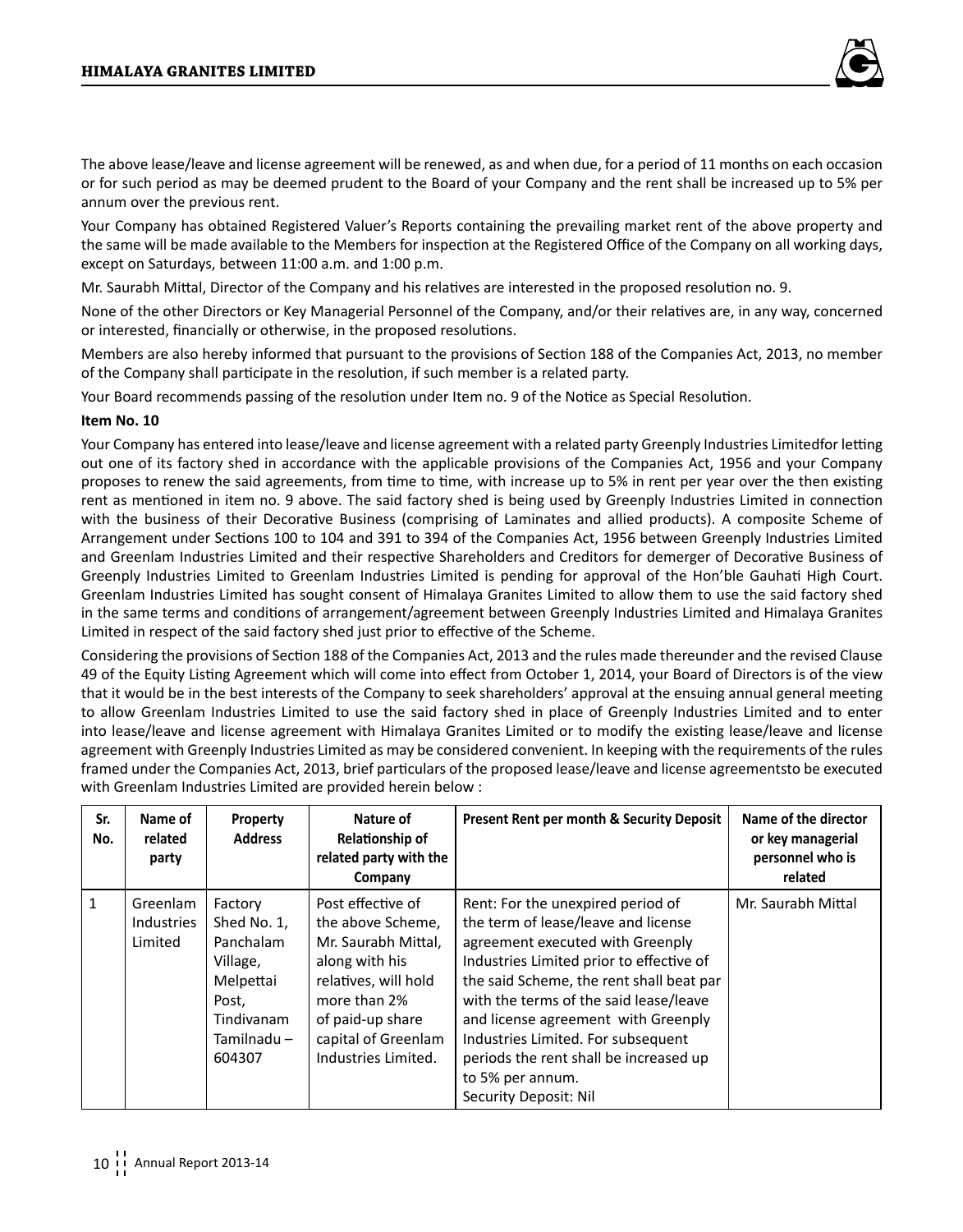

The above lease/leave and license agreement will be renewed, as and when due, for a period of 11 months on each occasion or for such period as may be deemed prudent to the Board of your Company and the rent shall be increased up to 5% per annum over the previous rent.

Mr. Saurabh Mittal, Director of the Company and his relatives are interested in the proposed resolution no. 10.

None of the other Directors or Key Managerial Personnel of the Company, and/or their relatives are, in any way, concerned or interested, financially or otherwise, in the proposed resolutions.

Members are also hereby informed that pursuant to the provisions of Section 188 of the Companies Act, 2013, no member of the Company shall participate in the resolution, if such member is a related party.

Your Board recommends passing of the resolution under Item no. 10 of the Notice as Special Resolution.

By Order of the Board For **Himalaya Granites Limited**

Place : Kolkata **Ramesh Kumar Haritwal** Dated : 30th May, 2014 Managing Director & CEO

**Registered Office :** Panchalam Village Melpettai Post, Tindivanam, Tamilnadu - 604 307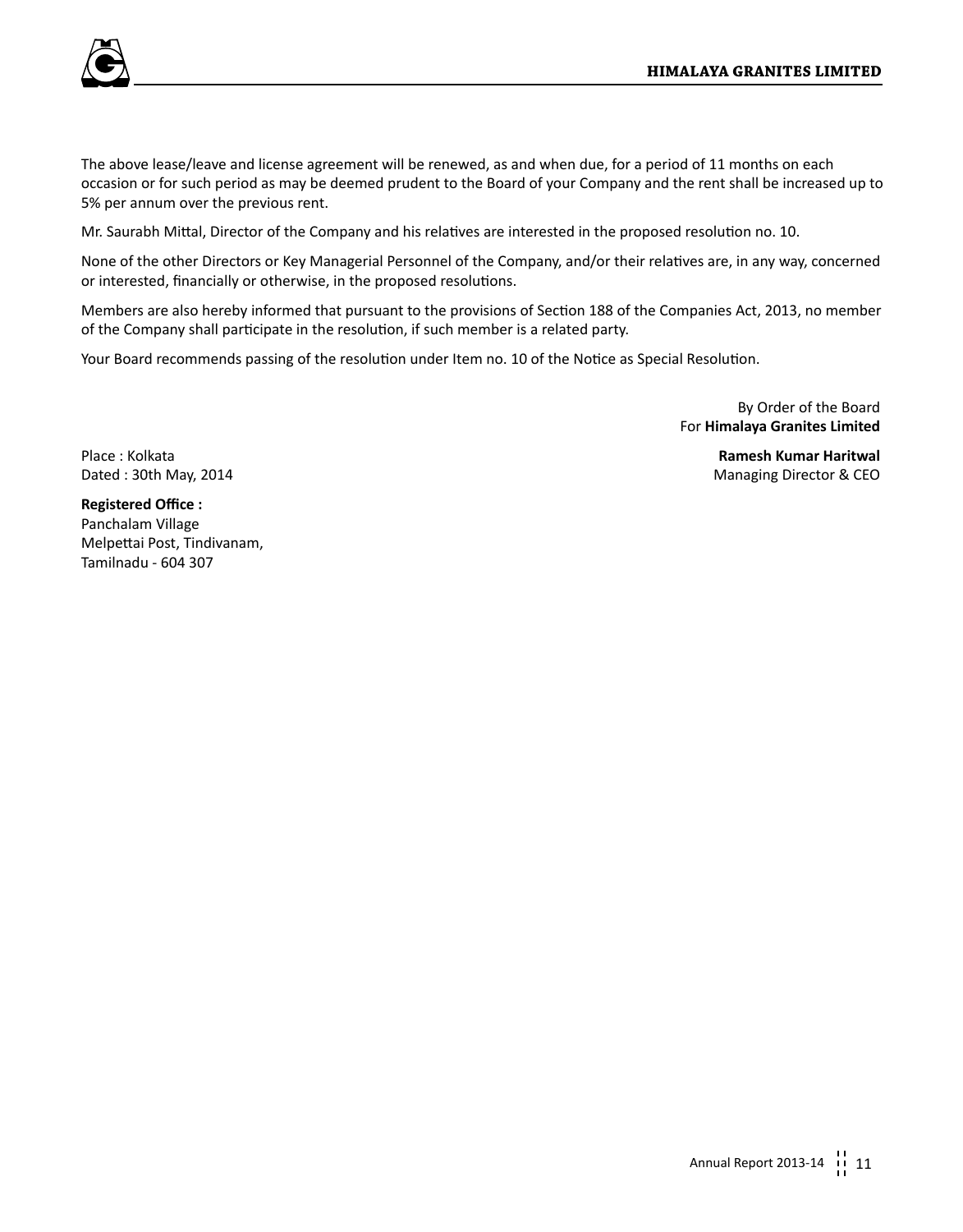

# **DIRECTORS' REPORT**

Your Directors present herewith the 26th Annual Report together with the Audited Accounts of your Company for the year ended 31st March, 2014.

| FINANCIAL HIGHLIGHTS :                                                  |          | (₹ in Lacs) |
|-------------------------------------------------------------------------|----------|-------------|
| <b>Particulars</b>                                                      | 2013-14  | 2012-13     |
| Revenue from Operation                                                  | 1.47     | 2.52        |
| Other Income                                                            | 77.80    | 119.15      |
| Profit/(Loss) before Finance Cost, Depreciation & Amortization Expenses | 9.19     | 47.75       |
| and Tax Expenses<br>Less :                                              |          |             |
| <b>Finance Cost</b><br>a)                                               |          |             |
| b)<br>Depreciation & Amortization Expenses                              | 20.35    | 24.33       |
| Profit/(loss)Before Tax                                                 | (11.16)  | 23.42       |
| Provision for Tax                                                       |          |             |
| Deferred Tax Release                                                    | 11.90    | 11.00       |
| <b>Profit/(loss)After Taxation</b>                                      | 0.74     | 34.42       |
| Balance Brought Forward from earlier years                              | (165.61) | (200.03)    |
| <b>Balance carried to Balance Sheet</b>                                 | (164.87) | (165.61)    |

#### **REVIEW OF OPERATIONS**

During the year under review, your Company continued to let out part of its factory shades. Further, in accordance with the approval of the members under Section 293(1)(a) of the Companies Act, 1956 obtained vide resolution passed through postal ballot on 29th December, 2009, the Company is in the process of selling out the plant and machinery of the Unit situated at Panchalam Village, Melpettai Post, Tindivanam, Tamilnadu – 604 307.

#### **TRANSFER TO GENERAL RESERVE**

In view of the accumulated losses, no transfer is proposed to the General Reserve.

#### **DIVIDEND**

Considering the gloomy prospects and financial position of the Company, your directors did not recommend any dividend.

#### **DIRECTORS**

Your Company has received declarations from the Independent Directors Mr. Mahesh Kumar Malpani, Mr. Beni Gopal Saraf and Mr. Pradip Manharlal Domadia confirming that they meet the criteria of independence as prescribed both under subsection (6) of Section 149 of the Companies Act, 2013 and under Clause 49 of the Listing Agreement with the Stock Exchange.

None of the directors of your Company is disqualified under the provisions of Section 274(1)(g) of the Companies Act, 1956 and Section 164(2)(a) & (b) of the Companies Act, 2013.

Your Company has received requisite notices in writing from member(s) proposing Mr. Mahesh Kumar Malpani, Mr. Beni Gopal Saraf and Mr. Pradip Manharlal Domadia for appointment as Independent Directors for a term of 5 (five) consecutive years, not liable to retire by rotation. Mr. Saurabh Mittal, being a Non-Executive Promoter Director of the Company, retires at the ensuing Annual General Meeting and being eligible offers himself for re-appointment. With a view to ensure compliance with the provisions of the Companies Act, 2013, your Directors propose to change the terms of appointment of Mr. Ramesh Kumar Haritwal to make him a director liable to retire by rotation.

#### **AUDITORS AND THEIR REPORT**

M/s. D. Dhandaria & Company, Chartered Accountants, statutory auditors of the Company, hold office until the conclusion of the ensuing Annual General Meeting and are eligible for re-appointment. The Company received a certificate from them to the effect that the re-appointment, if made, would be within the limits prescribed under Section  $141(3)(g)$  of the Companies Act, 2013 and that they are not disqualified for such re-appointment.

The Notes on Financial Statements referred to in the Auditors' Report are self-explanatory and, therefore, do not call for further clarification.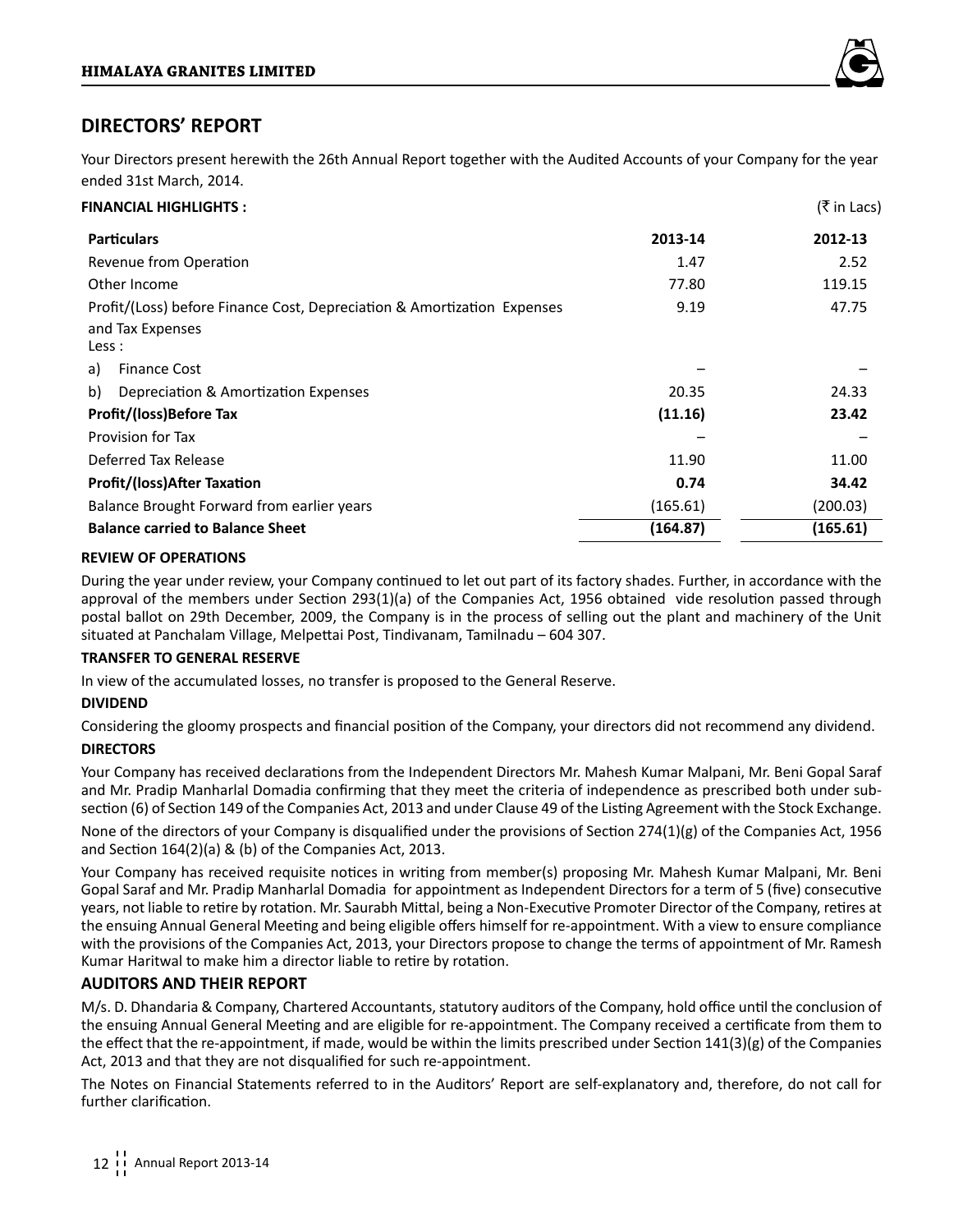

#### **COMPLIANCE CERTIFICATE**

The compliance certificate for the year ended 31st March, 2014, in accordance with provisions of Section 383A (1) of the Companies Act, 1956 read with the Companies (Compliance Certificate) Rules, 2001, is annexed to this report which being self-explanatory needs no comments.

#### **DIRECTORS' RESPONSIBILITY STATEMENT**

Pursuant to the requirement under Section 217(2AA) of the Companies Act, 1956, with respect to Directors' responsibility statement, it is hereby confirmed that:

- 1) In preparation of the annual accounts, applicable accounting standards were followed.
- 2) The Directors had selected such accounting policies and applied them consistently and made reasonable and prudent judgments and estimates to provide a true and fair view of the state of affairs of the company at the end of the financial year and of the profit of the Company for the financial year.
- 3) The Directors had taken proper and sufficient care to maintain adequate accounting records in accordance with the provisions of the Companies Act, 1956, to safeguard the company's assets and for preventing and detecting fraud and other irregularities.
- 4) The Directors had prepared the annual accounts on a going concern basis.

#### **PUBLIC DEPOSITS**

The Company did not invite or accept any deposits from the public under Section 58A of the Companies Act, 1956.

#### **CORPORATE GOVERNANCE REPORT**

A detailed report on Corporate Governance, pursuant to Clause 49 of the Listing agreement with the Stock Exchange, along with Auditors' certificateon compliance with the mandatory recommendation on Corporate Governance, is annexed to this report.

#### **MANAGEMENT DISCUSSION AND ANALYSIS REPORT**

The Management Discussion and Analysis report, pursuant to Clause 49 of the Listing Agreement with the Stock Exchange, for the year under review is given as a separate statement in the Annual Report.

#### **CEO AND CFO CERTIFICATION**

The CEO & CFO certificate as required under Clause 49 of the Listing Agreement signed by the Managing Director & CEO only is attached with the Annual Report. The Managing Director & CEO also gives quarterly certification on financial results while placing the financial results before the Board in terms of Clause 41 of the Listing Agreement.

#### **CODE OF CONDUCT FOR DIRECTORS AND SENIOR MANAGEMENT PERSONNEL**

The Managing Director & CEO of the Company has given a declaration that all directors and the senior management personnel concerned have affirmed compliance with the code of conduct with reference to the year ended on 31st March 2014. The declaration is attached with the annual report.

#### **PARTICULARS OF EMPLOYEES**

The Company had no employee of the category indicated under Section 217(2A) of the Companies Act, 1956 read with Companies (Particulars of Employees) Rules,1975, as amended from time to time.

#### **CONSERVATION OF ENERGY, TECHNOLOGY ABSORPTION AND FOREIGN EXCHANGE EARNINGS AND OUTGO**

The particulars regarding conservation of energy, technology absorption, as required under Section 217(1)(e) of the Companies Act, 1956, read with the Companies (Disclosure of Particulars in the Report of the Board of Directors) Rules, 1988 are annexed hereto and form part of this report. There was no foreign exchange earnings and outgo during the year under review.

### **ACKNOWLEDGEMENT**

Your Directors take this opportunity to express their appreciation for the support and co-operation received from the Government of India, State Governments and Shareholders.

> On behalf of the Board of Directors For **Himalaya Granites Limited**

Place : Kolkata **Saurabh MiƩal**

Dated : 30th May, 2014 Non-executive Chairman Non-executive Chairman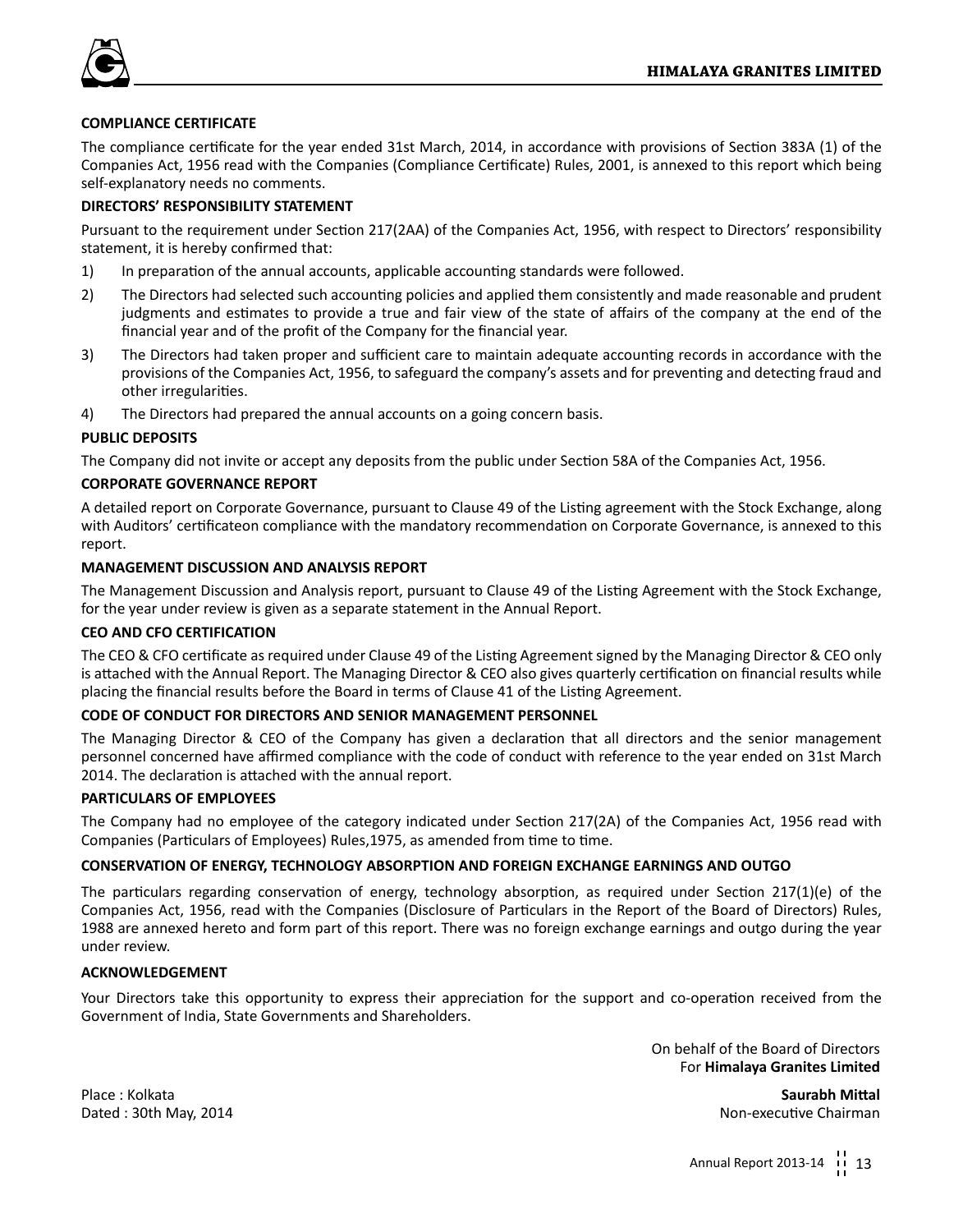

#### **Annexure to the Directors' Report**

DISCLOSURE OF PARTICULARS WITH RESPECT TO CONSERVATION OF ENERGY AND TECHNOLOGY ABSORPTION AS REQUIRED UNDER THE COMPANIES (DISCLOSURE OF PARTICULARS IN THE REPORT OF THE BOARD OF DIRECTORS') RULES,1988.

#### **A. CONSERVATION OF ENERGY :**

#### **Energy ConservaƟon measures taken**

Since there was no manufacturing activity of the Company during the year under review, the Company had not taken any steps for conservation of energy :

|     |       |                                            | 2013-14         | 2012-13         |
|-----|-------|--------------------------------------------|-----------------|-----------------|
| I.  |       | <b>POWER &amp; FUELCONSUMPTION</b>         |                 |                 |
|     |       | <b>Electricity</b>                         |                 |                 |
|     |       | <b>Purchased:</b>                          |                 |                 |
|     | Units |                                            | 17033           | 20746           |
|     |       | Total Amount (₹)                           | 1,67,659        | 1,34,436        |
|     |       | Rate per Unit (₹)                          | 9.84            | 6.48            |
| II. |       | <b>CONSUMPTION PER UNIT OF PRODUCTION:</b> |                 |                 |
|     | Units |                                            | Sq.Mtr.<br>Cbm. | Sq.Mtr.<br>Cbm. |
|     | a)    | <b>Granite Monuments</b>                   |                 |                 |
|     | b)    | Dimensional Granite Blocks                 |                 |                 |
|     |       | Electricity Consumption (Unit):            |                 |                 |
|     | a)    | <b>Granite Monuments</b>                   | Nil             | Nil             |
|     | b)    | <b>Dimensional Granite Blocks</b>          | N.A             | N.A             |
|     |       |                                            |                 |                 |

#### **B. TECHNOLOGY ABSORPTION :**

Since there was no manufacturing activity of the Company during the year under review, the Company had not taken any steps towards Research & Development and Technology Absorption, Adoption & Innovation. Also there was no expenditure on R & D during the year under review.

> On behalf of the Board of Directors For **Himalaya Granites Limited**

Place : Kolkata **Saurabh MiƩal** Dated : 30th May, 2014 Non-executive Chairman Non-executive Chairman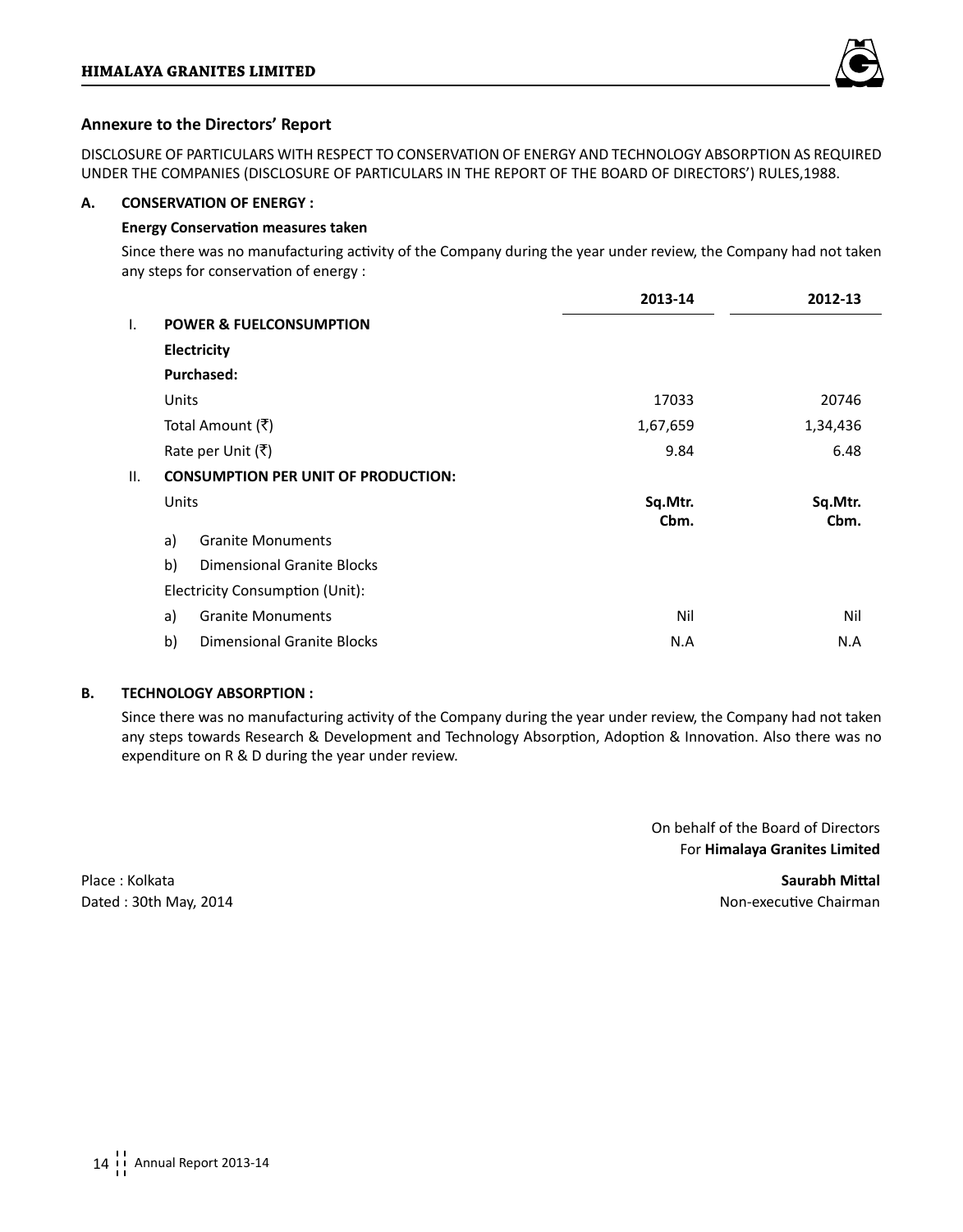

### **COMPLIANCE CERTIFICATE**

CIN : L13206TN1987PLC015161 Authorised Capital : ₹40,000,000/-Paid up Capital : ₹30,050,000/-

TO THE MEMBERS **M/s. HIMALAYA GRANITES LIMITED** PANCHALAM VILLAGE MELPETTAI POST TINDIVANAM TAMIL NADU- 604307

I have examined the registers, records, books and papers of **M/s. HIMALAYA GRANITES LIMITED** as required to be maintained under the Companies Act, 1956 and the Companies Act, 2013, as applicable, (hereinafter referred to as 'the Act') and the rules made there under and also the provisions contained in the Memorandum and Articles of Association of the Company for the financial year ended 31st March, 2014. In my opinion and to the best of my information and according to the examinations carried out by me and explanations furnished to me by the Company, its officers and agents, I certify that in respect of the aforesaid financial year:

- 1. The Company has kept and maintained all registers as stated in **Annexure "A"** to this certificate as per the provisions of the Act and the rules made thereunder and all entries therein have been duly recorded.
- 2. The Company has duly filed the forms and returns as stated in **Annexure "B"** to this certificate with the Registrar of Companies, Regional Director, Central Government, Company law board or other Authorities within the time prescribed under the Act and the rules made thereunder.
- 3. The company is a Public Limited Company and hence comments are not required.
- 4. The Board of Directors duly met **4 (Four)** times on 30.05.2013, 14.08.2013, 14.11.2013 and 14.02.2014 in respect of which meetings proper notices were given and the proceedings were properly recorded and signed including the circular resolutions passed in the Minutes Books maintained for the purpose.
- 5. The company has closed its Register of Members from 24.09.2013 to 27.09.2013 both days inclusive during the financial year ending 31.03.2014 and have complied with the provisions of Section 154 of the Companies Act, 1956.
- 6. The Annual General Meeting for the Financial Year ended on 31st March, 2013 was held on dated 27.09.2013 after giving due notice to the member of the company and the resolution passed there at were duly recorded in the minutes book of the company maintained for the purpose.
- 7. No Extra Ordinary General Meeting was held during the financial year under review.
- 8. The company has not granted loans or given advances to companies, firms or parties referred to in the Section 295 of the Companies Act, 1956 or Section 185 of the Companies Act, 2013, as applicable.
- 9. The Company has not entered into any contracts falling within the purview of Section 297 of the Companies Act, 1956.
- 10. The Company has made necessary entries in the register maintained under Section 301 of the Companies Act, 1956.
- 11. As there were no instances falling within the purview of Section 314 of the Companies Act, 1956, the Company has not obtained any approvals from the Board of Directors, members or the Central Government, as the case may be.
- 12. The Company has not issued any duplicate certificates during the financial year.
- 13. The company has:
	- (i) delivered all certificate on lodgment thereof for transfer/transmission or any other purposes in accordance with the provisions of the Act:
	- (ii) & (iii) not declared the dividend during the year under review.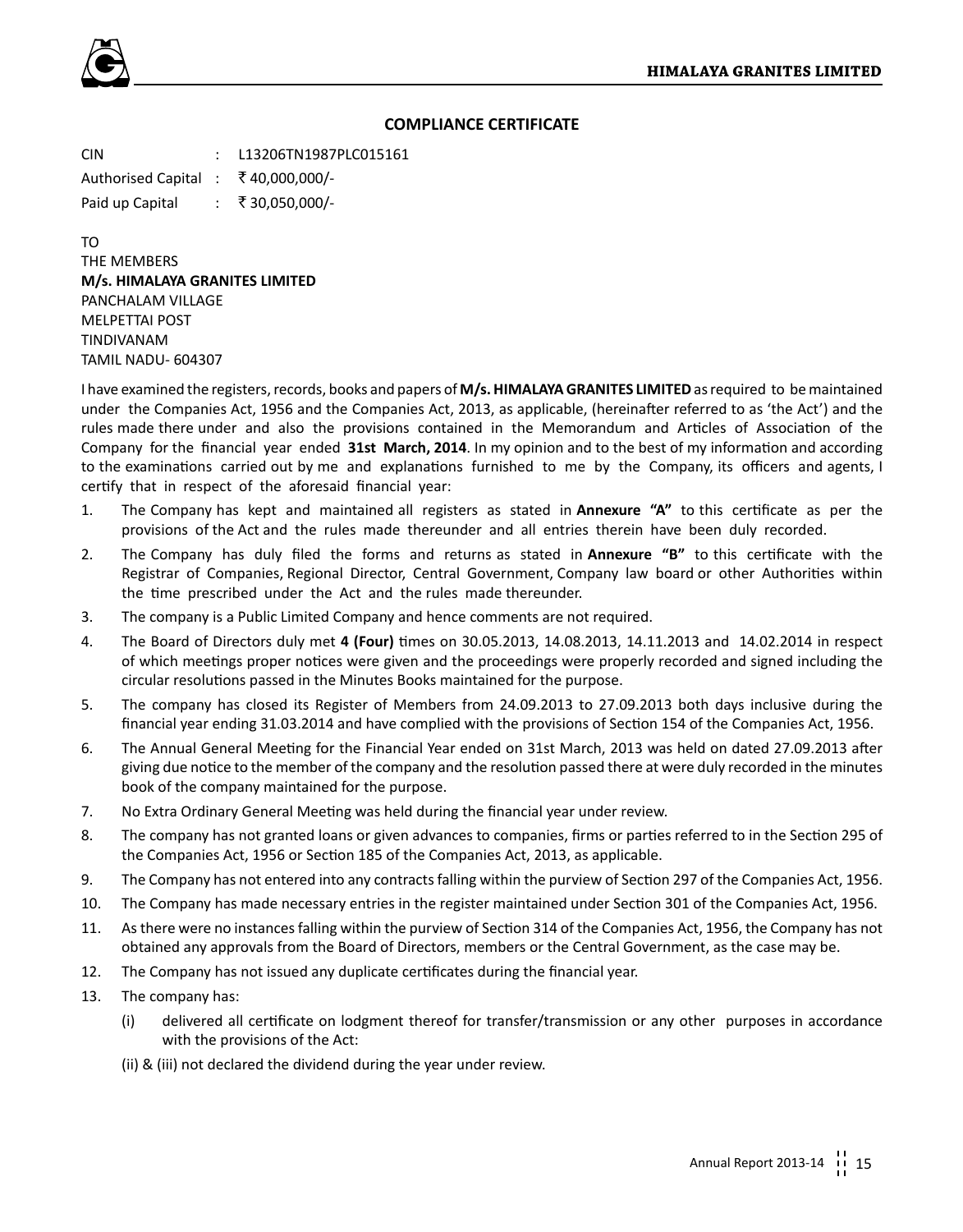

- (iv) no amount in unpaid dividend account, application money due for refund, matured deposit, matured debenture and the interest accrued thereon which have remained unclaimed or unpaid for a period of seven years for transfer to Investor Education and Protection Fund.
- (v) dulv complied with requirements of Section 217 of the Companies Act, 1956.
- 14. The Board of Directors of the company is duly constituted and there was no appointment of director, additional director, alternate director to fill casual vacancies during the year.
- 15. The Company has not appointed any Managing Director / Whole time Director / Manager as referred to under Section 269 of the Companies Act, 1956 during the financial year.
- 16. The Company has not appointed any sole-selling agent during the financial year.
- 17. During the year Company was not required to obtaine approval of the Registrar of companies or such other authorities prescribed under the various provisions of the Act.
- 18. The Directors have disclosed their interest in other firms/ Companies, wherever required, to the Board of Directors pursuant to the provisions of the Act and the rules made thereunder.
- 19. The Company has not issued any shares during the financial year and complied with the provisions of the Act.
- 20. The Company has not bought back shares during the financial year.
- 21. There was no redemption of Preference shares / debentures during the financial year.
- 22. There were no transactions necessitating the Company to keep in abeyance the rights to dividend, right shares and bonus shares pending registration of transfer of shares during the financial year.
- 23. The Company has not invited / accepted any public deposits including any unsecured loans falling within the purview of Section 58A and 58AA read with the Companies (Acceptance of Deposit) Rules, 1975, the applicable directions issued by the Reserve Bank of India/ any other authority in this regard during the financial year.
- 24. The amount borrowed by the company from directors, members, public financial institutions, banks and others during the financial year ending 31.3.2014 is within the borrowing limits of the company and the resolution as per Section  $293(1)(d)$  of the Companies Act, 1956 passed in duly convened general meeting.
- 25. The loans and investments made by the Company or the guarantee given or securities provided by the Company to other bodies corporate, if any, has been entered in the register kept for that purposes in accordance with the provisions of Section 372A of the Companies Act, 1956.
- 26. The Company has not altered the provisions of the Memorandum with respect to situation of the Company's Registered Office from one state to another state during the year under scrutiny.
- 27. The Company has not altered the provisions of the Memorandum with respect to the objects of the Company during the year under scrutiny.
- 28. The Company has not altered the provisions of the Memorandum with respect to the name of the Company during the year under scrutiny.
- 29. The Company has not altered the provisions of the Memorandum with respect to the Authorized share capital of the Company during the financial year.
- 30. The Company has not altered its Articles of Association during the financial year.
- 31. There was no prosecution initiated against or show cause notices received by the Company for alleged offences under the Act, Hence, no fines and penalties or any other punishment imposed on the Company during the financial year.
- 32. The Company has not received any money as security from its employees during the year under certification.
- 33. The company has deposited both employees and employers contribution to Provident Fund with prescribed authorities pursuant to Section 418 of the Act.

**PRAMOD KUMAR PAL** Place: Kolkata Company Secretary

Date: 30.05.2014 C.O.P. No.: 8425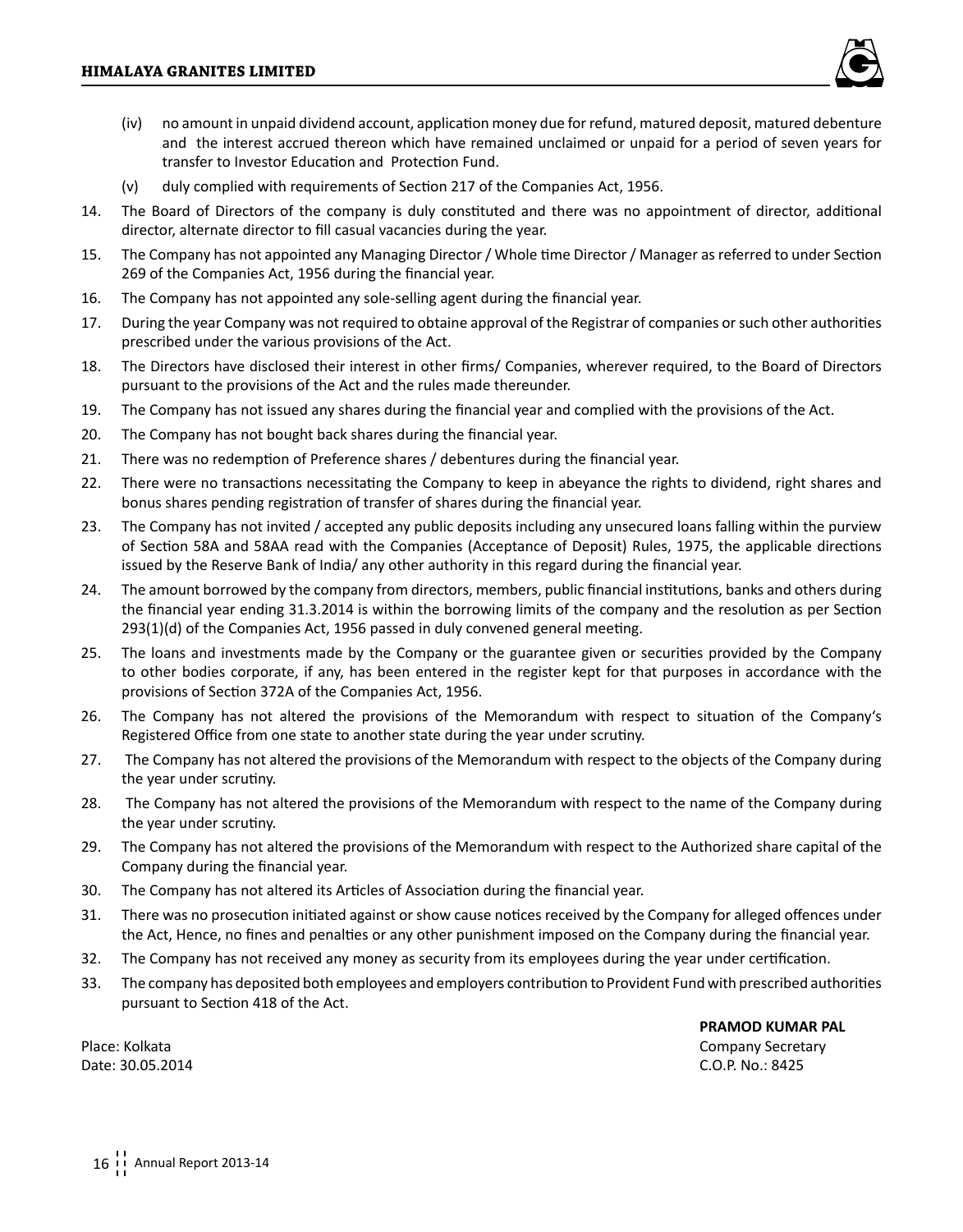

### **Annexure A**

#### **Registers as maintained by the Company:**

- 1. Register of Managing Director, Director Manager (under Section 303 of the Companies Act, 1956)
- 2. Register of Contracts (under Section 301 of the Companies Act, 1956)
- 3. Register of Investment, Loan made, Guarantee given (under Section 372A of the Companies Act, 1956)
- 4. Register of Share Certificate, Application and Allotment
- 5. Register of Directors Shareholding (under Section 307 of the Companies Act, 1956)
- 6. Register of Members (under Section 150 of the Companies Act, 1956)
- 7. Register of charges (under Section 143 of the Companies Act, 1956)
- 8. Register of fixed assets

#### **Annexure B**

Forms and Returns as filed by the Company with the Registrar of Companies, Regional Director, Central Government or other authorities during the Financial Year ending on 31st March 2014

- 1. Form No.23AC & ACA-XBRL (Annual Accounts) under Section 220 of the Companies Act, 1956 filed on 26.10.2013 for the financial year ended 31.03.2013.
- 2. Form No.20B (Annual Return) under Section 159 of the Companies Act, 1956 filed on 19.11.2013 for the AGM held on 27.09.2013.
- 3. Form No.66 (Compliance Certificate) under Section 383A of the Companies Act, 1956 filed on 03.10.2013 for the financial year ended 31.03.2013.
- 4. Form 5 INV under Rule-3# filed on 05.12.2013.
- 5. Form 1 INV under Rule-3\* filed on 25.11.2013.

# Rule 3 of the Investor Education and Protection Fund (Uploading of information regarding unpaid and Unclaimed amounts lying with companies) Rules, 2012.

**\*Rule 3** of the Investor EducaƟon and ProtecƟon Fund (Awareness and ProtecƟon of Investors) Rules, 2001.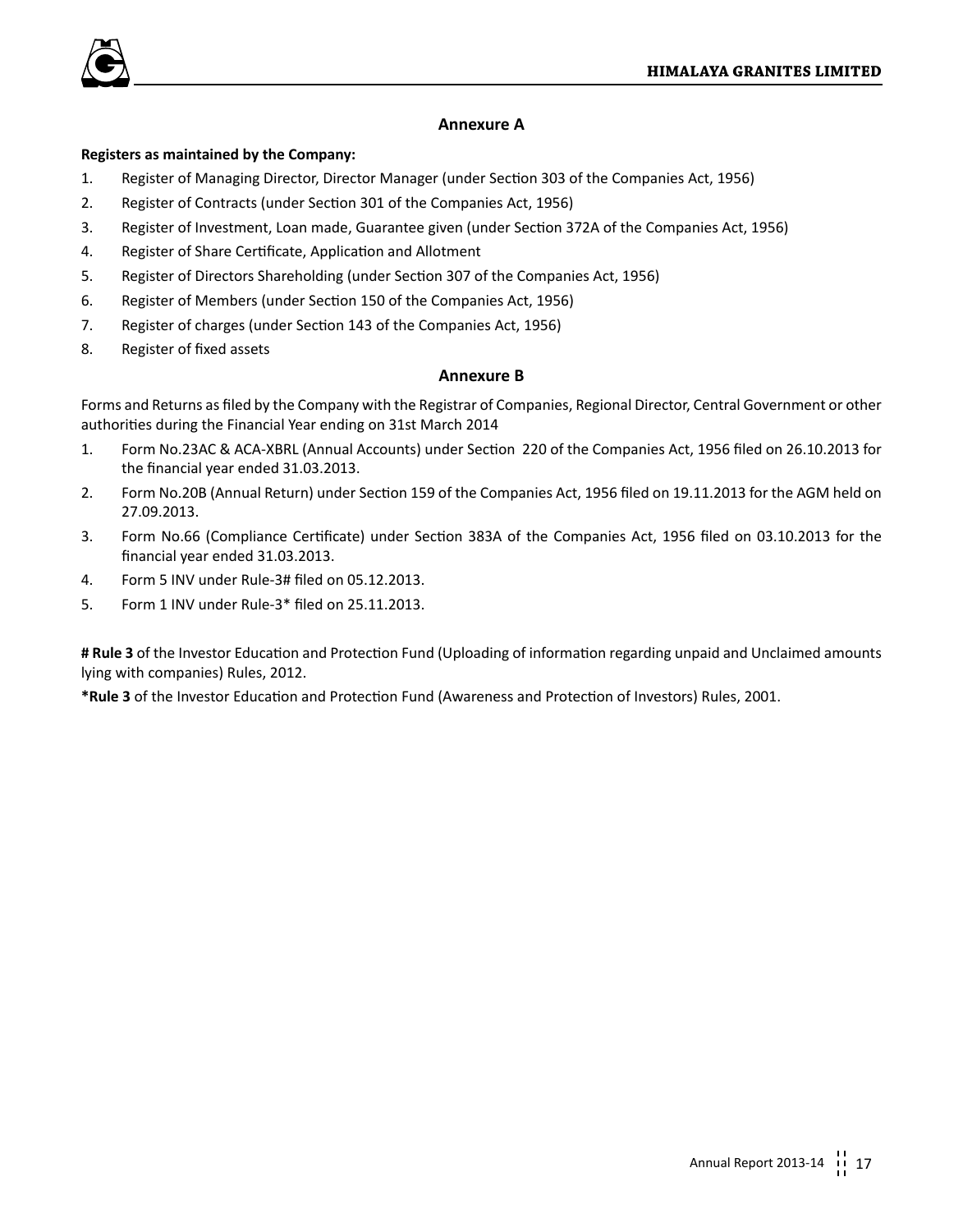

#### **MANAGEMENT DISCUSSION AND ANALYSIS REPORT**

#### **INDUSTRY STRUCTURE AND DEVELOPMENT**

During the year under review, your Company continued to let out part of its factory shades. Further, in accordance with the approval of the members under Section 293(1)(a) of the Companies Act, 1956 obtained vide resolution passed through postal ballot on 29th December, 2009, the Company is in the process of selling out the plant and machinery of the Unit situated at Panchalam Village, Melpettai Post, Tindivanam, Tamilnadu – 604 307.

#### **OPPORTUNITIES AND THREATS**

The management could not tap any opportunity during the year under review.

#### **OUTLOOK**

Your directors are exploring alternate avenues to make the Company operative.

#### **RISK AND CONCERN**

The closure of the Company's unit has posed a challenge for the Companyto resume operation.

#### **INTERNAL CONTROL SYSTEM AND THEIR ADEQUACY**

The company has an adequate internal control system. An audit committee headed by non-executive independent Director periodically reviews the audit observation and the corrective remedial measures taken in this respect.

#### **HUMAN RESOURCES DEVELOPMENT**

The production facilities of the Company continue to remain close since 27th February, 2008 and there are no pending dues of its workers.

#### **CAUTIONARY STATEMENT**

Certain statements in the directors' report and management discussion and analysis reflecting the company's projections, estimates, objectives and expectations may constitute 'forward looking statements' within the meaning of applicable laws and regulations. Actual results may differ from such projections, estimates, objectives and expectations due to economic and climatic conditions effecting government regulations, policies, taxations and other factors on which the company does not have any direct control.

> On behalf of the Board of Directors For **Himalaya Granites Limited**

Place : Kolkata **Saurabh MiƩal** Dated : 30th May, 2014 Non-executive Chairman Non-executive Chairman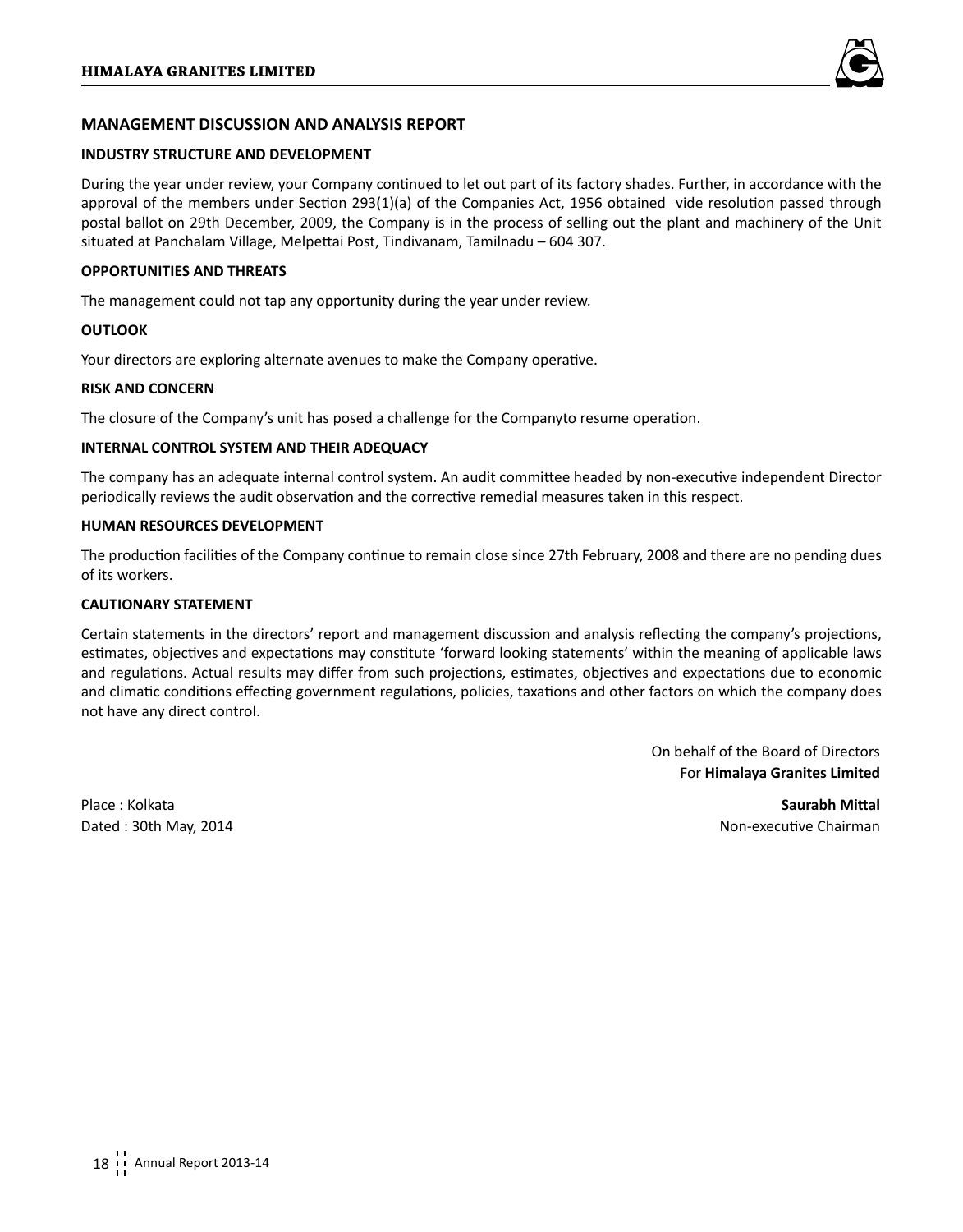

#### **CORPORATE GOVERNANCE REPORT** for the year ended 31.03.2014

(As required under Clause 49 of the Listing Agreement entered into with the Stock Exchange)

#### **1. Company's philosophy on the Code of Corporate Governance**

Your Company believes that good Corporate Governance contemplates that corporate actions balance the interests of all shareholders and satisfy the tests of accountability, transparency and fair play. Further, your company firmly believes that a sound governance process represents the foundation of corporate excellence.

#### **2. Board of Directors**

#### **ComposiƟon**

As on 31st March, 2014, your Company's Board comprises five directors headed by a Non-Executive Chairman as below:

- One Non-executive Director representing Promoter Director.
- Three Non-executive independent Directors.
- One Executive Director.

#### **Board Meetings**

During the financial year ended 31st March 2014, four Board Meetings were held on 30th May 2013, 14th August 2013, 14th November 2013 and 14th February 2014.

The composition of the Board of Directors and their attendance at the Board Meetings during the year and at the last Annual General Meeting and also the number of other Boards or Board Committees in which the Directors are holding the position of member/Chairperson are as follows :

| Name of the directors and<br>Director Identification | No. of Board<br>Category of<br>Directorship<br><b>Meetings</b> |      | Attendance<br>at last AGM | No. of outside<br>directorship held |               | No. of outside<br>committees |                |          |
|------------------------------------------------------|----------------------------------------------------------------|------|---------------------------|-------------------------------------|---------------|------------------------------|----------------|----------|
| Number(DIN)                                          |                                                                | Held | Attd.                     |                                     | <b>Public</b> | Private                      | <b>Member</b>  | Chairman |
| Mr. Saurabh Mittal<br>(DIN 00273917)                 | Non-Executive<br>Chairman, Promoter<br>Director                | 4    | 1                         | No.                                 | 2             | q*                           | $\mathfrak{p}$ |          |
| Mr. Ramesh Kumar Haritwal<br>(DIN 01486666)          | <b>Managing Director</b><br>& CEO                              | 4    | 4                         | Yes                                 |               |                              |                |          |
| Mr. Beni Gopal Saraf<br>(DIN 00267858)               | Non-Executive-<br>Independent Director                         | 4    | 4                         | No.                                 |               | 1                            |                |          |
| Mr. Mahesh Kumar Malpani<br>(DIN 02603222)           | Non-Executive-<br>Independent Director                         | 4    | 4                         | Yes                                 |               | $\mathfrak{p}$               |                |          |
| Mr. Pradip Manharlal<br>Domadia<br>(DIN 05292129)    | Non-Executive-<br>Independent<br>Director                      | 4    | 4                         | No.                                 |               |                              |                |          |

*\*Including directorship held in foreign company.*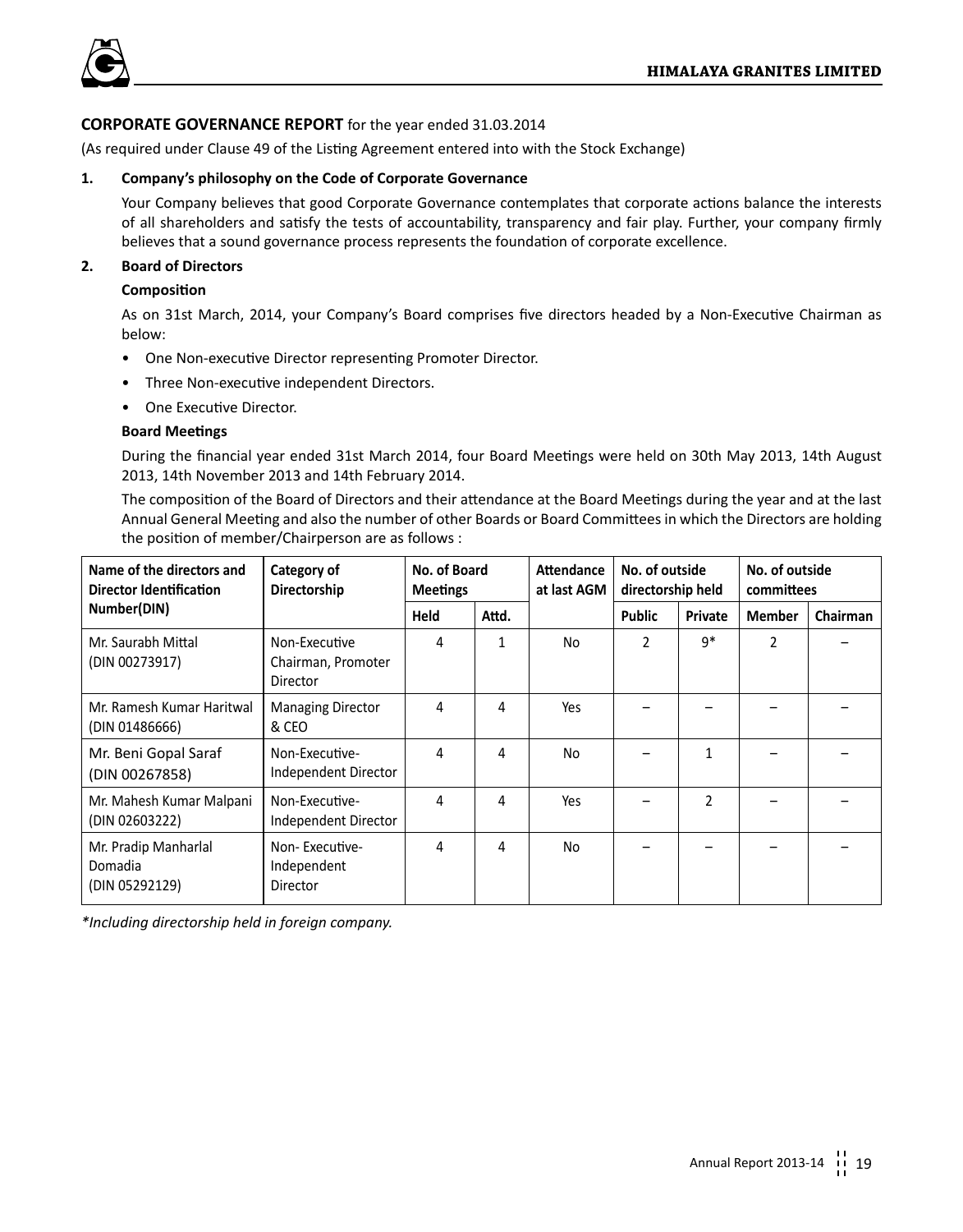

#### **InformaƟon supplied to the Board of Directors :**

During 2013-14, all necessary information, as required under the applicable provisions of the Companies Act, 1956, the Companies Act, 2013, Listing Agreement and other applicable laws and rules were placed and discussed at the board meetings.

| Name                                                                           | Mr. Saurabh Mittal                                                                                                                                                                                                                                                                                                                                                                                                                                                          | Mr. Beni Gopal Saraf                                                                                      | Mr. Mahesh Kumar<br>Malpani                                                                        | Mr. Pradip Manharlal<br>Domadia                                                                                                                                                                                                                                                |
|--------------------------------------------------------------------------------|-----------------------------------------------------------------------------------------------------------------------------------------------------------------------------------------------------------------------------------------------------------------------------------------------------------------------------------------------------------------------------------------------------------------------------------------------------------------------------|-----------------------------------------------------------------------------------------------------------|----------------------------------------------------------------------------------------------------|--------------------------------------------------------------------------------------------------------------------------------------------------------------------------------------------------------------------------------------------------------------------------------|
| Father's Name                                                                  | Mr. Shiv Prakash Mittal                                                                                                                                                                                                                                                                                                                                                                                                                                                     | Mr. Shyam Lal Saraf                                                                                       | Late Satnarayan Malpani                                                                            | Mr. Manharlal Amratlal<br>Domadia                                                                                                                                                                                                                                              |
| Date of Birth                                                                  | 6th October, 1975                                                                                                                                                                                                                                                                                                                                                                                                                                                           | 28th June, 1947                                                                                           | 5th September, 1953                                                                                | 25 July, 1952                                                                                                                                                                                                                                                                  |
| Date of<br>Appointment                                                         | 2nd January, 1996                                                                                                                                                                                                                                                                                                                                                                                                                                                           | 31st January, 2005                                                                                        | 26 March, 2009                                                                                     | 30 May, 2012                                                                                                                                                                                                                                                                   |
| Expertise<br>in specific<br>functional area                                    | Mr. Saurabh Mittal has rich and<br>diverse experience spanning<br>operations, finance, import,<br>export, investor relations and<br>corporate affairs.                                                                                                                                                                                                                                                                                                                      | Mr. Beni Gopal Saraf<br>has vast knowledge<br>in the area of finance,<br>marketing and<br>administration. | Mr. Mahesh Kumar<br>Malpanihas vast<br>experience in the area<br>of Administration and<br>Finance. | Mr. Pradip Manharlal<br>Domadia has vast<br>knowledge in the<br>area of Corporate<br>Governance and during<br>his long professional<br>career of over 35<br>years he has handled<br>various financial,<br>auditing, accounting,<br>secretarial, taxation<br>and legal matters. |
| Qualification                                                                  | <b>B.Com</b>                                                                                                                                                                                                                                                                                                                                                                                                                                                                | B.com                                                                                                     | <b>B.Com</b>                                                                                       | B.com, LLB, FCA & FCS                                                                                                                                                                                                                                                          |
| List of outside<br>directorship<br>held excluding<br>alternate<br>directorship | 1.<br>Greenply Industries Limited<br>Greenlam Industries Limited<br>2.<br>3.<br>Greenply Leasing and<br>Finance Private Limited<br>Prime Properties Private<br>4.<br>Limited<br><b>Greenlam VT Industries</b><br>5.<br>Private Limited<br>S. M. Safeinvest Pvt. Ltd.<br>6.<br>Greenlam Asia Pacific Pte.<br>7.<br>Ltd.<br>8. Greenlam America, Inc.<br>Greenlam Europe (UK) Ltd.<br>9.<br>10. Greenlam Holding Co. Ltd.<br>11. Greenlam Asia Pacific<br>(Thailand) Co. Ltd. | 1. Shriswasti Clothings<br>Pvt. Ltd                                                                       | 1. Mitsan Agencies<br><b>Private Limited</b><br>2. Showan Agencies<br>Private Limited              | Nil                                                                                                                                                                                                                                                                            |

**Details of Directors seeking appointment/re-appointment at the forthcoming Annual General Meeting :**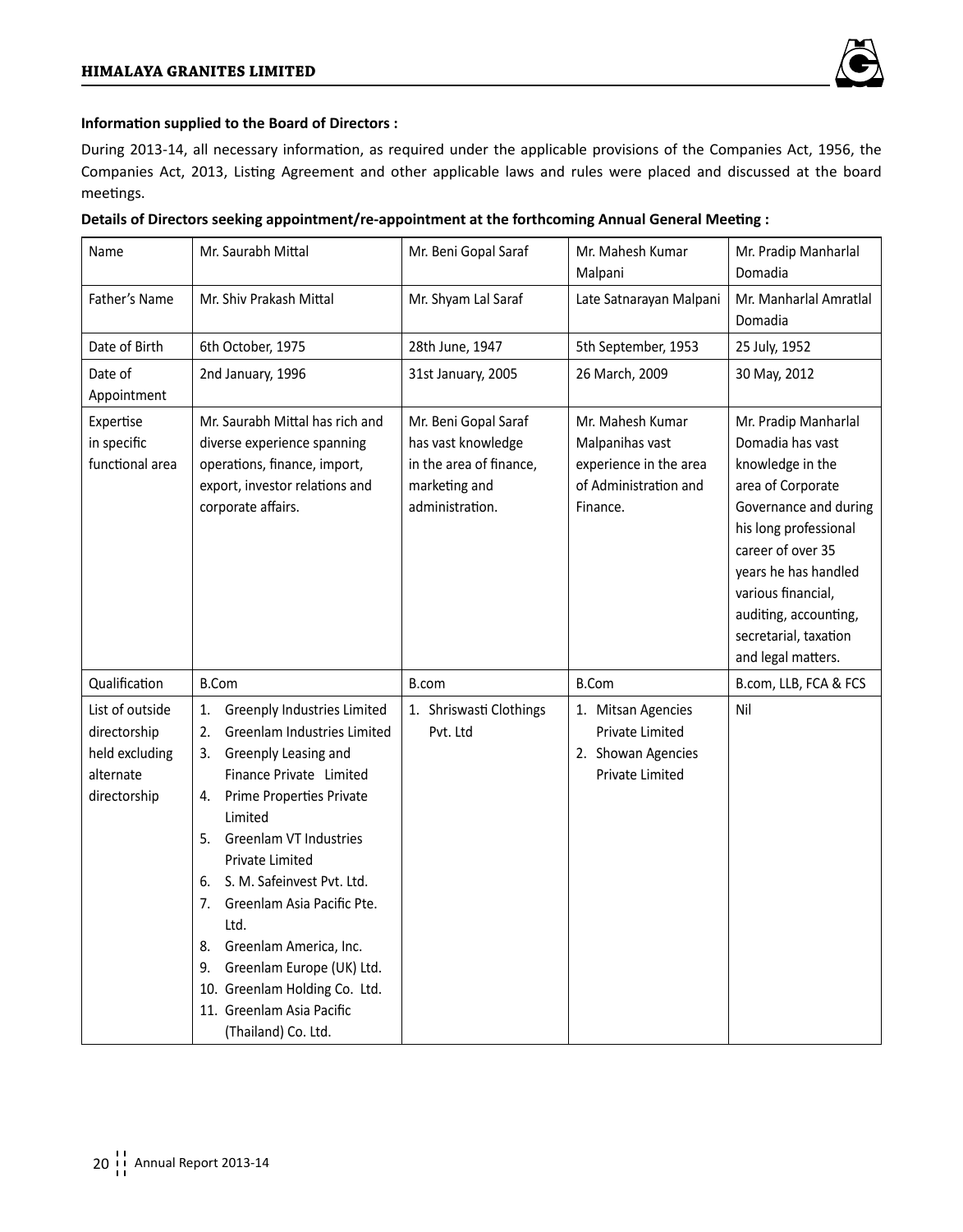



| Chairman/        | Chairman:                          | Chairman:                     | Chairperson:               | Chairman:         |
|------------------|------------------------------------|-------------------------------|----------------------------|-------------------|
| Member of the    | Nil                                | Share Transfer & Investor     | Audit Committee            | Remuneration      |
| Committee of     | Member:                            | <b>Grievance Committee</b>    | Member:                    | Committee         |
| the Board of     | Nil                                | Member:                       | Share Transfer &           | Member:           |
| Directors of the |                                    | <b>Remuneration Committee</b> | <b>Investors Grievance</b> | Nil               |
| Company          |                                    | <b>Audit Committee</b>        | Committee                  |                   |
|                  |                                    |                               | Remuneration               |                   |
|                  |                                    |                               | Committee                  |                   |
|                  |                                    |                               |                            |                   |
| Chairman/        | Chairman: Nil                      | Chairman: Nil                 | Chairman: Nil              | Chairman: Nil     |
| Member of        | <b>Member (Greenply Industries</b> | Member: Nil                   | Member: Nil                | Member: Nil       |
| the Committee    | $Ltd.$ ):                          |                               |                            |                   |
| of the Board     | Share Transfer & Investor          |                               |                            |                   |
| of Directors     | Grievance Committee                |                               |                            |                   |
| of other         | <b>Operational Committee</b>       |                               |                            |                   |
| companies in     |                                    |                               |                            |                   |
| which he is a    |                                    |                               |                            |                   |
| director         |                                    |                               |                            |                   |
| Number of        | 10000 Equity shares                | Nil                           | <b>NIL</b>                 | 700 Equity Shares |
| shares held in   |                                    |                               |                            |                   |
| the company      |                                    |                               |                            |                   |
|                  |                                    |                               |                            |                   |

#### Details of Directors whose terms of appointment are proposed to be revised at the forthcoming Annual General Meeting :

| Name                                                                                                       | Mr. Ramesh Kumar Haritwal                                                                                                                                      |
|------------------------------------------------------------------------------------------------------------|----------------------------------------------------------------------------------------------------------------------------------------------------------------|
| Father's Name                                                                                              | Mr. Chandra Prakash Haritwal                                                                                                                                   |
| Date of Birth                                                                                              | 1 September, 1963                                                                                                                                              |
| Date of Appointment                                                                                        | 31 May, 2007                                                                                                                                                   |
| Expertise in specific functional area                                                                      | Mr. Ramesh Kumar Haritwal has vast experience in the<br>Granite Industry. He also possesses knowledge in the area<br>of finance, administration and marketing. |
| Qualification                                                                                              | B.Com                                                                                                                                                          |
| List of outside directorship held excluding alternate<br>directorship                                      | Nil                                                                                                                                                            |
| Chairman/Member of the Committee of the Board of<br>Directors of the Company                               | Chairman: Nil<br>Member: Audit Committee                                                                                                                       |
| Chairman/Member of the Committee of the Board of<br>Directors of other companies in which he is a director | Chairman: Nil<br>Member: Nil                                                                                                                                   |
| Number of shares held in the company                                                                       | 200 Equity shares                                                                                                                                              |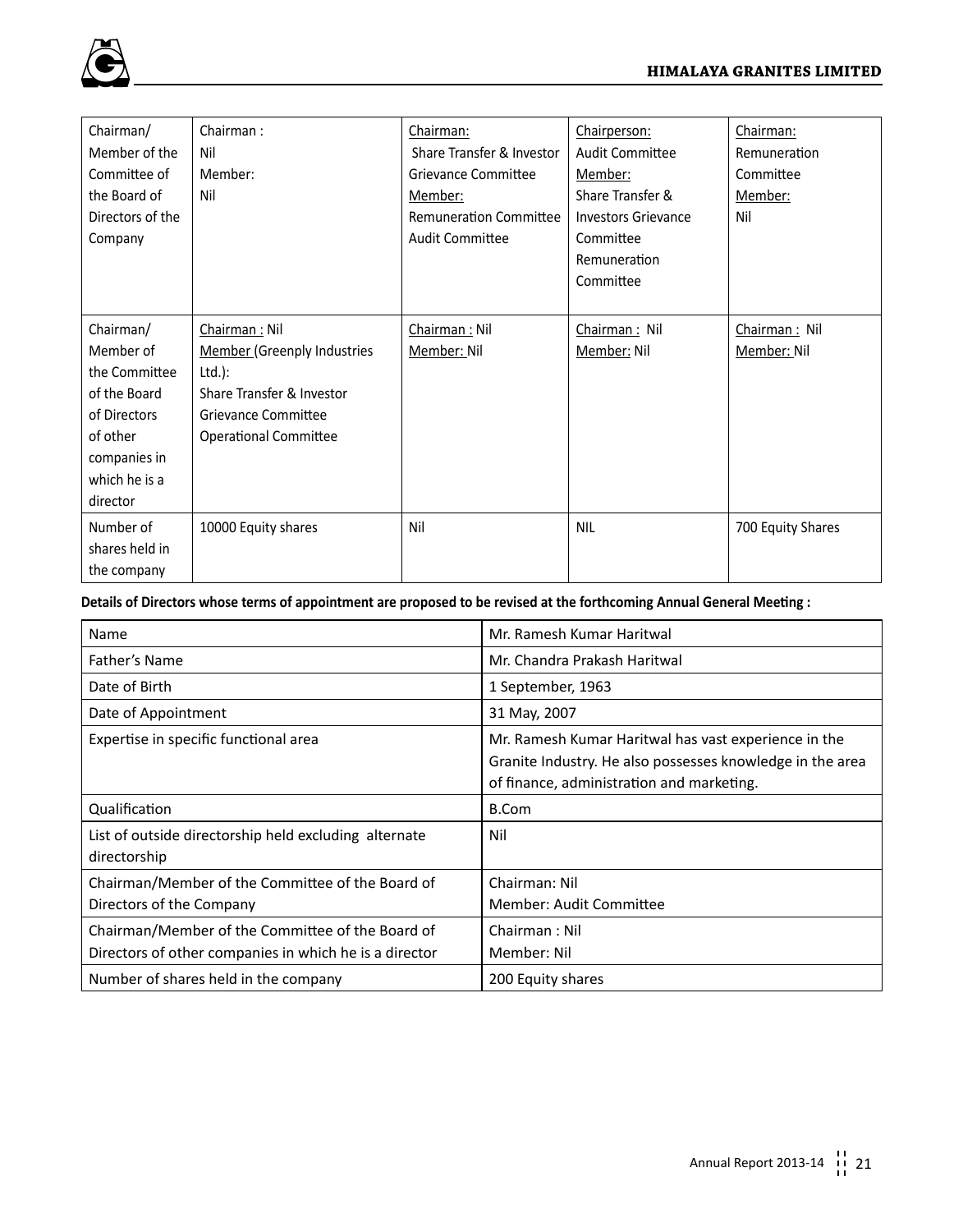

#### **Disclosures of relationships between directors**

| <b>Name of the Directors</b>                          | <b>Category of Directorship</b>    | Relationship between directors |
|-------------------------------------------------------|------------------------------------|--------------------------------|
| Mr. Saurabh Mittal<br>Non-Executive Chairman-Promoter |                                    | None                           |
|                                                       | Director                           |                                |
| Mr. Ramesh Kumar Haritwal                             | Managing Director & CEO            | None                           |
| Mr. Beni Gopal Saraf                                  | Non-Executive-Independent Director | None                           |
| Mr. Mahesh Kumar Malpani                              | Non-Executive-Independent Director | None                           |
| Mr. Pradip Manharlal Domadia                          | Non-Executive-Independent Director | None                           |

#### **3. Code of conduct**

Pursuant to Clause 49(I)(D) of the Stock Exchange Listing Agreement, the Board of Directors has adopted the Code of Conduct for the directors and senior management ("the Code"). The Code has been made available on the Company's website www.hgl.co.in. A declaration signed by the Managing Director & CEO of the Company, is attached with the Annual Report.

#### **4. Audit CommiƩee**

#### **ComposiƟon:**

The Company's Audit Committee comprises two non-executive independent directors, and one executive non-promoter director.

Mr. Mahesh Kumar Malpani, Chairman

Mr. Beni Gopal Saraf, Member

Mr. Ramesh Kumar Haritwal, Member

The members of the committee are well versed in matters relating to finance, accounts and general management practices.

#### **The Powers and Role of the Audit Committee :**

#### **Powers:**

- To investigate into any activity within its terms of reference.
- To seek information from any employee.
- To obtain external legal or other professional advice.
- To secure attendance of outsiders with relevant expertise, if it considers necessary.

#### **Role:**

- Oversight of the company's financial reporting process and the disclosure of its financial information to ensure that the financial statement is correct, sufficient and credible.
- Recommending to the Board, the appointment, re-appointment and, if required, the replacement or removal of the statutory auditor and the fixation of audit fees.
- Approval of payment to statutory auditors for any other services rendered by them.
- Reviewing, with the management, the annual financial statements before submission to the board for approval, with particular reference to:
	- a) Matters required in the Director's Responsibility Statement to be included in the Board's report in terms of section 217 (2AA) of the Companies Act, 1956.
	- b) Changes, if any, in accounting policies and practices and reasons for the same.
	- c) Major accounting entries involving estimates based on the exercise of judgment by the management.
	- d) Significant adjustments made in the financial statementsarising out of audit findings.
	- e) Compliance with listing and other legal requirements relating to financial statements.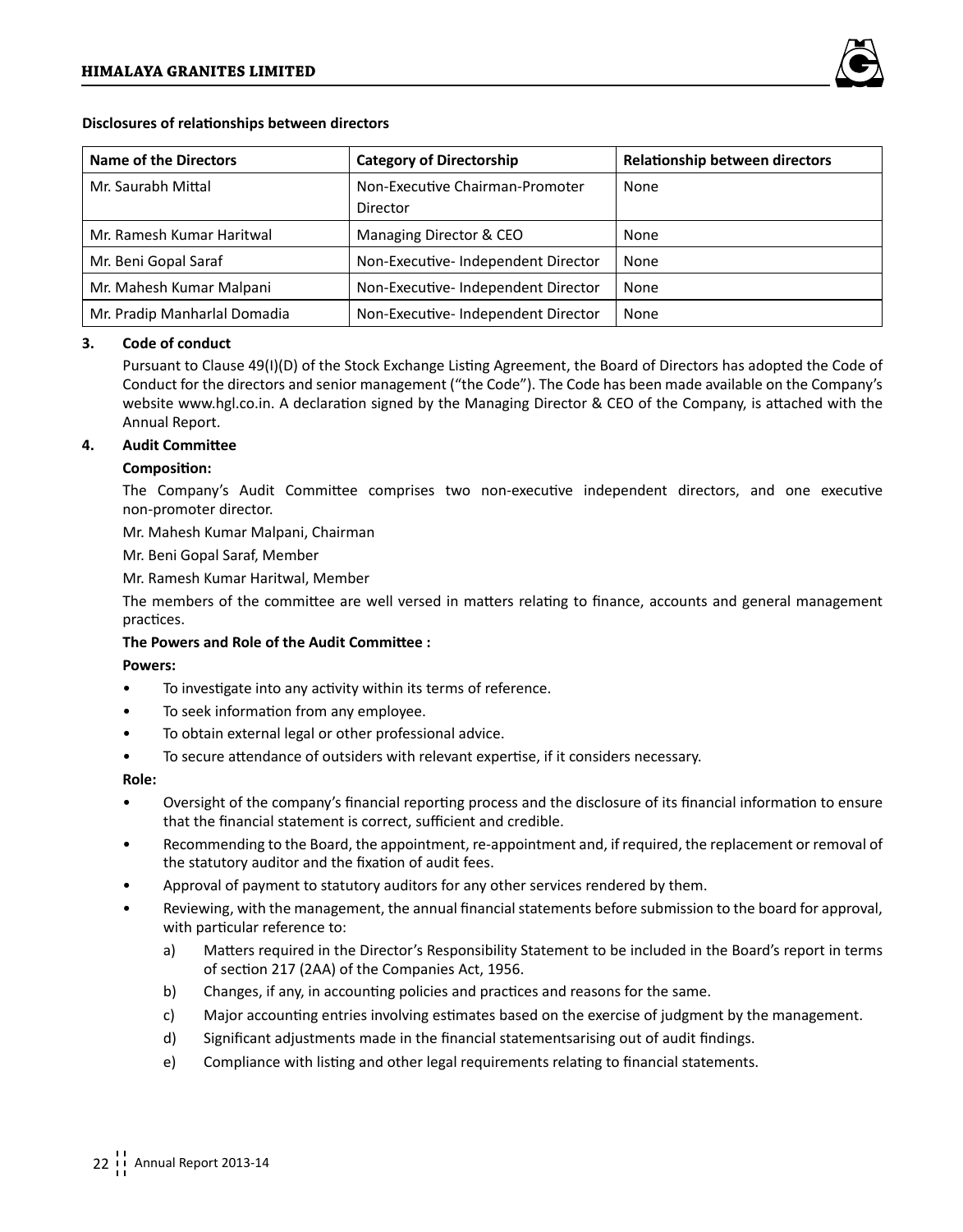

- f) Disclosure of any related party transactions.
- g) Qualifications in the draft audit report.
- Reviewing, with the management, the quarterly financial statements before submission to the Board for approval.
- Reviewing, with the management, the statement of uses/application of fund raised through an issue (public issue, right issues, preferential issue, etc.), the statement of funds utilised for purposes other than those stated in the offer document/prospectus/notice and the report submitted by the monitoring agency monitoring the utilisation of proceeds of a public/rights issue, and making the appropriate recommendation to the Board to take up steps in this matter.
- Reviewing, with the management, performance of statutory and internal auditors, the adequacy of the internal control systems.
- Reviewing the adequacy of internal audit function, if any, including the structure of the internal audit department, staffing and seniority of the official heading the department, reporting structure coverage and frequency of internal audit.
- Discussion with internal auditors any significant finding and follow up there on.
- Reviewing the findings of any internal investigations by the internal auditors into matters where there is suspected fraud or irregularity or a failure of internal control systems of a material nature and reporting the matter to the board.
- Discussion with statutory auditors before the audit commences, about the nature and scope of audit as well as post-audit discussion to ascertain any area of concern.
- To look into the reasons for substantial defaults in the payment to the depositors, debenture holders, shareholders (in case of non payment of declared dividends) and creditors.
- To review the functioning of the Whistle Blower mechanism, in case it is existing.
- Approval of appointment of CFO (i.e. the whole-time Finance Director or any other person heading the finance function or discharging that function) after assessing the qualifications, experience & background, etc. of the candidate.
- Carrying out any other function as is mentioned in the terms of reference of the Audit Committee.

#### **Review of information by the Audit Committee :**

The Audit Committee will mandatorily review the following information :

- Management discussion and analysis of financial condition and results of operations;
- Statement of significant related party transactions (as defined by the audit committee), submitted by management;
- Management letters/letters of internal control weaknesses issued by the statutory auditors
- Internal audit reports relating to internal control weaknesses; and
- The appointment, removal and terms of remuneration of the Chief internal auditor shall be subject to review by the Audit Committee.

#### **Meetings and Attendance during the year :**

During 2013-14, four meetings were held on 30th May 2013, 14th August 2013, 14th November, 2013 and 14th February, 2014. The meetings aregenerally held before finalisation of quarterly and annual accounts.

| Name of the Members       | Category                           | <b>No. of Meetings</b> |                 |
|---------------------------|------------------------------------|------------------------|-----------------|
|                           |                                    | Held                   | <b>Attended</b> |
| Mr. Mahesh Kumar Malpani  | Non-executive independent director |                        |                 |
| Mr. Beni Gopal Saraf      | Non-executive independent director |                        |                 |
| Mr. Ramesh Kumar Haritwal | Managing Director & CEO            |                        |                 |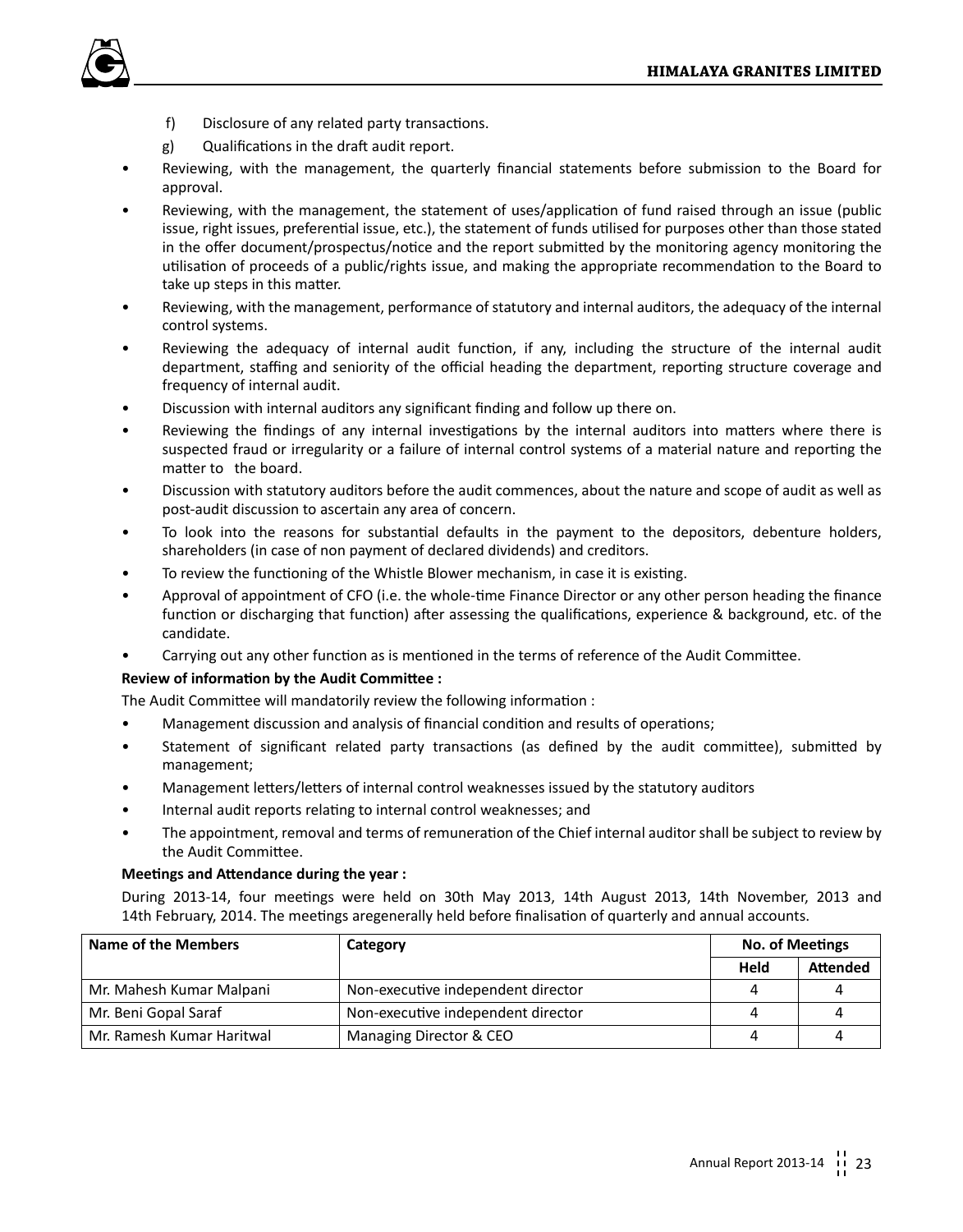#### **5. Subsidiary Companies**

The Company does not have any subsidiaries.

#### **6. RemuneraƟon CommiƩee**

#### **ComposiƟon:**

Mr. Pradip Manharlal Domadia, Chairman

Mr. Mahesh Kumar Malpani, Member

Mr. Beni Gopal Saraf, Member

All the above member directors are Non-executive Independent Directors

#### **Terms of reference:**

- To determine the Company's policy on the remuneration package for Executive Directors and any compensation payment.
- To discuss, approve the remuneration package of Executive Directors.

#### **MeeƟngs and aƩendance:**

There was no meeting of the Committee during 2013-14.

#### **RemuneraƟon Policy, details of remuneraƟon and other terms of appointment of Directors**

In framing the remuneration policy, the committee takes into consideration the remuneration practices prevailing in the industry and performance of the concerned executives. The remuneration package is as per the provisions of the Companies Act, 1956. No sitting fees are paid to the Executive Directors for attending the Board meetings or committee meetings. The necessary approvals were obtained from the shareholders wherever required.

There was no materially relevant pecuniary relationship or transactions of the non-executive directors vis-a'-vis the company, which may affect the independence of the directors. The Company has not granted any stock option to its directors.

#### **(I) ExecuƟve Director**

The details of remuneration to Executive director for the year ended 31stMarch, 2014 is as follows and the same is within the ceiling prescribed within the applicable provisions of the Companies Act, 1956.

| Name and designation       | <b>Service Contract/Notice</b><br>period* | Salary (₹)   | Perquisite & other<br>allowances (रे) |
|----------------------------|-------------------------------------------|--------------|---------------------------------------|
| Mr. Ramesh Kumar Haritwal, | Re-appointed as Managing                  | 14,69,016.00 | NIL                                   |
| Managing Director & CEO    | Director & CEO for three years            |              |                                       |
|                            | w.e.f. 01.06.2012                         |              |                                       |

 *\* The appointment may be terminated by either party by giving three months' noƟce or salary in lieu thereof or by mutual consent.*

#### **(II) Non-ExecuƟve Directors**

The details of sitting fees payable to Non-executive Directors for the financial year 2013-14 are as follows :

| <b>Name</b>                  | Service Contracts/<br><b>Notice Period</b> | <b>Sitting Fees</b><br>Paid(₹) | No. of shares held<br>in the Company |
|------------------------------|--------------------------------------------|--------------------------------|--------------------------------------|
| Mr. Beni Gopal Saraf         | Retire by rotation                         | 2000                           | NIL                                  |
| Mr. Saurabh Mittal           | Retire by rotation                         | 500                            | 10000                                |
| Mr. Mahesh Kumar Malpani     | Retire by rotation                         | 2000                           | NIL                                  |
| Mr. Pradip Manharlal Domadia | Retire by rotation                         | 2000                           | 700                                  |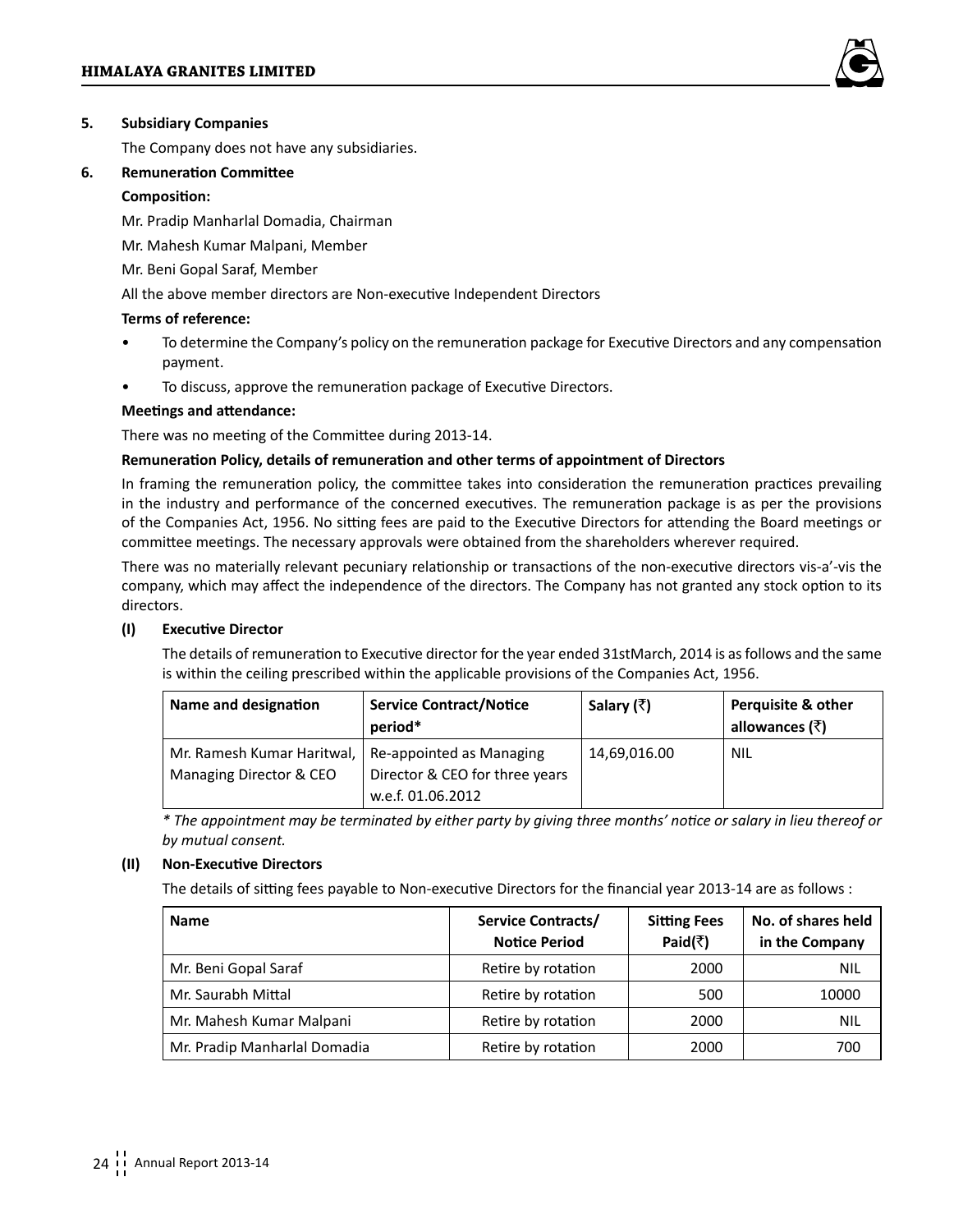

#### **7.** Share Transfer and Investors' Grievance Committee

#### **ComposiƟon:**

The Share Transfer and Investors Grievance Committee comprise of two Non-executive independent directors.

Mr. Beni Gopal Saraf, Chairman

Mr. Mahesh Kumar Malpani, Member

 Mr. Ramesh Kumar Haritwal, Managing Director & CEO of the Company designated as Compliance Officer. The Committee deals with matters relating to approval of transfers and transmissions, issue of duplicate share certificates, split and consolidation of certificates, dematerialization and rematerialisation requests and monitoring of shareholder complaints.

The table gives the number of complaints received, resolved and pending during the year 2013-14.

#### **Number of complaints :**

| <b>Received</b> | <b>Resolved</b> | Pending |
|-----------------|-----------------|---------|
| ۷il             |                 | Nil     |

#### **Meetings and attendance:**

There was no meeting of the Committee during 2013-14.

#### 8. General Body Meetings

i. The details of last three Annual General Meeting of the Shareholders are as under :

| <b>Financial Year</b> | Date of AGM | Venue                                          | Time        |
|-----------------------|-------------|------------------------------------------------|-------------|
| 31.03.2013            | 27.09.2013  | Panchalam Village, Melpettai Post, Tindivanam, | $1:00$ P.M. |
|                       |             | Tamilnadu - 604 307                            |             |
| 31.03.2012            | 28.09.2012  | Panchalam Village, Melpettai Post, Tindivanam, | $1:00$ P.M. |
|                       |             | Tamilnadu - 604 307                            |             |
| 31.03.2011            | 29.09.2011  | Panchalam Village, Melpettai Post, Tindivanam, | $1:00$ P.M. |
|                       |             | Tamilnadu - 604 307                            |             |

- ii. Special Resolutions passed at the last three Annual General Meetings:
	- At the Twenty-five Annual General Meeting held on : 27th September, 2013: NIL
	- At the Twenty-fourth Annual General Meeting held on : 28th September, 2012: NIL
	- At the Twenty-third Annual General Meeting held on : 29th September, 2011: NIL
- iii. No special resolution was passed through postal ballot during the last year. Also no special resolution is proposed to be conducted through postal ballot so far.

#### **9. Disclosures**

- a) The company does not have related party transactions, which may have potential conflict with the interest of thecompany at large. Further, the statutory disclosure requirements relating to related party transactions have been complied with the Annual Accounts.
- b) The financial statements have been made in accordance with the accounting standards so as to represent a true and fair view of the state of affairs of the company.
- c) The company laid down procedures to inform Board members about the risk assessment and minimization procedures, which are periodically reviewed.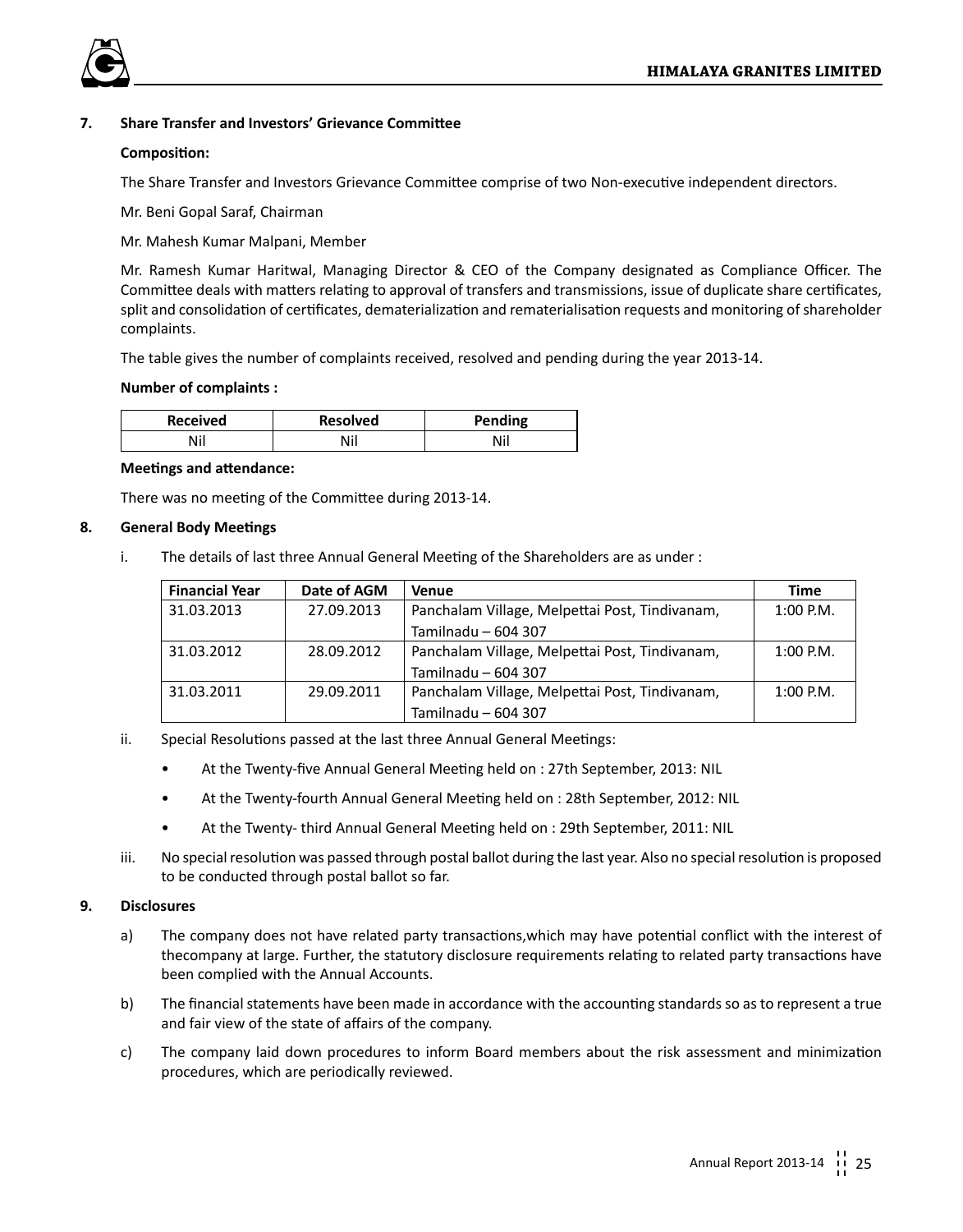

- d) No penalties or strictures have been imposed on the company by the stock exchange or SEBI, or any statutory authority on any matter related to the capital market during the last three years.
- e) The company complied with all the mandatory requirements as prescribed *except that the company has not filled up the vacancy caused by resignaƟon of the Chief Financial Officer during 2010-11 as required by Clause*  49(II)(D)(12A) as stipulated in the Listing Agreementand made considerable progress towards adopting the non-mandatory requirements. The Company does not have a whistleblower policy. However, no person has been denied access to the Audit Committee.
- f) In addition to Directors report, a Management Discussion and Analysis Report form part of the Annual Report to the shareholders. All Key Managerial Personnel and Senior Management have confirmed that they do not have any material, financial and commercial interest in transactions with the Company that may have a potential conflict with the interest of the Company at large.

#### 10. Adoption of non-mandatory requirements

The Company has complied with the non-mandatory requirements of Clause 49 of the Listing Agreement with regards to constitution of Remuneration Committee.

#### 11. Means of Communication

The quarterly/half yearly/annual financial results of the company are sent to the Stock Exchange immediately after they are approved by the Board of Directors. These are also published in the prescribed performa within 48 hours of the conclusion of the meeting of the Board in which they are considered in English Newspaper circulating in the whole or substantially the whole of India, and in one vernacular newspaper of the state where the registered office of the Company is situated. In addition, these results are simultaneously posted on Company's website www.hgl.co.in

#### **Details about the means of communication:**

| Recommendation                                                                                                   | Compliance                                                                                                                                                       |
|------------------------------------------------------------------------------------------------------------------|------------------------------------------------------------------------------------------------------------------------------------------------------------------|
| Quarterly/Annual results                                                                                         | Published in leading newspapers                                                                                                                                  |
| Newspapers wherein results are normally published                                                                | Business Standard/Financial Express (English daily) and<br>Dinamalar/Malai Murasu/Tamil Sudar/Makkal Kural (Tamil<br>daily).                                     |
| Any website, where displayed                                                                                     | www.hgl.co.in                                                                                                                                                    |
| Whether it also displays official news releases and<br>presentation made to Institutional Investors and analysts | No specific presentation was made to analysts during the<br>year.                                                                                                |
| <b>General Shareholders' Information</b>                                                                         |                                                                                                                                                                  |
| i. Date, time & venue of the Annual General Meeting                                                              | Tuesday, 30th September, 2014<br>At 1:00 P.M. at the Registered Office of the Company at<br>Panchalam Village<br>Melpettai Post, Tindivanam<br>Tamilnadu-604 307 |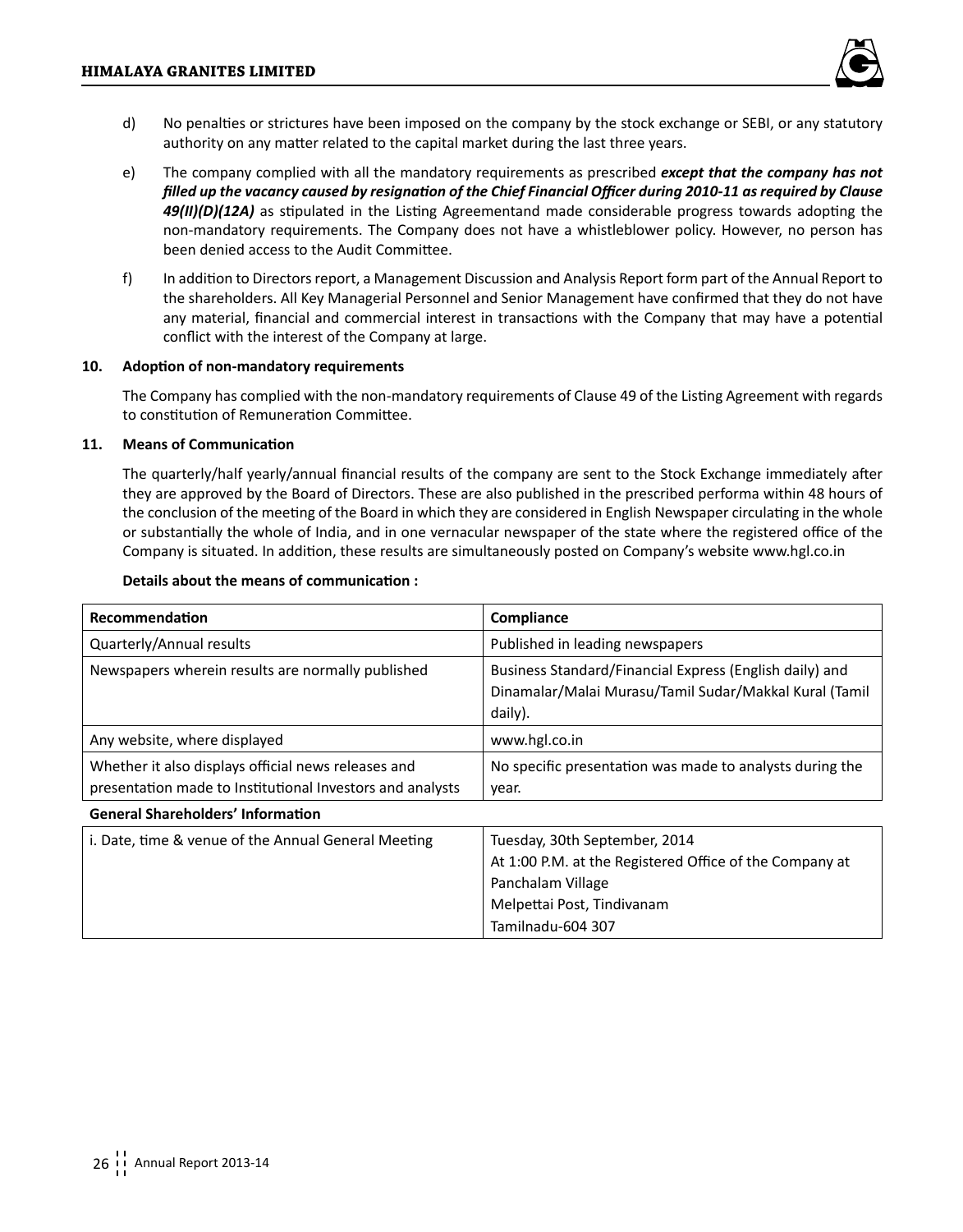

| ii. Financial Year                             | Financial year of the company is from 1st April to 31st<br>March.<br>Publication of results for the financial year 2014-15<br>(tentative and subject to change)<br>First quarter results: On or before 14th August, 2014<br>Second quarter and half year results: On or before 14th<br>November, 2014<br>Third quarter results: On or before 14th February, 2015<br>Fourth quarter results and results for the year ending 31st<br>March, 2015 : On or before 30th May, 2015. |
|------------------------------------------------|-------------------------------------------------------------------------------------------------------------------------------------------------------------------------------------------------------------------------------------------------------------------------------------------------------------------------------------------------------------------------------------------------------------------------------------------------------------------------------|
| <b>Book Closure Period</b><br>iii.             | From 2nd September, 2014 to 4th September, 2014 (both<br>days inclusive)                                                                                                                                                                                                                                                                                                                                                                                                      |
| iv. Listing of equity shares at stock exchange | <b>BSE Limited (BSE)</b><br>Floor 25, P. J. Towers<br>Dalal Street, Fort,<br>Mumbai-400001                                                                                                                                                                                                                                                                                                                                                                                    |
| v. Stock code                                  | BSE: 513723                                                                                                                                                                                                                                                                                                                                                                                                                                                                   |

vi. Market price data for the financial year 2013-14.

| Month             | At BSE         |                |  |
|-------------------|----------------|----------------|--|
|                   | High $(3)$     | Low(₹)         |  |
| April 2013        | Not Available* | Not Available* |  |
| May 2013          | Not Available* | Not Available* |  |
| June 2013         | 35.00          | 35.00          |  |
| <b>July 2013</b>  | Not Available* | Not Available* |  |
| August 2013       | Not Available* | Not Available* |  |
| September 2013    | Not Available* | Not Available* |  |
| October 2013      | Not Available* | Not Available* |  |
| November 2013     | 36.75          | 36.75          |  |
| December 2013     | 35.00          | 35.00          |  |
| January 2014      | 35.00          | 35.00          |  |
| February 2014     | 35.50          | 34.50          |  |
| <b>March 2014</b> | 34.50          | 34.50          |  |

*\*There was no trading of the shares of the Company at Stock Exchange during April 2013 to May 2013 and July 2013 to October 2013.*

- vii. E-mail ID for Investors: investors@hgl.co.in
- viii. Corporate Identity Number (CIN) : L13206TN1987PLC015161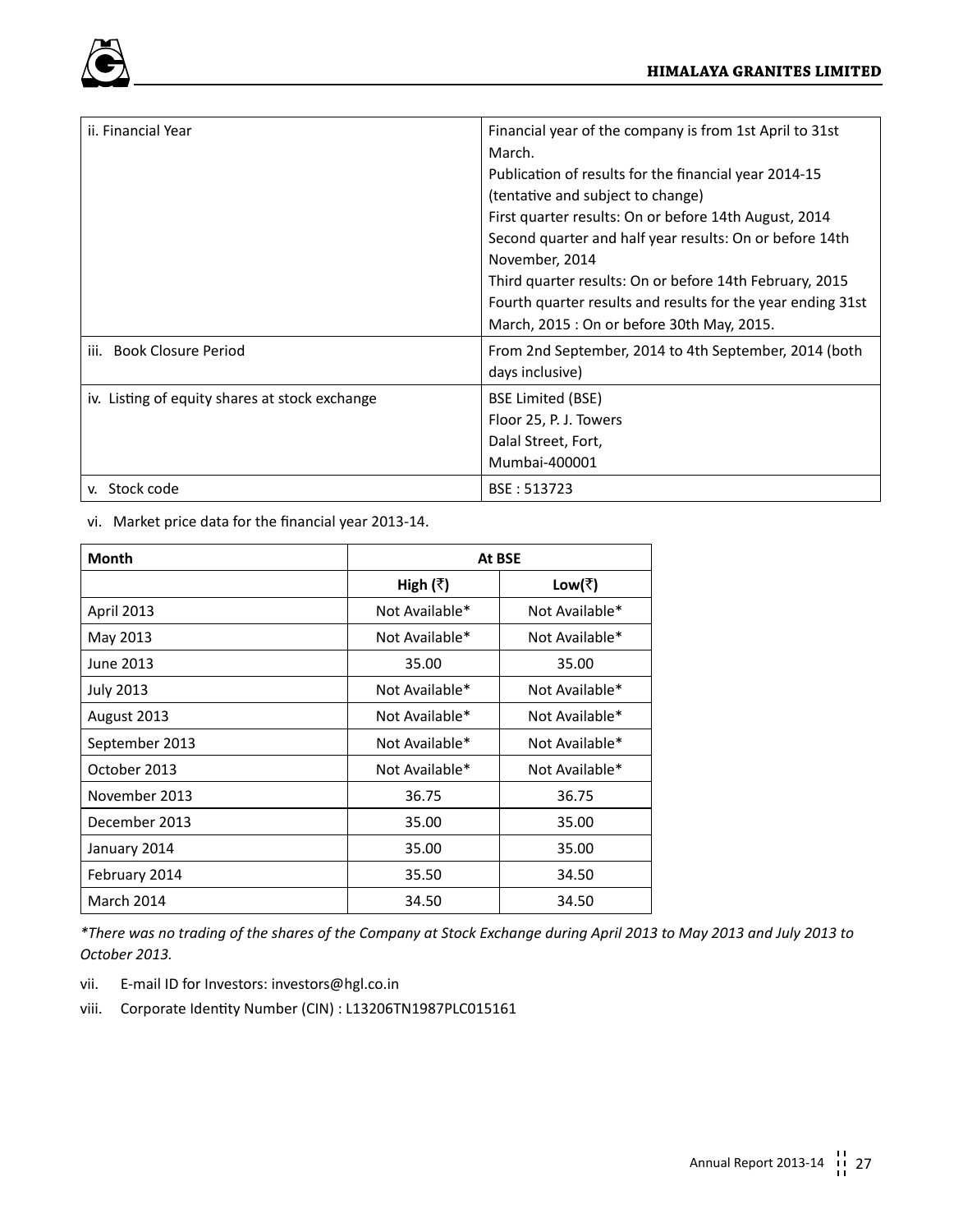

ix. Performance of the company's Share on BSE.



 *Note: The closing price of the shares for March, 2013 is taken in the graph for April, 2013 & May, 2013 and the closing price for June, 2013 is taken in the graph for July, 2013 to October, 2013 as there was no trading of shares of the Company at the Stock Exchange during April, 2013 and May, 2013 and July, 2013 to October, 2013.*

- x. Registrars & Share Transfer Agents M/s. S. K. Infosolutions Pvt. Ltd. 34/1A, Sudhir Chatterjee Street Kolkata – 700 006 Phone: (033) 2219-4815/6797 Fax: (033) 2219-4815
- xi. Share Transfer System The Company has a committee of the Board of Directors called Share Transfer and Investors' Grievance Committee, which meets as and when required to approve the transfer of shares. The formalities for transfer of shares in the physical form are completed and the share certificates are dispatched to the transferee within 15 days of receipt of the transfer documents, provided the documents are complete and the shares under transfer are not under dispute.

xii. Distribution of shareholding as on 31st March, 2014

| <b>Equity shares held</b> | Number of           | Percent of          | <b>Number of Shares</b> | Percentof          |
|---------------------------|---------------------|---------------------|-------------------------|--------------------|
|                           | <b>Shareholders</b> | <b>Shareholders</b> | held                    | <b>Shares held</b> |
| 1-500                     | 1130                | 90.62               | 138759                  | 4.62               |
| 501-1000                  | 59                  | 4.73                | 50920                   | 1.70               |
| 1001-2000                 | 20                  | 1.60                | 30670                   | 1.02               |
| 2001-3000                 | 5                   | 0.40                | 12057                   | 0.40               |
| 3001-4000                 | 1                   | 0.09                | 3100                    | 0.10               |
| 4001-5000                 | 3                   | 0.24                | 13903                   | 0.46               |
| 5001-10000                | 7                   | 0.56                | 49410                   | 1.64               |
| 10001-50000               | 9                   | 0.72                | 197550                  | 6.57               |
| 50001-100000              | 4                   | 0.32                | 226147                  | 7.53               |
| 100001 & above            | 9                   | 0.72                | 2282484                 | 75.96              |
| Total                     | 1247                | 100.00              | 3005000                 | 100.00             |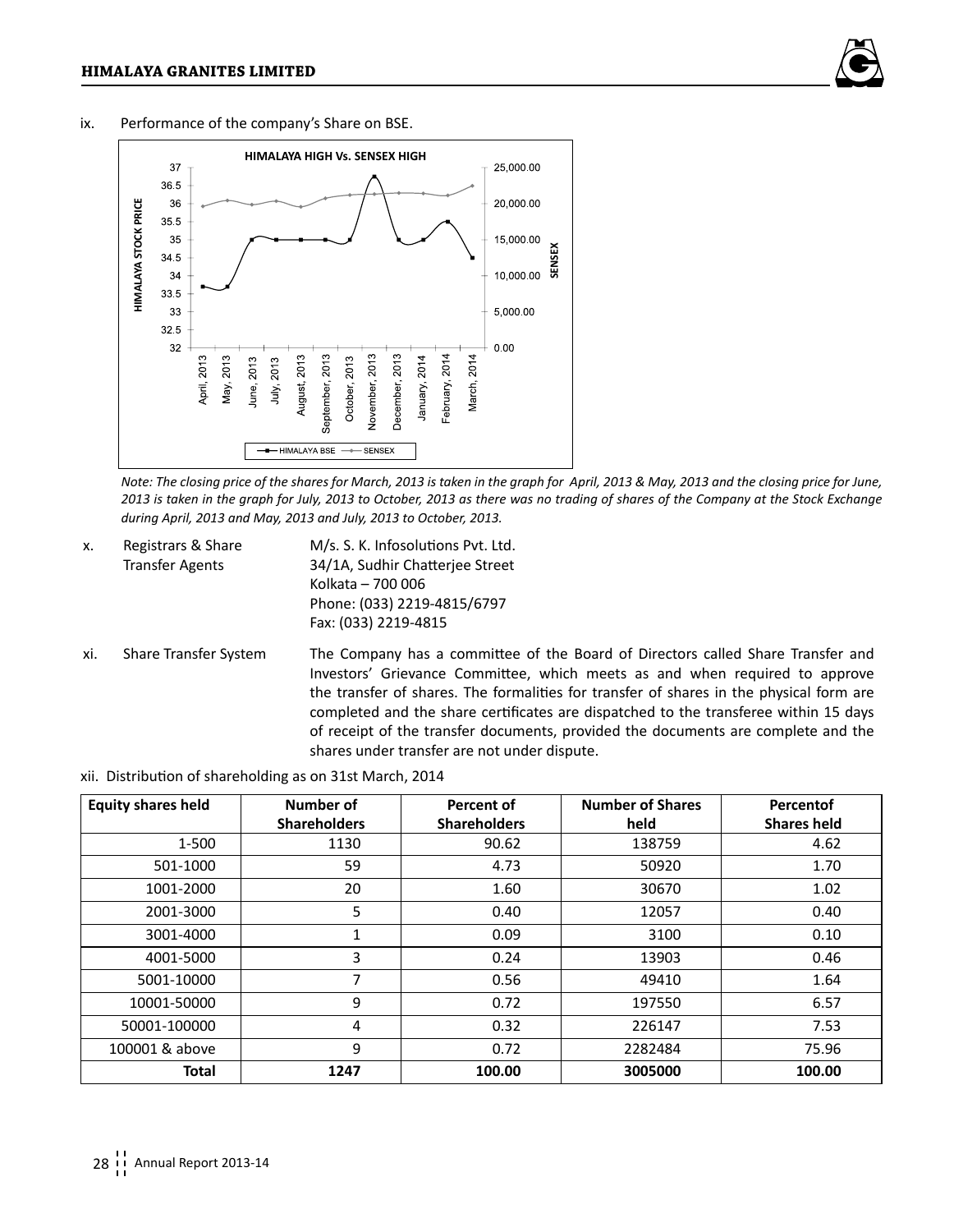

| xiii. | Dematerialisation of<br>Shares and Liquidity | The Company's equity shares are tradable compulsorily in electronic form and are<br>available for trading in the depository systems of both National Securities Depository<br>Ltd.(NSDL) and Central Depository Services (India) Ltd. (CDSL). The International<br>Securities Identification Number (ISIN) of the Company, as allotted by NSDL and CDSL is<br><b>INE 464C01016.</b> Nearly <b>97.10%</b> of total equity shares have been dematerialized as on<br>31st March, 2014 |                                     |
|-------|----------------------------------------------|------------------------------------------------------------------------------------------------------------------------------------------------------------------------------------------------------------------------------------------------------------------------------------------------------------------------------------------------------------------------------------------------------------------------------------------------------------------------------------|-------------------------------------|
| xiv.  | <b>Outstanding ADRs/GDRs</b>                 | Not Applicable                                                                                                                                                                                                                                                                                                                                                                                                                                                                     |                                     |
| XV.   | Plant Location:                              | Panchalam Village<br>Melpettai Post<br>Tindivanam-604 307                                                                                                                                                                                                                                                                                                                                                                                                                          |                                     |
| xvi.  | Address for<br>correspondence:               | M/s. S. K. Infosolutions Pvt. Ltd.<br>34/1A, Sudhir Chatterjee Street<br>Kolkata - 700 006<br>Phone:(033)2219-4815/6797<br>Fax-(033) 2219-4815<br>Contact Person: Mr. Dilip Bhattacharya, Director<br>Email: agarwalskc@rediffmail.com                                                                                                                                                                                                                                             |                                     |
|       |                                              |                                                                                                                                                                                                                                                                                                                                                                                                                                                                                    | On hehalf of the Roard of Directors |

On behalf of the Board of Directors For **Himalaya Granites Limited**

Place : Kolkata **Saurabh MiƩal** Dated : 30th May, 2014 Non-executive Chairman Non-executive Chairman

# **DECLERATION BY THE MANAGING DIRECTOR AND CEO UNDER CLAUSE 49 OF THE LISTING AGREEMENT REGARDING COMPLIANCE WITH CODE OF CONDUCT**

To The Members of **Himalaya Granites Limited**

In accordance with Clause 49(I)(D) of the Listing Agreement with the Stock Exchanges, I hereby confirm that, all the Directors and Senior Management Personnel of the Company have affirmed compliance with the Code of Conduct, as applicable to them, for the financial year ended on 31st March, 2014.

Place : Kolkata **Ramesh Kumar Haritwal** Dated : 30th May, 2014 Managing Director & CEO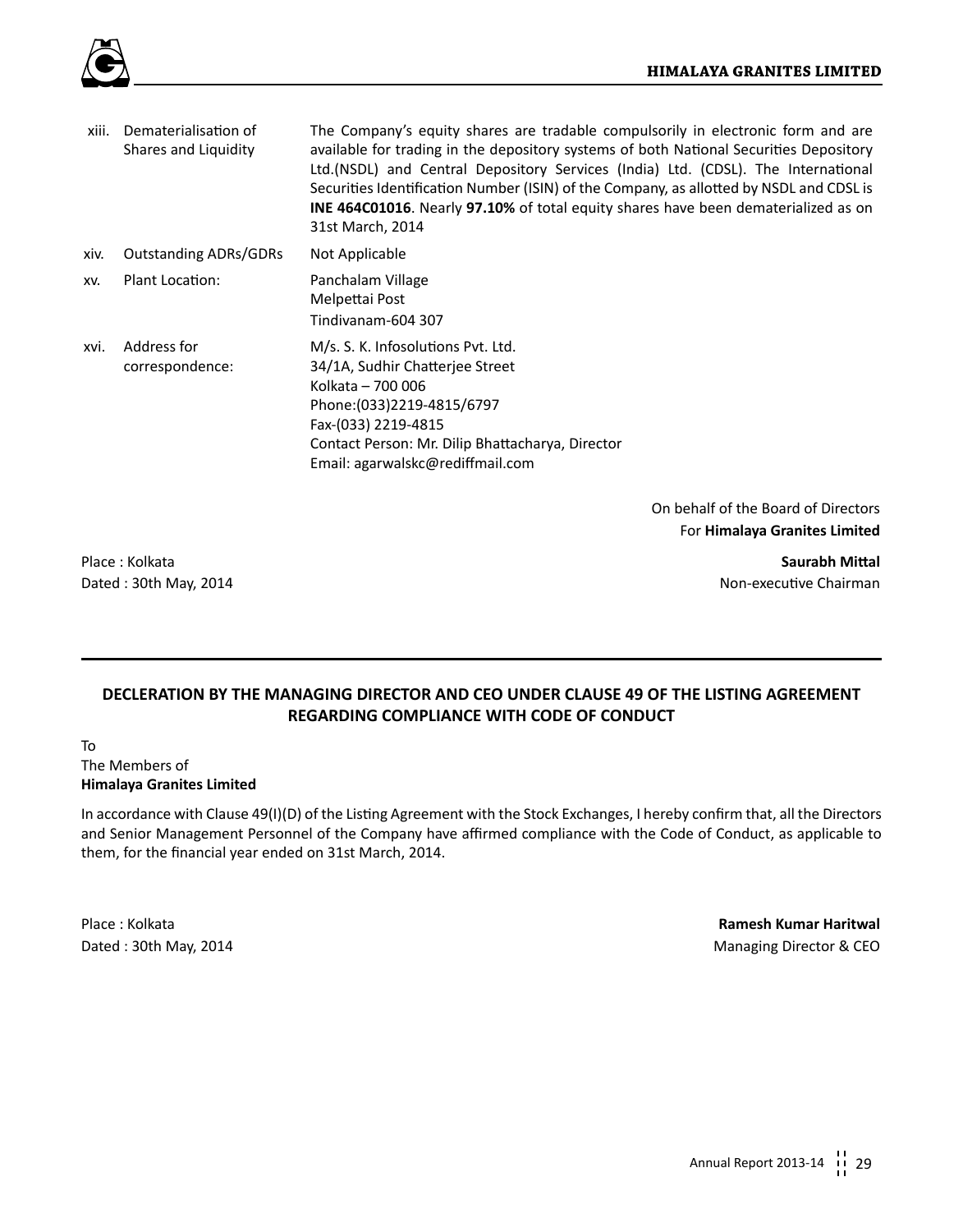

# **AUDITOR'S CERTIFICATE**

#### To The Members of **Himalaya Granites Limited**

We have examined the compliance of Corporate Governance by Himalaya Granites Limited for the year ended 31st March, 2014, as stipulated in Clause 49 of the Listing Agreement of the said company with stock exchanges.

The compliance of conditions of corporate governance is the responsibility of the management. Our examination was limited to procedures and implementation thereof, adopted by the Company for ensuring the compliance of the conditions of the Corporate Governance. It is neither an audit nor an expression of opinion on the financial statements of the Company.

We certify that the Company has complied with the conditions of Corporate Governance *except that the Company has not filled up the vacancy caused by resignaƟon of the Chief Financial Officer during the year 2010-11 as required by Clause 49(II)(D)(12A) as sƟpulated in the above-menƟoned LisƟng Agreement*.

We further state that such compliance is neither an assurance as to future viability of the Company nor the efficiency or effectiveness with which the management has conducted the affairs of the Company.

> For **D. DHANDARIA & COMPANY** Chartered Accountants ICAI Firm Reg. No. **306147E**

> > (Dindayal Dhandaria)

Place of Signature : Kolkata **Partner** Partner is a state of Signature : Kolkata Partner is a state of Partner is a state of  $\mathbb{R}$ Dated : 30th May, 2014 Membership No. **010928**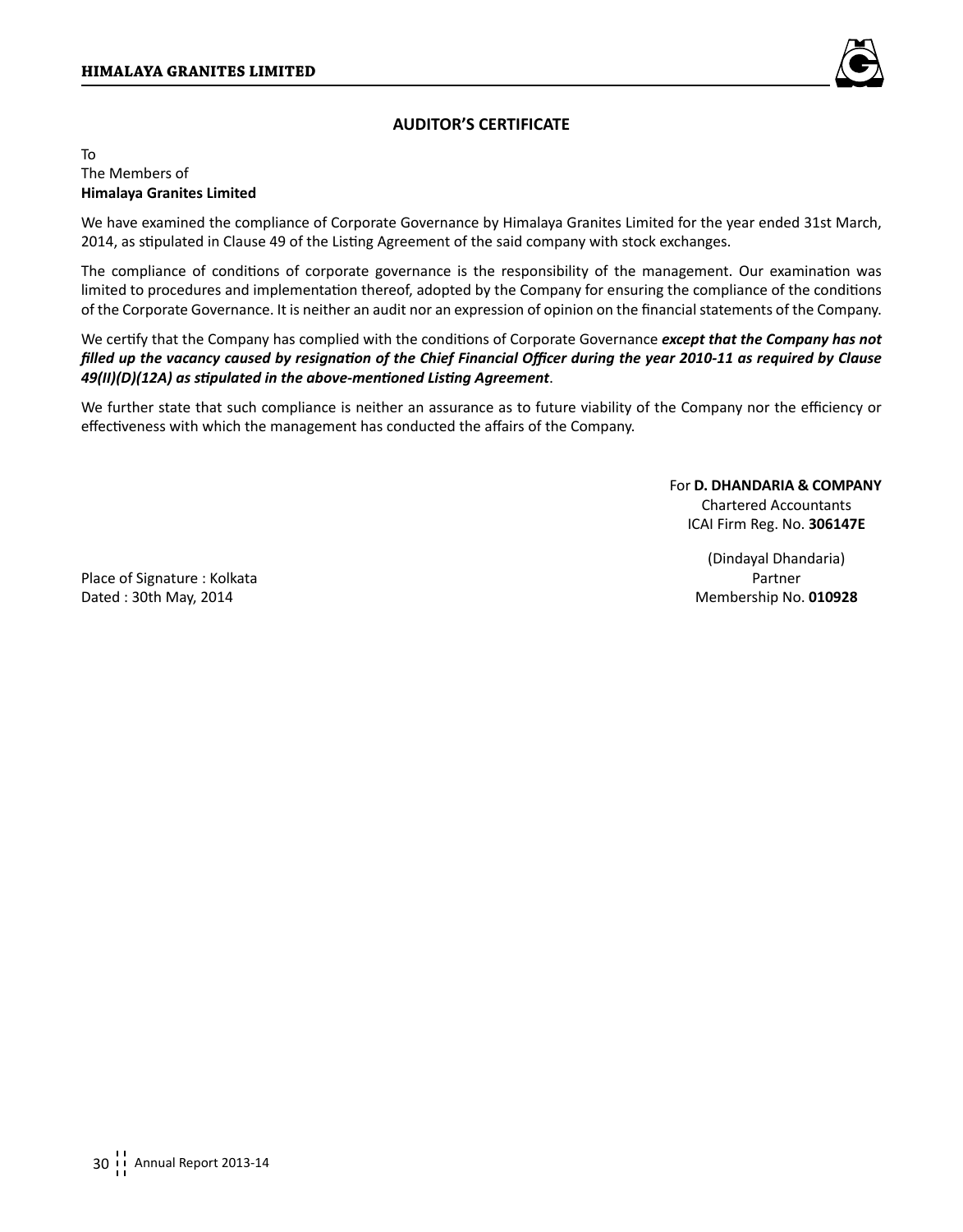

### **CERTIFICATION BY CHIEF EXECUTIVE OFFICER PURSUANT TOCLAUSE 49 OF THE LISTING AGREEMENT**

#### To

The Board of Directors **Himalaya Granites Limited**

- (a) I have reviewed the financial statements and the cash flow statement for the financial year ended on 31st March, 2014 and that to the best of my knowledge and belief:
	- i. These statements do not contain any materially untrue statement or omit any material fact or contain statements that might be misleading;
	- ii. These statements together present a true and fair view of the Company's affairs and are in compliance with existing accounting standards, applicable laws and regulations.
- (b) There are, to the best of my knowledge and belief, no transactions entered into by the Company during the year which are fraudulent, illegal or violative of the Company's code of conduct.
- (c) I accept responsibility for establishing and maintaining internal controls for financial reporting and that I have evaluated the effectiveness of internal control systems of the Company pertaining to financial reporting and I have disclosed to the Auditors and the Audit Committee, deficiencies in the design or operation of such internal controls, if any, of which I am aware and the steps I have taken or propose to take to rectify these deficiencies.
- (d) I have indicated to the Auditors and the Audit Committee that there are no
	- i. significant changes in internal control over financial reporting during the year;
	- ii. significant changes in accounting policies during the year; and
	- iii. instances of significant fraud of which I have become aware and the involvement therein of the management or an employee having a significant role in the Company's internal control system over financial reporting.

Place: Kolkata **Ramesh Kumar Haritwal** Date: 30th May, 2014 Managing Director & CEO

**Note:** 

*This cerƟficate is given by the Managing Director & CEO, who is also heading the finance funcƟon of the Company, as there is no Chief Financial Officer in the Company.*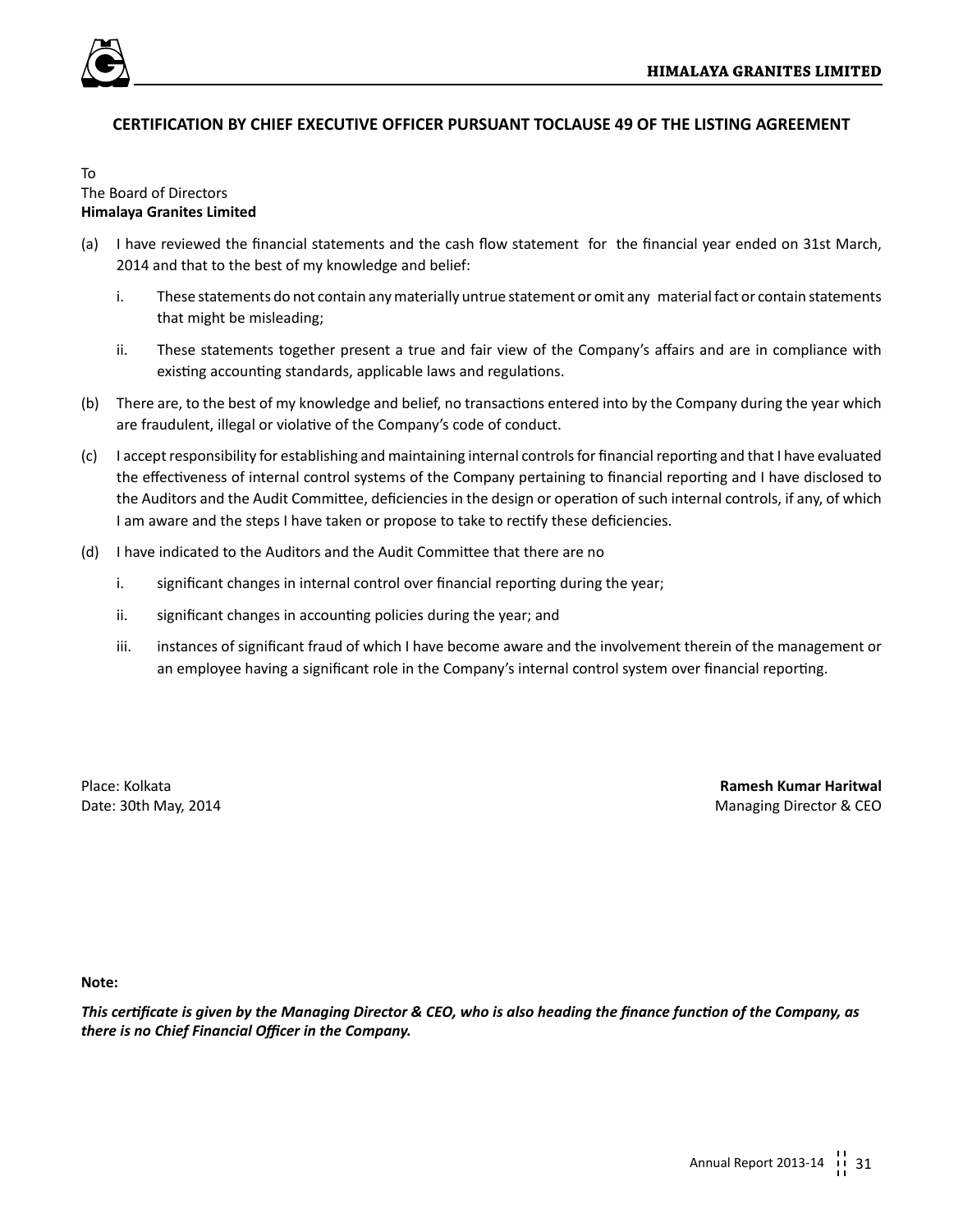

#### **Independent Auditors' Report**

To The Members of **Himalaya Granites Limited**

#### **Report on the Financial Statements**

We have audited the accompanying financial statements of M/s. Himalaya Granites Limited ("the Company"), which comprise the Balance Sheet as at March 31, 2014, the Statement of Profit and Loss and Cash Flow Statement for the year ended, and a summary of significant accounting policies and other explanatory information.

#### **Management's Responsibility for the Financial Statements**

The Company's Management is responsible for the preparation of these financial statements that give a true and fair view of the financial position, financial performance and cash flows of the Company in accordance with the Accounting Principles generally accepted in India including Accounting Standards referred to in sub-section (3C) of Section 211 of the Companies Act, 1956 ("the Act") read with the General Circular number 15/2013 dated 13th September, 2013, issued by the Ministry of Corporate Affairs, in respect of Section 133 of the Companies Act, 2013. This responsibility includes the design, implementation and maintenance of internal control relevant to the preparation and presentation of the financial statements that give a true and fair view and are free from material misstatement, whether due to fraud or error.

#### **Auditors' Responsibility**

Our responsibility is to express an opinion on these financial statements based on our audit. We conducted our audit in accordance with the Standards on Auditing issued by the Institute of Chartered Accountants of India. Those Standards require that we comply with ethical requirements and plan and perform the audit to obtain reasonable assurance about whether the financial statements are free from material misstatement.

An audit involves performing procedures to obtain audit evidence about the amounts and disclosures in the financial statements. The procedures selected depend on the auditor's judgment, including the assessment of the risks of material misstatement of the financial statements, whether due to fraud or error. In making those risk assessments, the auditor considers internal control relevant to the Company's preparation and fair presentation of the financial statements in order to design audit procedures that are appropriate in the circumstances, but not for the purpose of expressing an opinion on the effectiveness of the Company's internal control. An audit also includes evaluating the appropriateness of accounting policies used and the reasonableness of the accounting estimates made by management, as well as evaluating the overall presentation of the financial statements.

We believe that the audit evidence we have obtained is sufficient and appropriate to provide a basis for our audit opinion.

#### **Opinion**

In our opinion and to the best of our information and according to the explanations given to us, the aforesaid financial statements give the information required by the Act in the manner so required and give a true and fair view in conformity with the accounting principles generally accepted in India:

- a) In the case of the Balance Sheet, of the state of affairs of the Company as at 31st March, 2014;
- b) In the case of the Statement of Profit and Loss, of the profit of the Company for the year ended on that date; and
- c) In the case of the Cash Flow Statement, of the cash flows of the Company for the year ended on that date.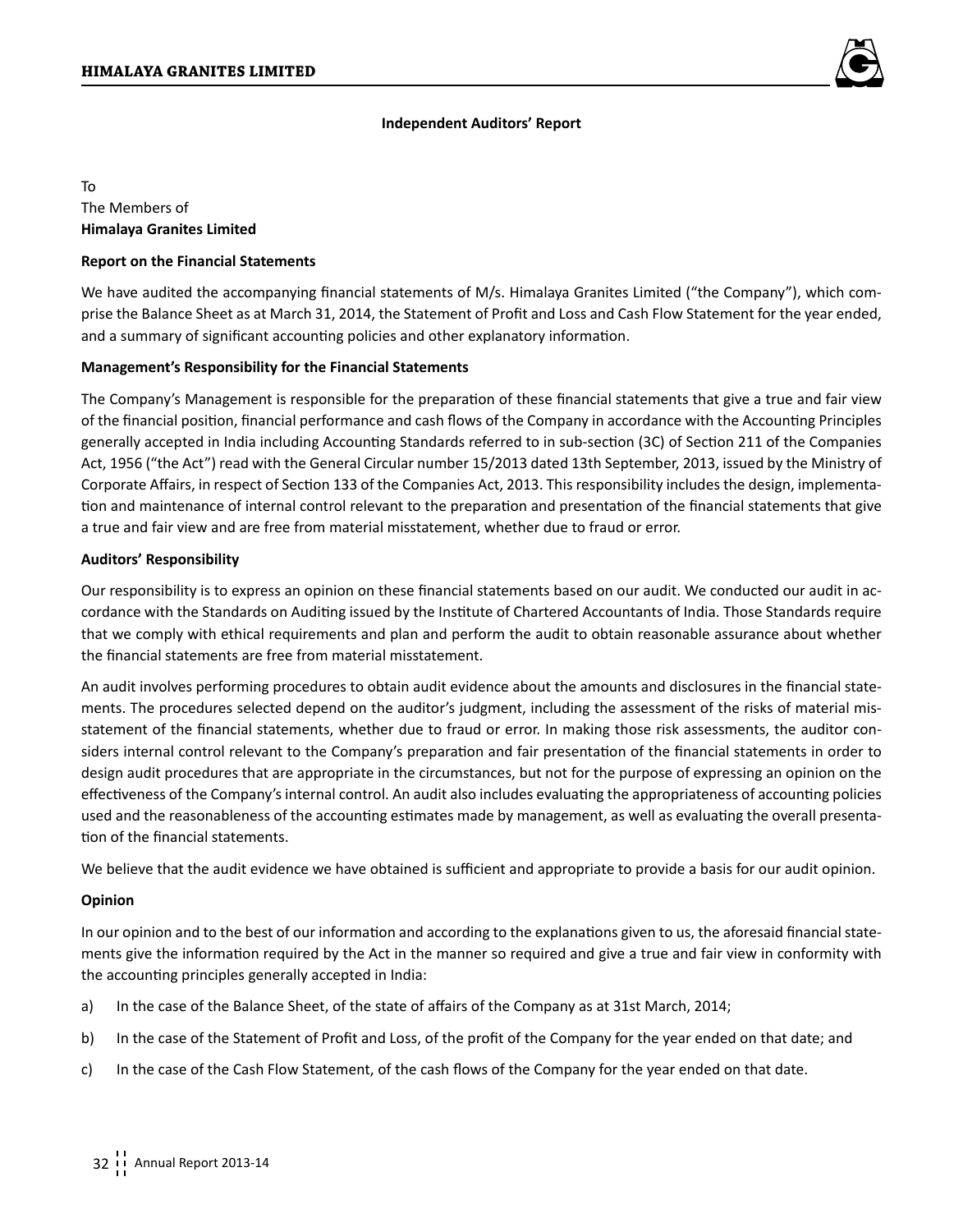

#### **Report on other Legal and Regulatory Requirements**

- 1. As required by the Companies (Auditor's Report) Order, 2003 ("the Order") issued by the Central Government of India in terms of sub-section (4A) of Section 227 of the Act, we give in the Annexure a statement on the matters specified in paragraphs 4 and 5 of the Order.
- 2. As required by Section 227(3) of the Act, we report that:
	- (a) We have obtained all the information and explanations which to the best of our knowledge and belief were necessary for the purpose of our audit;
	- (b) In our opinion, proper books of account as required by law have been kept by the Company so far as appears from our examination of those books.
	- (c) The Balance Sheet, the Statement of Profit and Loss and the Cash Flow Statement dealt with by this Report are in agreement with the books of account.
	- (d) In our opinion, the Balance Sheet, the Statement of Profit and Loss and the Cash Flow Statement comply with Accounting Standards referred to in sub-section (3C) of Section 211 of the Companies Act, 1956 ("the Act") read with the General Circular number 15/2013 dated 13th September, 2013, issued by the Ministry of Corporate Affairs, in respect of Section 133 of the Companies Act, 2013.
	- (e) On the basis of the written representations received from the directors as on March 31, 2014, taken on record by the Board of Directors, none of the directors is disqualified as on 31st March, 2014, from being appointed as a director in terms of Section 274(1) (g) of the Act.

For **D. DHANDARIA & COMPANY**

Chartered Accountants ICAI Firm Reg. No. **306147E**

(Dindayal Dhandaria)

Place of Signature : Kolkata **Partner** Partner is a state of Signature : Kolkata Partner is a state of Partner is a state of  $\mathbb{R}$ Dated : 30th May, 2014 Membership No. **010928**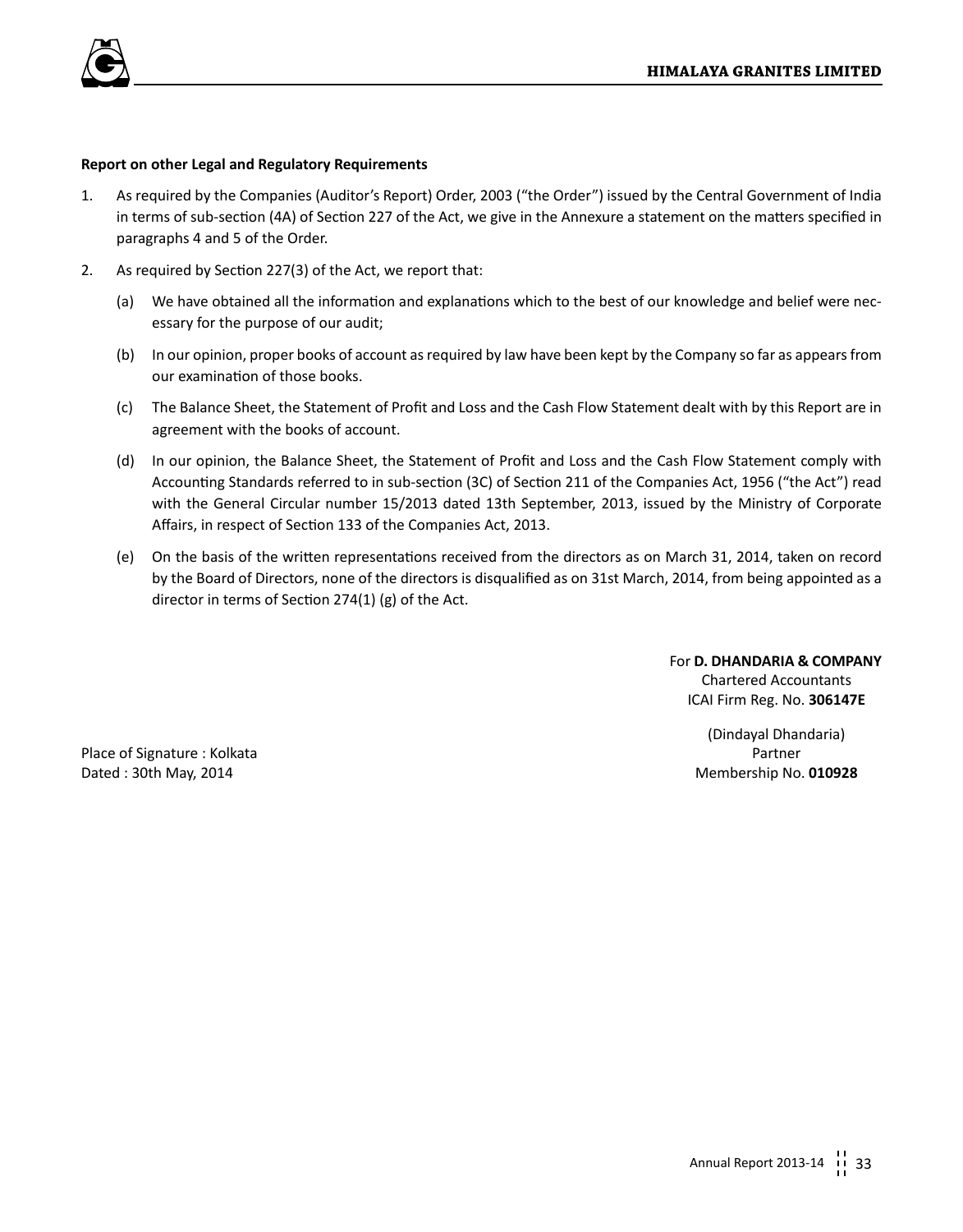

#### **ANNEXURE TO INDEPENDENT AUDITORS' REPORT**

Referred to in Paragraph 1 under the heading of "Report on Other Legal and Regulatory Requirements"

#### 1. **In respect of its Fixed Assets :**

- (a) The Company has maintained proper records showing full particulars including quantitative details and situation of fixed assets.
- (b) A substantial portion of the fixed assets have been physically verified by the management during the year and there is a regular programme of verification which, in our opinion, is reasonable having regard to the size of the Company and the nature of its assets. No material discrepancies were noticed on such verification.
- (c) As the company has not disposed off any major part of the fixed assets, the going concern status of the company is not affected.

#### 2. **In respect of its Inventories :**

- (a) As explained to us, the inventory has been physically verified during the year by the management at reasonable intervals.
- (b) In our opinion and according to the information and explanations given to us, the procedures of physical verification of inventories followed by the management are reasonable and adequate in relation to the size of the Company and the nature of its business.
- (c) In our opinion and according to the information and explanations given to us, the Company has maintained proper records of its inventory and no material discrepancies were noticed on physical verification of inventories as compared to the book records.
- 3. (a) As informed to us, the Company has not granted any loans, secured and unsecured, to companies, firms or other parties covered in the register maintained under Section 301 of the Companies Act, 1956 and as such clauses 4 (iii)(a) to (iii)(d) of the Companies (Auditor's Report) Order, 2003 (as amended) are not applicable to the Company.
	- (b) As informed to us, the Company has not taken any loans, secured or unsecured from companies, firms or other parties covered in the register maintained under section 301 of the Act and as such clauses 4 (iii)(e) to (iii)(g) of the Companies (Auditor's Report) Order, 2003 (as amended) are not applicable to the Company.
- 4. In our opinion and according to the information and explanations given to us, there is adequate internal control system commensurate with the size of the Company and the nature of its business for the purchase of inventory and fixed assets and for the sale of goods and services. During the course of our audit, we have not observed any continuing failure to correct major weaknesses in internal control system;
- 5. In respect of the contracts or arrangements referred to in section 301 of the Companies Act, 1956 :
	- (a) According to the information and explanations given to us, we are of the opinion that the particulars of contracts or arrangements referred to in section 301 of the Act have been entered in the register required to be maintained under that section; and
	- (b) In our opinion and according to the information and explanations given to us, the transactions made in pursuance of such contracts or arrangements have been made at prices which are reasonable having regard to prevailing market prices at the relevant time.
- 6. The Company has not accepted any deposits from the public during the year. Therefore, the provisions of clause (vi) of paragraph 4 of the order are not applicable to the company.
- 7. In our opinion, the Company has an internal audit system commensurate with the size and nature of its business.
- 8. In respect of the Company, no cost records have been prescribed by the Central Government under section 209 (1) (d) of the Companies Act, 1956.
- 9. According to the information and explanation given to us in respect of statutory and other dues:
	- (a) The Company has generally been regular in depositing with appropriate authorities undisputed statutory dues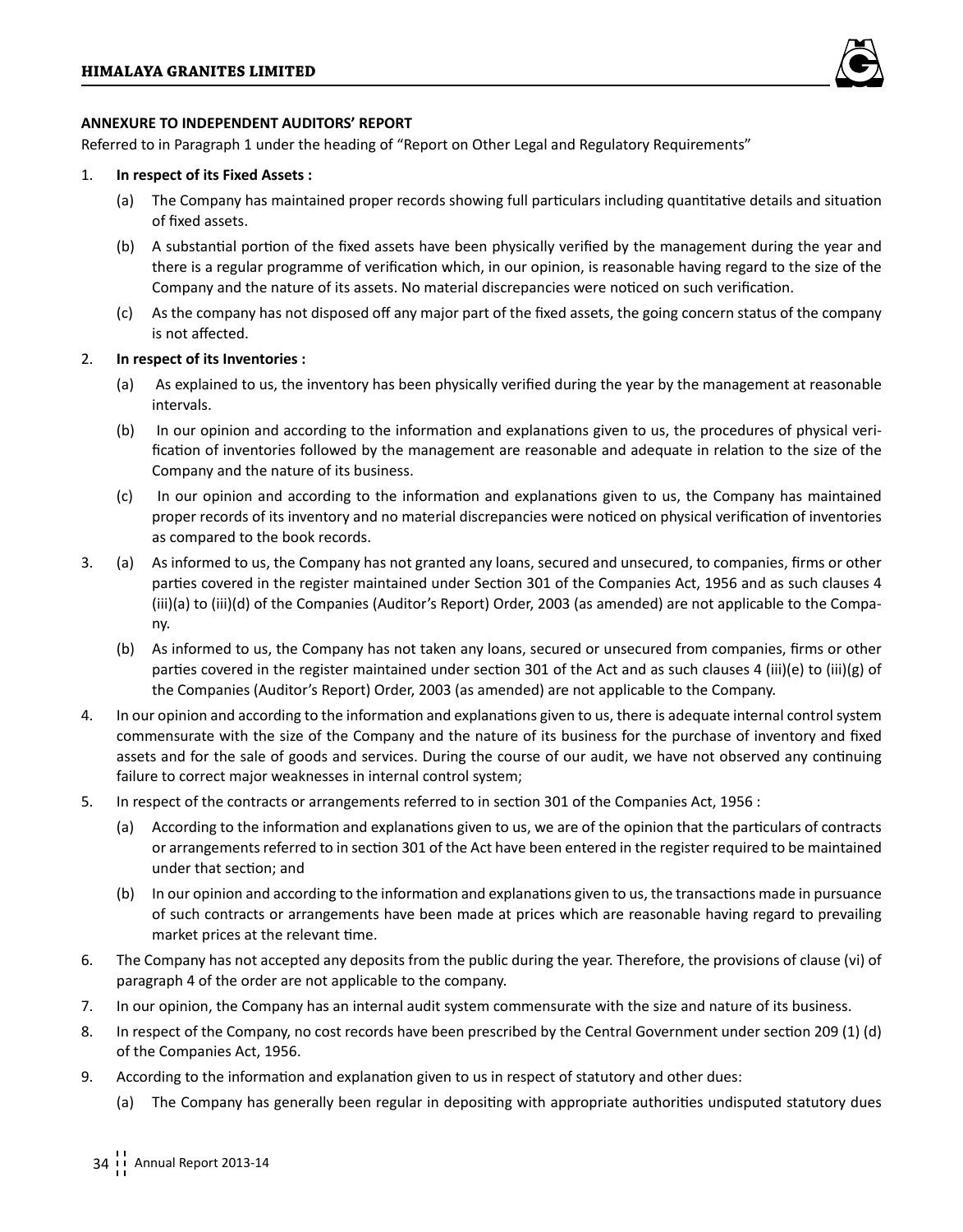

including Provident Fund, Investor Education and Protection Fund, Employees' State Insurance, Income Tax, VAT, Sales Tax, Wealth Tax, Service Tax, Custom Duty, Excise Duty, Cess and Other Material Statutory Dues applicable to it with the appropriate authorities though there has been a slight delay in few cases.

Further, since the Central Government has till date not prescribed the amount of cess payable under section 441A of the Companies Act, 1956, we are not in a position to comment upon the regularity or otherwise of the Company in depositing the same.

- (b) According to information and explanations given to us, no undisputed amount payable in respect of Provident Fund, Investor Education and Protection Fund, Employees State Insurance, Income Tax, Wealth Tax, Service Tax, VAT, Sales Tax, Custom Duty, Excise Duty, Cess and Other Undisputed Statutory Dues were outstanding at the year end, for a period of more than six months from the date they become payable.
- (c) According to information and explanation given to us, there was no disputed amount to be deposited by the Company.
- 10. The Company has accumulated losses at the year-end but has not incurred cash losses during the financial year covered by our audit and the immediately preceding financial year.
- 11. As the Company has not borrowed any funds from the Financial Institutions or Banks or Debenture Holders, the provision of the clause 4 (xi) of the Companies (Auditor's Report) Order, 2003 (as amended) are not applicable to the Company.
- 12. The Company has not granted loans and advances on the basis of security by way of pledge of shares, debentures and other securiƟes.
- 13. In our opinion, the Company is not a chit fund or a nidhi / mutual benefit fund / society. Therefore, the provisions of clause 4(xiii) of the Companies (Auditor's Report) Order, 2003 (as amended) are not applicable to the Company.
- 14. In our opinion, the Company is not dealing in or trading in shares, securities, debentures and other investments. Accordingly, the provisions of clause 4(xiv) of the Companies (Auditor's Report) Order, 2003 (as amended) are not applicable to the Company.
- 15. According to information and explanations given to us, the Company has not given guarantees for loans taken by others from banks or financial institutions.
- 16. According to information and explanations given to us, no term loans were taken by the Company during the year.
- 17. According to the information and explanations given to us and on overall examination of the balance sheet of the Company, we report that no funds raised on short-term basis have been used for long term investment.
- 18. According to the information and explanations given to us, the Company has not made any preferential allotment of shares to parties and companies covered in the register maintained under Section 301 of the Act during the year and hence the question of disclosure and verification of end use of such money does not arise.
- 19. According to the information and explanations given to us, the Company has not issued any debentures.
- 20. The Company has not raised money by public issue during the year and hence the question of disclosure and verification of end use of such money does not arise.
- 21. According to the information an d explanations given to us, no fraud on or by the Company has been noticed or reported during the course of our audit.

For **D. DHANDARIA & COMPANY** Chartered Accountants ICAI Firm Reg. No. **306147E**

(Dindayal Dhandaria)

Place of Signature : Kolkata **Partner** Partner **Partner** Partner **Partner** Partner **Partner** Dated : 30th May, 2014 Membership No. **010928**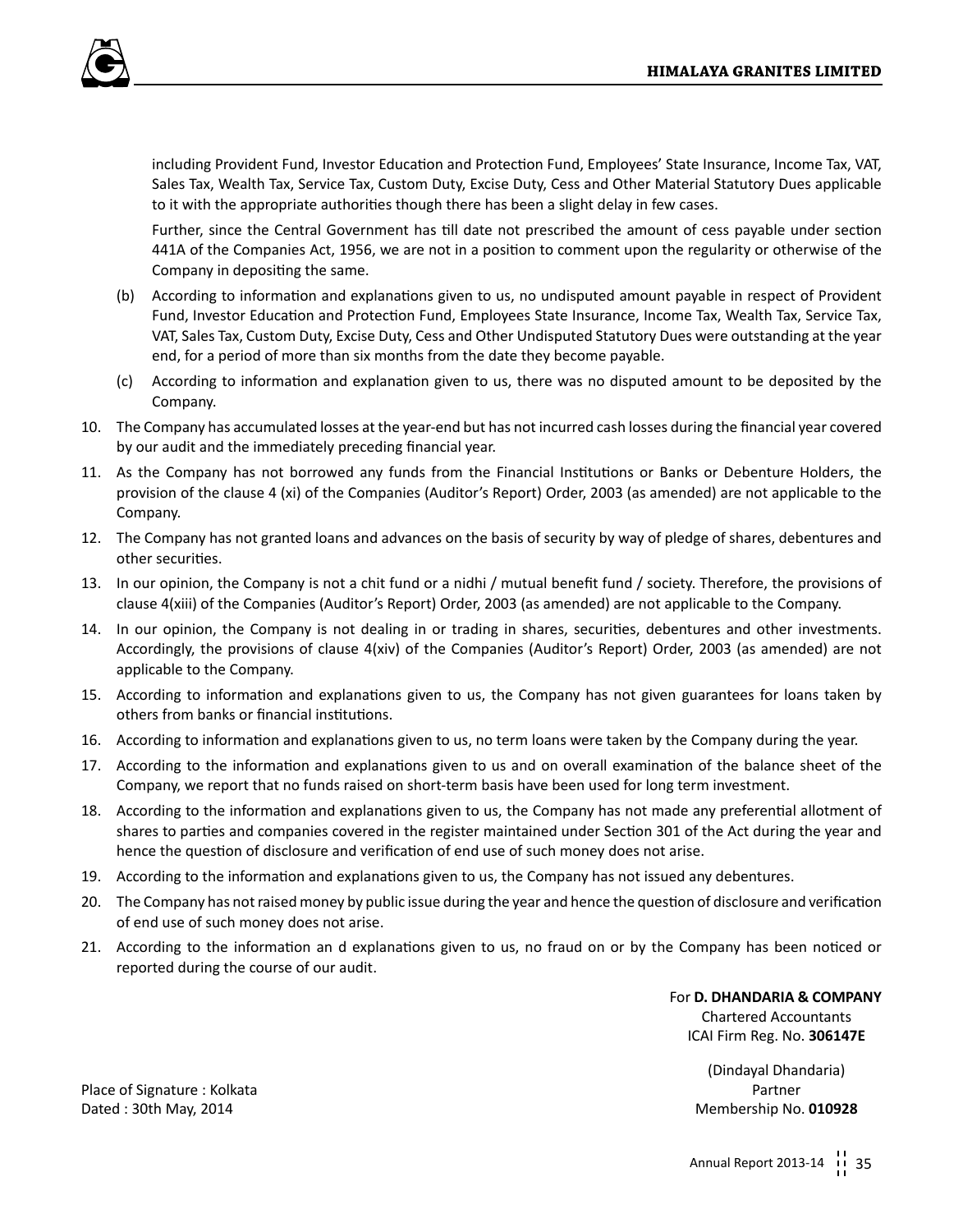# **Balance Sheet** as at 31st March, 2014

| <b>Particulars</b>                      | <b>Note</b> | As at                 |           | As at<br>31st March, 2013 |           |
|-----------------------------------------|-------------|-----------------------|-----------|---------------------------|-----------|
|                                         | No.         | 31st March, 2014<br>₹ | ₹         | ₹                         | ₹         |
| <b>EQUITY AND LIABILITIES:</b>          |             |                       |           |                           |           |
| <b>Shareholders' Funds:</b>             |             |                       |           |                           |           |
| <b>Share Capital</b>                    | 1           | 30050000              |           | 30050000                  |           |
| Reserves & Surplus                      | 2           | 68106867              |           | 68033334                  |           |
|                                         |             |                       | 98156867  |                           | 98083334  |
| <b>Non-current Liabilities:</b>         |             |                       |           |                           |           |
| Deferred Tax Liabilities (Net)          | 3           |                       | 2045791   |                           | 3235881   |
| Other Long Term Liabilities             | 4           |                       | 400000    |                           |           |
| Long Term Provisions                    | 5           |                       | 256729    |                           | 243029    |
| <b>Current Libilities:</b>              |             |                       |           |                           |           |
| <b>Trade Payables</b>                   | 6           |                       | 1477025   |                           | 1359543   |
| <b>Other Current Libailities</b>        | 7           |                       | 404675    |                           | 771464    |
| TOTAL:                                  |             |                       | 102741087 |                           | 103693251 |
| <b>ASSETS:</b>                          |             |                       |           |                           |           |
| <b>Non-Current Assets:</b>              |             |                       |           |                           |           |
| <b>Fixed Assets:</b>                    |             |                       |           |                           |           |
| <b>Tangible Assets</b>                  | 8           |                       | 29355686  |                           | 33798960  |
| Long Term Loans & Advances :            | 9           |                       | 681073    |                           | 647303    |
| <b>Current Assets:</b>                  |             |                       |           |                           |           |
| Inventories                             | 10          | 505197                |           | 940466                    |           |
| <b>Trade Receivables</b>                | 11          | 9873141               |           | 10548029                  |           |
| Cash & Bank Balances                    | 12          | 7548957               |           | 7225345                   |           |
| Short Term Loans & Advances             | 13          | 54777033              |           | 50533148                  |           |
|                                         |             |                       | 72704328  |                           | 69246988  |
| TOTAL:                                  |             |                       | 102741087 |                           | 103693251 |
| <b>Significant Accounting Policies</b>  |             |                       |           |                           |           |
| Notes on Financial Statements           | 1 to 25     |                       |           |                           |           |
| AS PER OUR ANNEXED REPORT OF EVEN DATE. |             |                       |           |                           |           |

Place of Signature : Kolkata Partner **Ramesh Kumar Haritwal** Dated : 30th May, 2014 Membership No. **010928** Managing Director & CEO

(Dindayal Dhandaria)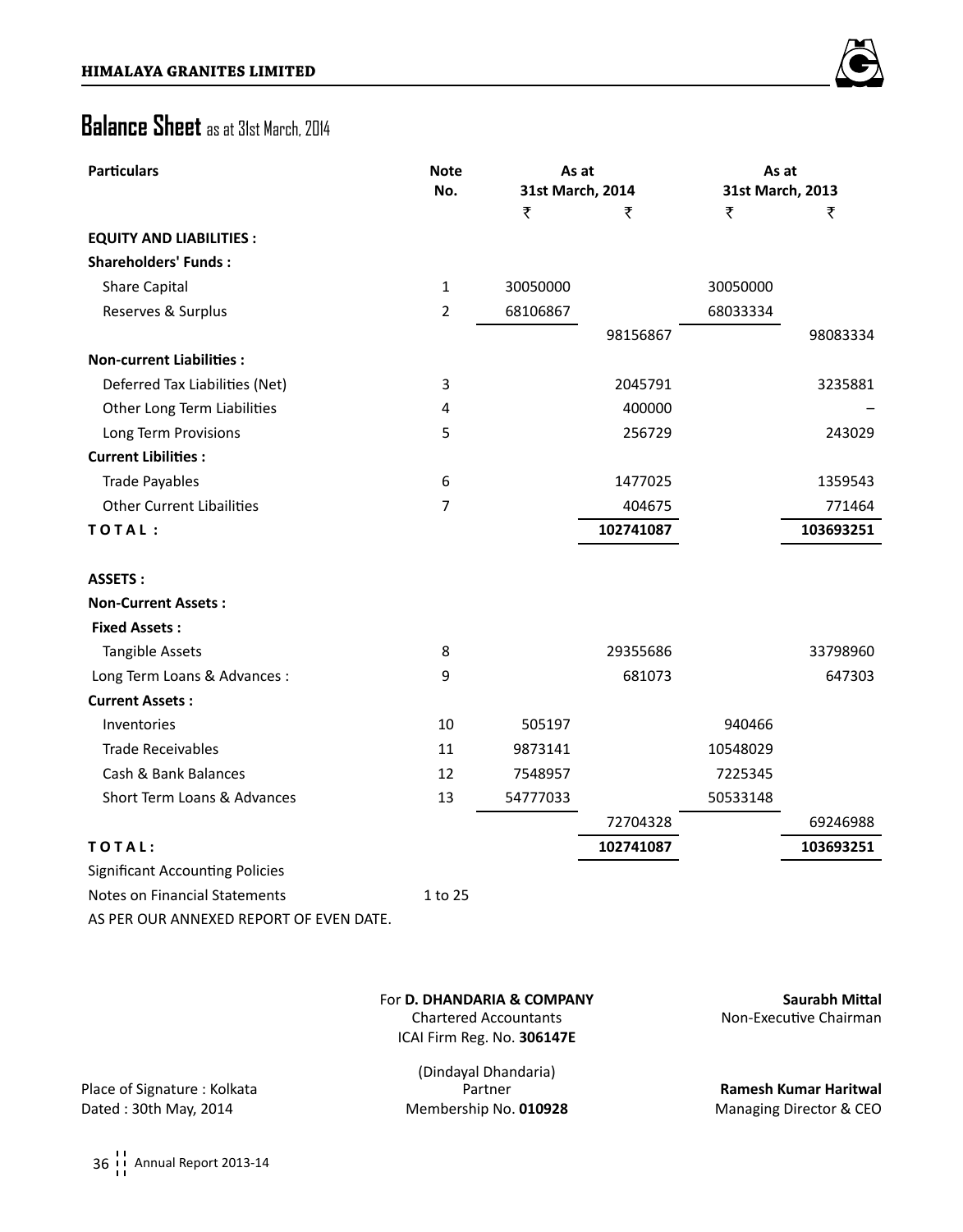

# **Statement of Profit and Loss** for the year ended 31st March, 2014

| <b>Particulars</b>                                                             | <b>Note</b><br>No. | For the year ended<br>31st March, 2014 |           | For the year ended<br>31st March, 2013 |          |
|--------------------------------------------------------------------------------|--------------------|----------------------------------------|-----------|----------------------------------------|----------|
|                                                                                |                    | ₹                                      | ₹         | ₹                                      | ₹        |
| INCOME:                                                                        |                    |                                        |           |                                        |          |
| <b>Revenue Form Operations</b>                                                 | 14                 |                                        | 147400    |                                        | 251550   |
| Other Income                                                                   | 15                 |                                        | 7780355   |                                        | 11915436 |
| <b>Total Revenue</b>                                                           |                    |                                        | 7927755   |                                        | 12166986 |
|                                                                                |                    |                                        |           |                                        |          |
| <b>EXPENDITURE:</b>                                                            |                    |                                        |           |                                        |          |
| Stock in Process and Stock in Trade                                            | 16                 |                                        | 435269    |                                        | 394710   |
| <b>Employees Benefits Expense</b>                                              | 17                 |                                        | 2377427   |                                        | 2248041  |
| <b>Finance Costs</b>                                                           |                    |                                        |           |                                        |          |
| Depreciation and Amortization Expense                                          |                    |                                        | 2035211   |                                        | 2433130  |
| <b>Other Expenses</b>                                                          | 18                 |                                        | 4196405   |                                        | 4749555  |
| <b>Total Expenditure</b>                                                       |                    |                                        | 9044312   |                                        | 9825436  |
| Profit/(Loss) Before Tax                                                       |                    |                                        | (1116557) |                                        | 2341550  |
| <b>Tax Expense</b>                                                             |                    |                                        |           |                                        |          |
| <b>Current Tax</b>                                                             | 23                 |                                        |           |                                        |          |
| Release of Deferred Tax                                                        |                    | 1190090                                |           | 1100417                                |          |
|                                                                                |                    |                                        | 1190090   |                                        | 1100417  |
| Profit/(Loss) for the Year                                                     |                    |                                        | 73533     |                                        | 3441967  |
| Earnings per Equity Share of face value of $\bar{z}$<br>$10/-$ each            | 25                 |                                        | 0.02      |                                        | 1.15     |
| Basic & Diluted (in ₹)                                                         |                    |                                        |           |                                        |          |
| <b>Significant Accounting Policies</b><br><b>Notes on Financial Statements</b> |                    |                                        |           |                                        |          |
| AS PER OUR ANNEXED REPORT OF EVEN DATE.                                        | 1 to 25            |                                        |           |                                        |          |

For **D. DHANDARIA & COMPANY** Saurabh Mittal Chartered Accountants Non-Executive Chairman ICAI Firm Reg. No. **306147E**

Place of Signature : Kolkata Partner **Ramesh Kumar Haritwal** Dated : 30th May, 2014 Membership No. **010928** Managing Director & CEO

(Dindayal Dhandaria)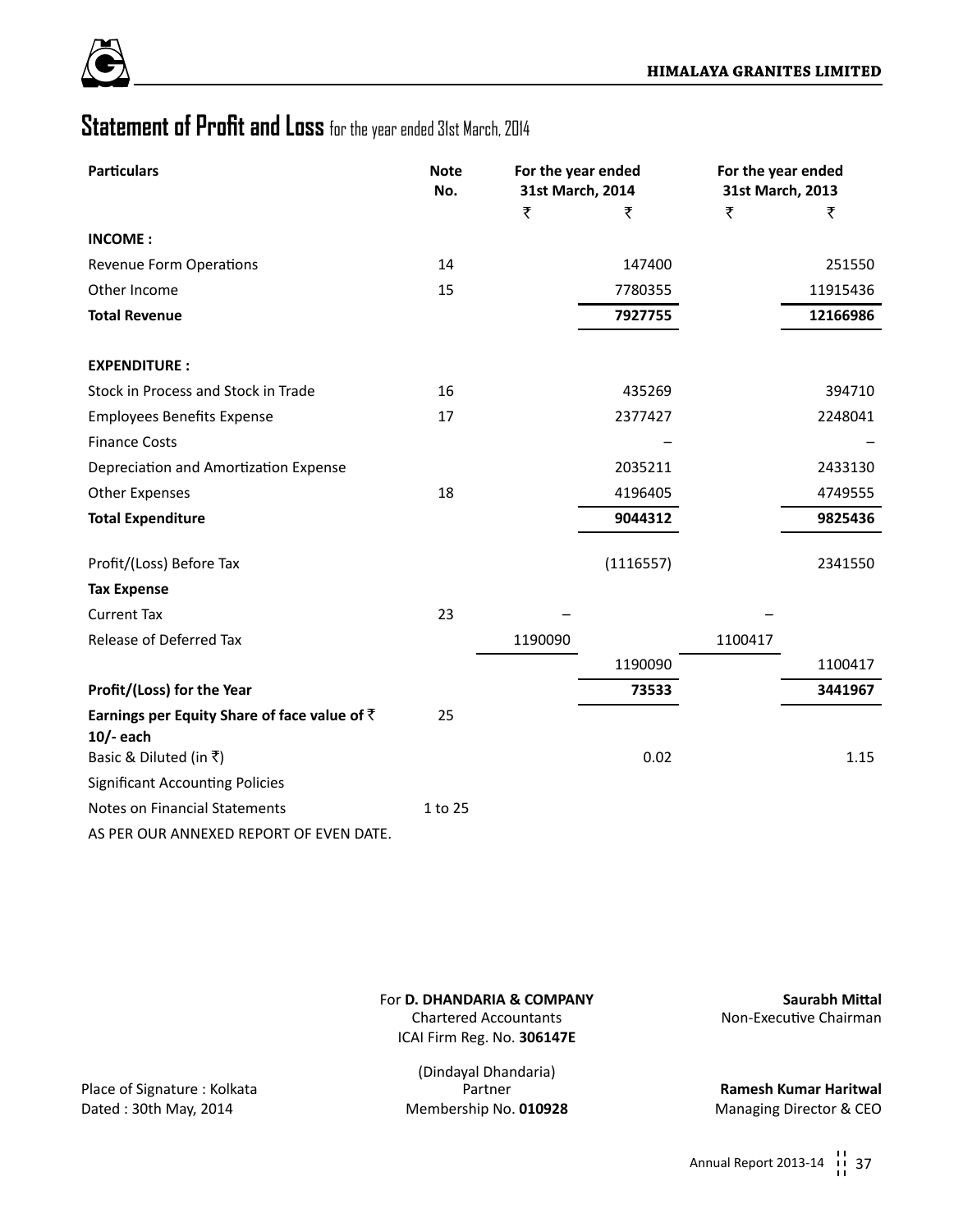# **Cash Flow Statement** for the year ended 31st March, 2014

| <b>Particulars</b> |       |                                                                     | For the year ended<br>31st March, 2014 |           | For the year ended<br>31st March, 2013 |           |  |
|--------------------|-------|---------------------------------------------------------------------|----------------------------------------|-----------|----------------------------------------|-----------|--|
|                    |       |                                                                     | ₹                                      | ₹         | ₹                                      | ₹         |  |
|                    |       | A. CASH FLOW ARISING FROM OPERATING ACTIVITIES:                     |                                        |           |                                        |           |  |
|                    |       | Net Profit before Tax and Extraordinary items                       |                                        | (1116557) |                                        | 2341550   |  |
|                    | Add:  |                                                                     |                                        |           |                                        |           |  |
|                    | a)    | Depreciation                                                        | 2035211                                |           | 2433130                                |           |  |
|                    | b)    | Interest                                                            |                                        |           |                                        |           |  |
|                    | C)    | Loss on Sale/Discard of Fixed Assets                                | 1827906                                |           | 1550803                                |           |  |
|                    | d)    | Gratuity                                                            | 62705                                  |           | 55823                                  |           |  |
|                    |       |                                                                     |                                        | 3925822   |                                        | 4039756   |  |
|                    |       |                                                                     |                                        | 2809265   |                                        | 6381306   |  |
|                    | Less: |                                                                     |                                        |           |                                        |           |  |
|                    | a)    | Interest Income                                                     | 3367412                                |           | 3185120                                |           |  |
|                    | b)    | Rental Income                                                       |                                        |           |                                        |           |  |
|                    |       |                                                                     |                                        | 3367412   |                                        | 3185120   |  |
|                    |       | Operating Profit before Working Capital Changes                     |                                        | (558147)  |                                        | 3196186   |  |
|                    | Less: |                                                                     |                                        |           |                                        |           |  |
|                    |       | Adjustments for:                                                    |                                        |           |                                        |           |  |
|                    | a)    | Trade and other Receivables                                         | 3602767                                |           | 9304522                                |           |  |
|                    | b)    | Inventories                                                         | (435269)                               |           | (394710)                               |           |  |
|                    | C)    | <b>Trade Payables</b>                                               | (150693)                               |           | 126979                                 |           |  |
|                    |       |                                                                     |                                        | 3016805   |                                        | 9036791   |  |
|                    |       | Cash Inflow (+)/Outflow (-) from Operations                         |                                        | (3574952) |                                        | (5840605) |  |
|                    |       | Less: Gratuity Paid                                                 |                                        | 49005     |                                        |           |  |
|                    |       | Net Cash Inflow (+)/Outflow (-) in course of Operating Activities   |                                        | (3623957) |                                        | (5840605) |  |
|                    |       | <b>B. CASH FLOW ARISING FROM INVESTING ACTIVITIES:</b>              |                                        |           |                                        |           |  |
|                    |       | <b>INFLOW</b>                                                       |                                        |           |                                        |           |  |
|                    | a)    | Sale of Fixed Assets                                                | 626214                                 |           | 908480                                 |           |  |
|                    | b)    | Sale of Investments                                                 |                                        |           |                                        |           |  |
|                    | C)    | <b>Interest Receied</b>                                             | 3367412                                |           | 3185120                                |           |  |
|                    |       |                                                                     |                                        | 3993626   |                                        | 4093600   |  |
|                    |       | Less: OUTFLOW                                                       |                                        |           |                                        |           |  |
|                    | a)    | <b>Acquisition of Fixed Assets</b>                                  | 46057                                  |           |                                        |           |  |
|                    | b)    | Acquisition of Investments                                          |                                        |           |                                        |           |  |
|                    |       |                                                                     |                                        | 46057     |                                        |           |  |
|                    |       | Net Cash Inflow (+) / Outflow (-) in course of Investing Activities |                                        | 3947569   |                                        | 4093600   |  |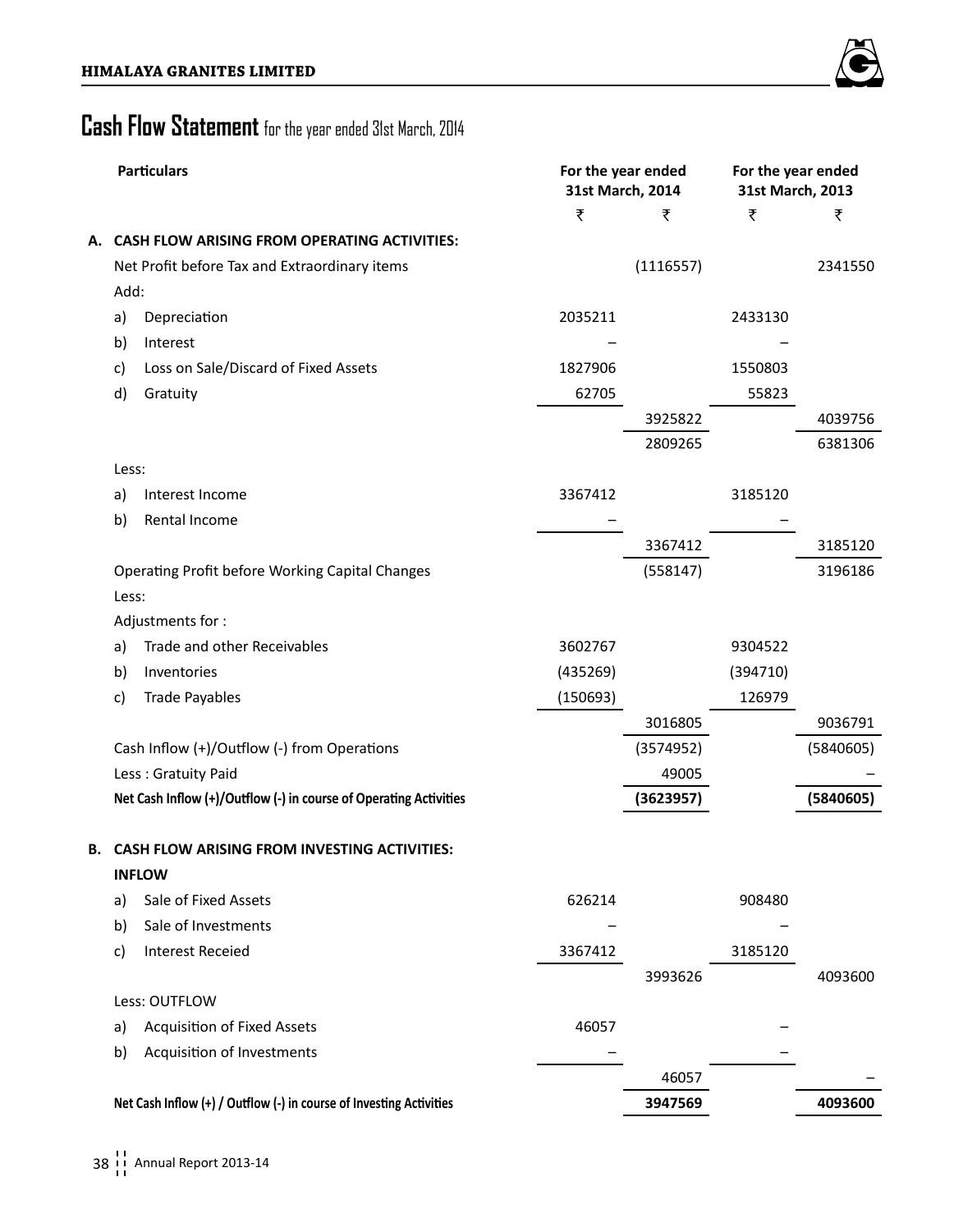

|    | <b>Particulars</b>                                          |   | For the year ended<br>31st March, 2014 | For the year ended<br>31st March, 2013 |           |  |
|----|-------------------------------------------------------------|---|----------------------------------------|----------------------------------------|-----------|--|
|    |                                                             | ₹ | ₹                                      | ₹                                      | ₹         |  |
| C. | <b>CASH FLOW ARISING FROM FINANCING ACTIVITIES:</b>         |   |                                        |                                        |           |  |
|    | <b>INFLOW</b>                                               |   |                                        |                                        |           |  |
|    | <b>Borrowings</b><br>a)                                     |   |                                        |                                        |           |  |
|    |                                                             |   |                                        |                                        |           |  |
|    | DEDUCT: OUTFLOW                                             |   |                                        |                                        |           |  |
|    | <b>Repayment of Borrowings</b><br>a)                        |   |                                        |                                        |           |  |
|    | b)<br>Dividend & Corporate Dividend Tax Paid                |   |                                        |                                        |           |  |
|    |                                                             |   |                                        |                                        |           |  |
|    | Net Cash Outflow/(Inflow) in course of Financing Activities |   |                                        |                                        |           |  |
|    | Net Increase/ (Decrease) in Cash/Cash Equivalents (A+B+C)   |   | 323612                                 |                                        | (1747005) |  |
|    | ADD: Balance at the begining of the year                    |   | 7225345                                |                                        | 8972350   |  |
|    | Cash / Cash Equivalents at the close of the Year            |   | 7548957                                |                                        | 7225345   |  |
|    | AS PER OUR ANNEXED REPORT OF EVEN DATE.                     |   |                                        |                                        |           |  |

#### For **D. DHANDARIA & COMPANY** Saurabh Mittal<br>Chartered Accountants Man-Executive Chairman Chartered Accountants ICAI Firm Reg. No. **306147E**

Place of Signature : Kolkata Partner **Ramesh Kumar Haritwal**

(Dindayal Dhandaria)

**Managing Director & CEO**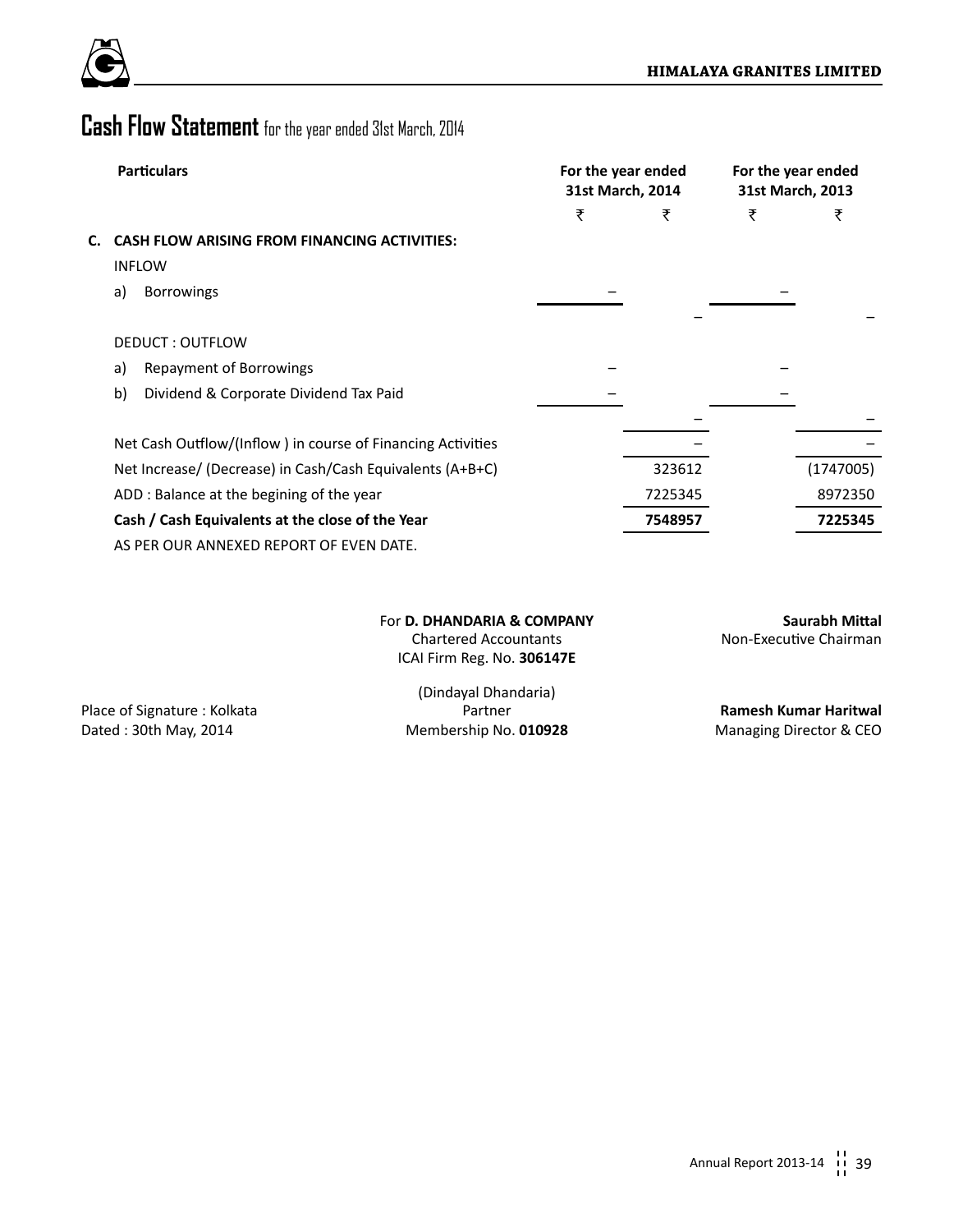

### **SIGNIFICANT ACCOUNTING POLICIES**

### **1 DISCLOSURE OF ACCOUNTING POLICIES (AS - 1):**

#### **1.1 AccounƟng concepts & Basis of PreparaƟon :**

The financial Statements are prepared in accordance with the Indian Generally Accepted Accounting Principles (GAAP) under the historical cost convention on the accrual basis. GAAP comprises mandatory accounting standards as prescribed by the Companies (Accounting Standards) Rules, 2006, the Companies Act, 1956, read with the General Circular number 15/2013 dated 13th September, 2013 in respect of Section 133 of the Companies Act, 2013 and General Circular number 08/2014 dated 04th April 2014 of the Ministry of Corporate Affairs and guidelines issued by the Securities and Exchange Board of India (SEBI). Accounting policies have been consistently applied except where a newly issued accounting standard is initially adopted or a revision to an existing accounting standard requires a change in the accounting policy hitherto in use. The Company's management evaluates all recently issued or revised accounting standards on an on-going basis. Where changes are made in presentation, the comparative figures of the previous year are regrouped and re-arranged accordingly.

# **1.2 Use of EsƟmates :**

The preparation of financial statements in conformity with Generally Accepted Accounting Principles requires management to make estimates and assumptions that affect the reported amounts of assets and liabilities and disclosure of contingent liabilities at the date of the financial statements and the results of operations during the reporting period end. Although these estimates are based upon management's best knowledge of current events and actions, actual results could differ from these estimates.

#### **2 VALUATION OF INVENTORIES (AS - 2):**

- **2.1** Stock of Raw Materials, Consumables and Stores and spare are valued at cost. Cost represents purchase price and other costs for bringing inventories upto their present location and condition and is generally determined on weighted average basis.
- **2.2** Finished goods are valued at lower of cost and net realisable value.

### **3 CASH FLOW STATEMENT (AS - 3):**

Cash flows are reported using indirect method, whereby profit before tax is adjusted for the effects of transactions of a non-cash nature and any deferrals or accruals of past or future cash receipts or payments. The cash flow from regular revenue generating, financing and investing activities of the Company is segregated. Cash and cash equivalents in the balance sheet comprise cash at bank (excluding pledged term deposits), cash/cheques in hand and short term investments with an original maturity of three months or less.

### **4 CONTINGENCIES AND EVENTS OCCURRING AFTER BALANCE SHEET DATE (AS - 4) :**

Disclosure of contingencies as required by the accounting standard is furnished in the Notes on accounts.

#### **5 DEPRECIATION (AS - 6):**

- **5.1** Depreciation on Fixed Assets is provided for on straight line method in accordance with and generally at the rates specified in Schedule XIV to the Companies Act, 1956.
- **5.2** Depreciation in respect of additions to assets has been charged on pro rata basis with reference to the period of use of such assets.

#### **6 REVENUE RECOGNITION (AS - 9) :**

**6.1** Revenue from sale of goods and services rendered is recognized from passage of title which generally concides with delivery of materials and rendering of services to the customers.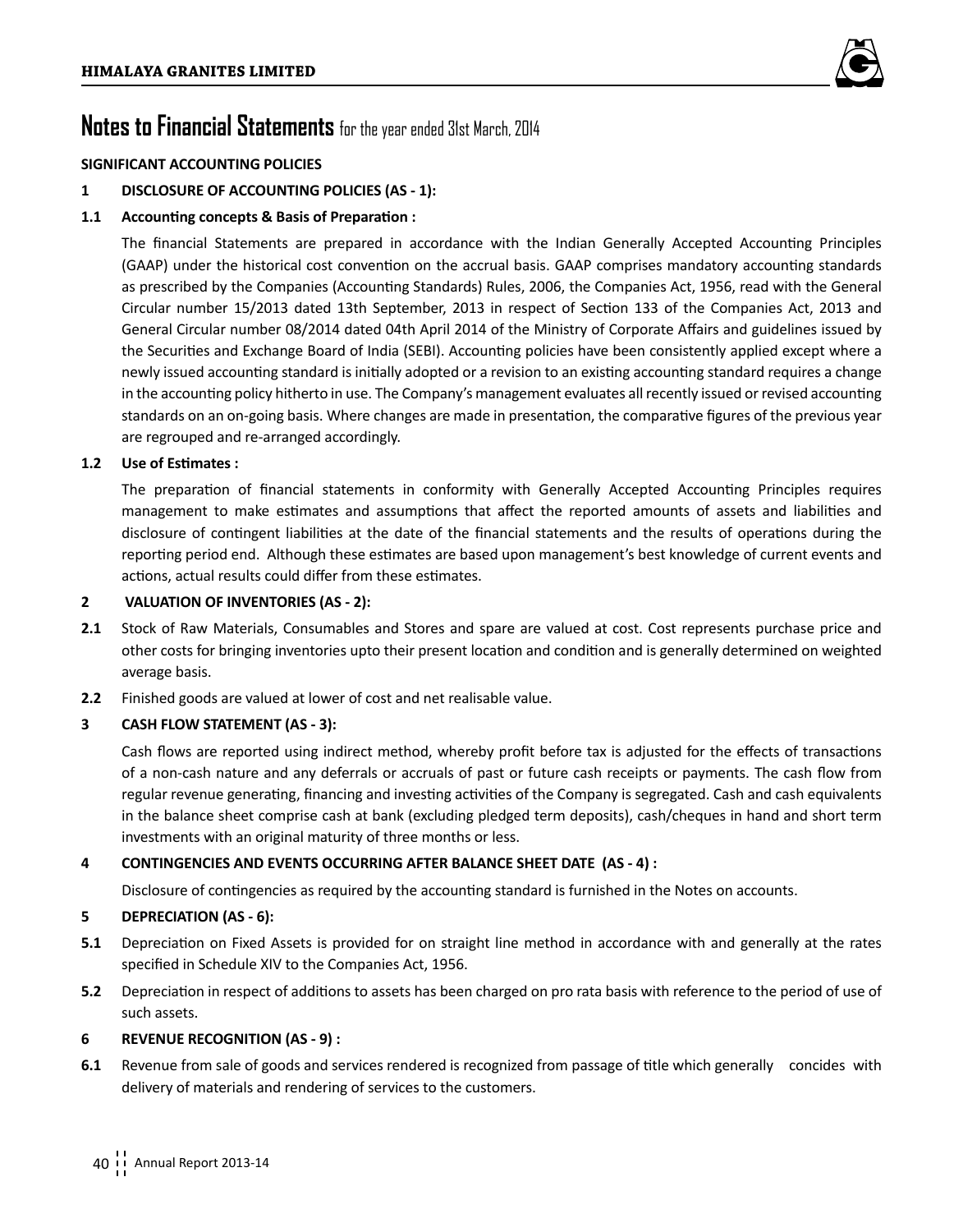

- **6.2** Interest income is recognized from time proportion basis taking into account the amount outstanding and rate applicable.
- **6.3** Rental income is recognised on accrual basis.

### **7 ACCOUNTING FOR FIXED ASSETS (AS - 10) :**

Fixed assets are stated at cost less accumulated depreciation. Cost includes borrowing costs and all incidental expenditure net of CENVAT, Service Tax Input Credit and VAT input credit, wherever applicable.

### **8 EMPLOYEE BENEFITS (AS - 15) :**

- **8.1** Short-term employee benefits are recognised as an expense at the undiscounted amount in the Statement of Profit and Loss for the year in which the related service is rendered.
- **8.2** Post Employment and other long term employee benefits are charged off in the year in which the employee has rendered services. The amount charged off is recognised at the present value of the amounts payable determined using actuarial valuation techniques. Actuarial gains and losses in respect of past employment and other long term benefits are charged to the Statement of Profit and Loss.

#### **9 RELATED PARTY DISCLOSURES (AS - 18):**

Disclosure of related parties as required by the accounting standard is furnished in the Notes on accounts.

#### **10 EARNINGS PER SHARE (AS - 20):**

Basic earnings (loss) per share are calculated by dividing the net profit or loss for the period attributable to equity shareholders by the weighted average number of equity shares outstanding during the period.

For the purpose of calculating diluted earnings per share, the net profit or loss for the period attributable to equity shareholders and the weighted average number of shares outstanding during the period are adjusted for the effects of all dilutive potential equity shares.

#### **11 ACCOUNTING FOR TAXES ON INCOME (AS - 22):**

 Income-tax expenses comprises current tax and deferred tax charge or release. The deferred tax charge or credit is recognised using current tax rates. Where there is unabsorbed depreciation or carry forward losses, deferred tax assets are recognised only if there is virtual certainty of realisation of such assets based on expected future profits. Other deferred tax assets are recognised only to the extent there is reasonable certainty of realisation in future. Such assets are reviewed as at each Balance Sheet date to reassess realisation.

### **12 PROVISIONS, CONTINGENT LIABILITIES AND CONTINGENT ASSETS (AS - 29):**

- **12.1** Provisions are made for present obligations arising as a result of past events.
- **12.2** Contingent liabilities are not provided for but are disclosed by way of Notes on Accounts.
- **12.3** Contingent assets are neither accounted for nor disclosed by way of Notes on Accounts.

#### **13 VAT, SERVICE TAX & EDUCATION CESS**

Various expenses are accounted for after deducting the refunds receivable in respect of VAT, Service Tax & Education cess.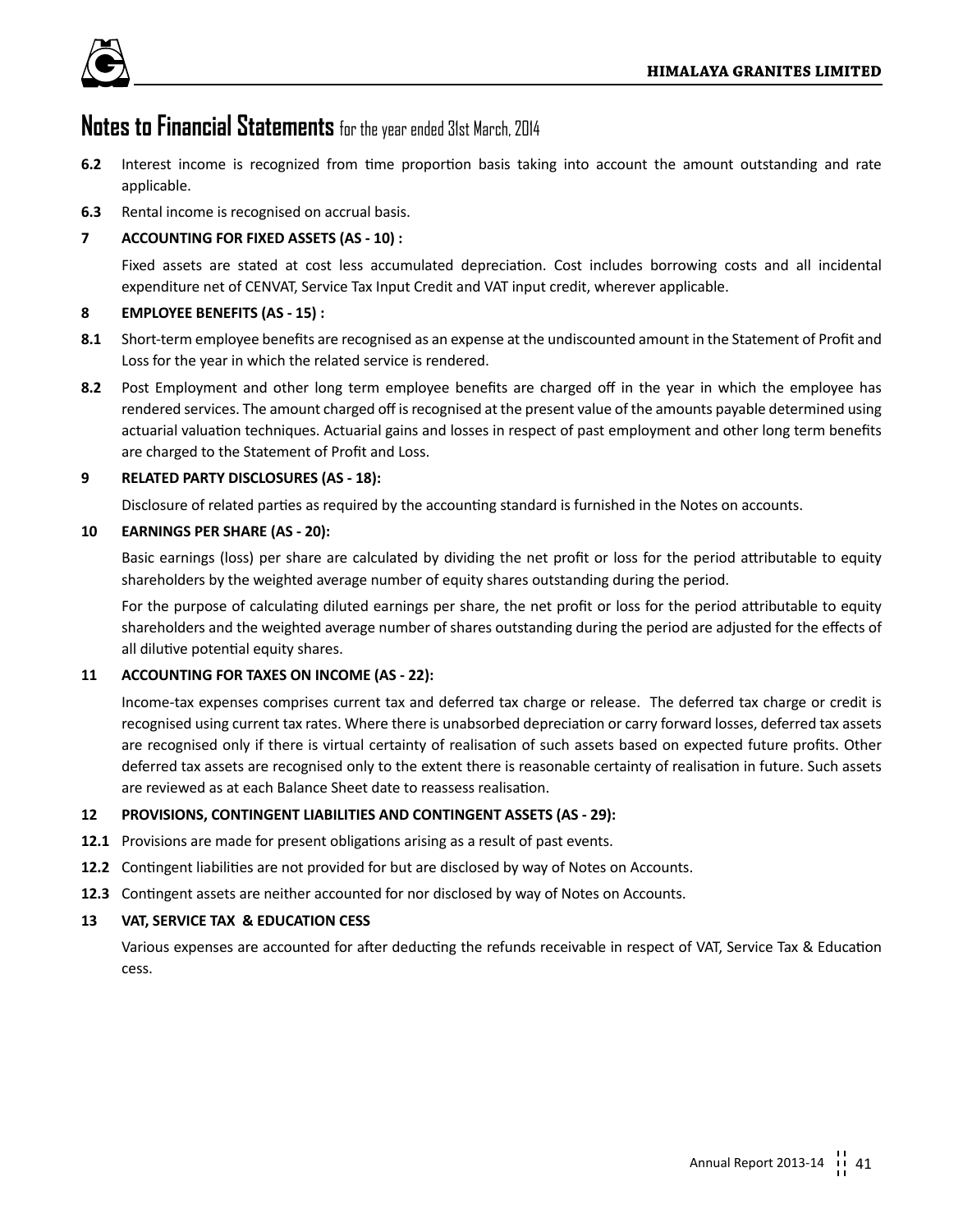|     |                                                             | As at 31st March, 2014 |          | As at 31st March, 2013 |          |  |
|-----|-------------------------------------------------------------|------------------------|----------|------------------------|----------|--|
|     |                                                             | <b>Number</b>          | ₹        | <b>Number</b>          | ₹        |  |
| 1.  | <b>SHARE CAPITAL:</b>                                       |                        |          |                        |          |  |
| 1.1 | <b>Authorised</b>                                           |                        |          |                        |          |  |
|     | Equity Shares of ₹10 each                                   | 4000000                | 40000000 | 4000000                | 40000000 |  |
| 1.2 | Issued, Subscribed And Fully Paid up:                       |                        |          |                        |          |  |
|     | Equity Shares of ₹10 each                                   | 3005000                | 30050000 | 3005000                | 30050000 |  |
| 1.3 | The reconciliation of the number of shares out-<br>standing |                        |          |                        |          |  |
|     | Equity Shares at the beginning of the year                  | 3005000                | 30050000 | 3005000                | 30050000 |  |
|     | Add: Allotted during the year                               |                        |          |                        |          |  |
|     | Total                                                       | 3005000                | 30050000 | 3005000                | 30050000 |  |

# **1.4 Terms/Rights aƩached to the Equity Shares**

The Company has only one class of equity shares having a par value of  $\bar{\tau}$  10 per share. Each holder of equity shares is entitled to one vote per share. The Company declares and pays dividends in Indian rupees.

In the event of liquidation of the Company, the holders of equity shares will be entitled to receive remaining assets of the Company, after distribution of all preferential amounts. This distribution will be in proportion to the number of equity shares held by the shareholders.

### **1.5 Name of The Shareholders holding more than 5% Shares**

|                                                    | <b>Number</b> | %      | <b>Number</b> | %      |
|----------------------------------------------------|---------------|--------|---------------|--------|
| <b>Equity Shares</b>                               |               |        |               |        |
| Rajesh Mittal                                      | 621250        | 20.67% | 621250        | 20.67% |
| Greenply Industries Ltd.                           | 380583        | 12.66% | 380583        | 12.66% |
| S.M.Management Pvt. Ltd.                           | 214117        | 7.13%  | 214117        | 7.13%  |
| Saurabh Mittal & Shobhan Mittal on Behalf of Trade |               |        |               |        |
| Combines, Partnership Firm                         | 312400        | 10.40% | 312400        | 10.40% |
| Anirudha Bubna Trust                               | 398091        | 13.25% | 398091        | 13.25% |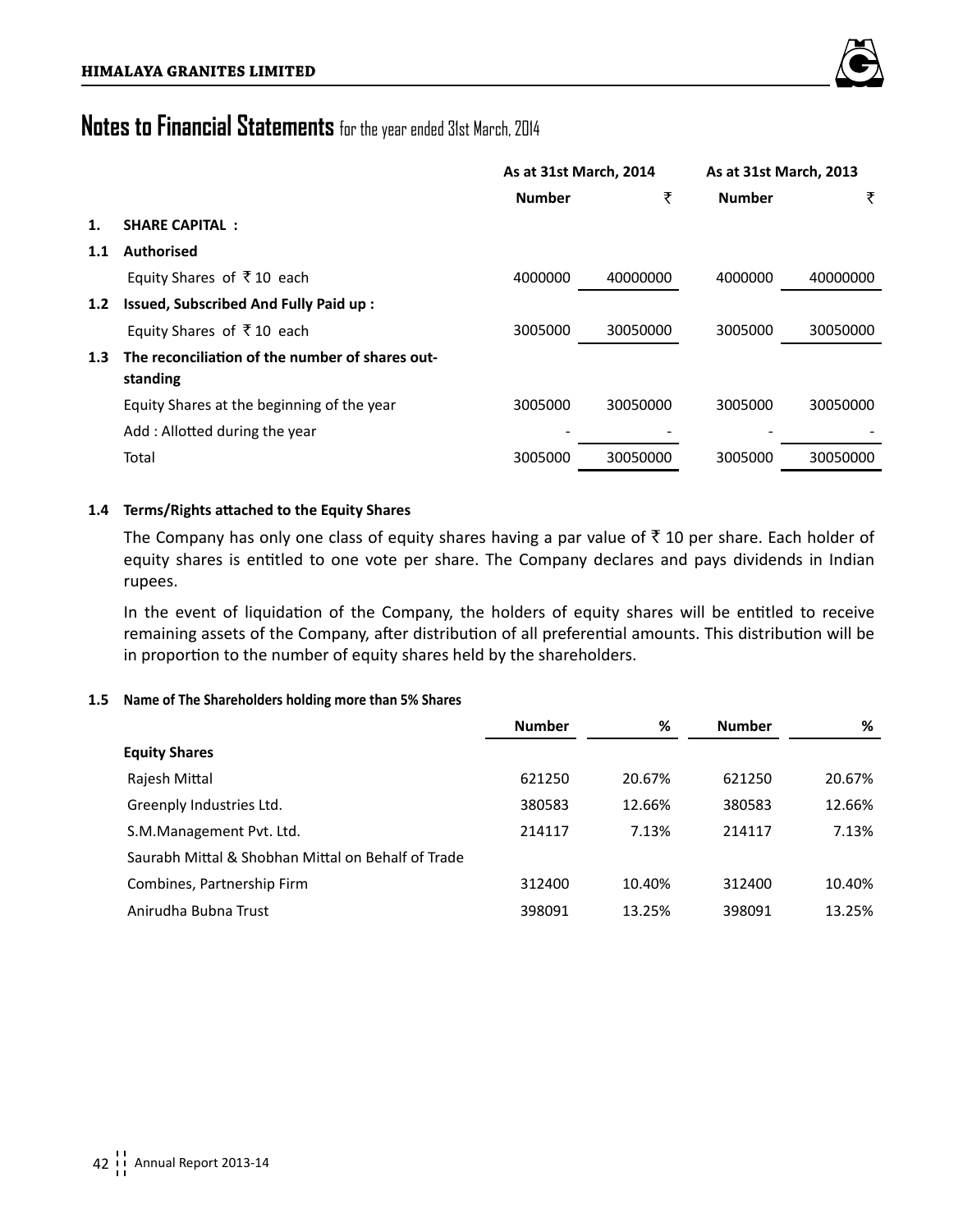

|                |                                             |            | As at 31st March, 2014    |            | As at 31st March, 2013    |  |
|----------------|---------------------------------------------|------------|---------------------------|------------|---------------------------|--|
|                |                                             | ₹          | ₹                         | ₹          | ₹                         |  |
| $\overline{2}$ | <b>RESERVES &amp; SURPLUS:</b>              |            |                           |            |                           |  |
|                | <b>Capital Reserve</b>                      |            |                           |            |                           |  |
|                | As per last Balance Sheet                   |            | 1500000                   |            | 1500000                   |  |
|                | <b>Securities Premium Account</b>           |            |                           |            |                           |  |
|                | As per last Balance Sheet                   |            | 20000000                  |            | 20000000                  |  |
|                | <b>General Reserve</b>                      |            |                           |            |                           |  |
|                | As per last Balance Sheet                   |            | 63094248                  |            | 63094248                  |  |
|                | <b>Surplus</b>                              |            |                           |            |                           |  |
|                | Loss as per last Balance Sheet              | (16560914) |                           | (20002881) |                           |  |
|                | Add/(Less): Profit/(Loss) for the year      | 73533      | (16487381)                | 3441967    | (16560914)                |  |
|                | <b>TOTAL</b>                                |            | 68106867                  |            | 68033334                  |  |
|                |                                             |            |                           |            |                           |  |
|                |                                             |            | As at<br>31st March, 2014 |            | As at<br>31st March, 2013 |  |
|                |                                             |            |                           | ₹          | ₹                         |  |
| 3              | DEFERRED TAX LIABILITIES (NET) :            |            |                           |            |                           |  |
|                | Deferred Tax Liabilities                    |            |                           |            |                           |  |
|                | Depreciation                                |            | 2125120                   |            | 3310977                   |  |
|                | Less: Deferred Tax Assets                   |            |                           |            |                           |  |
|                | Provision for Gratuity / Others             |            | 79329                     |            | 75096                     |  |
|                | Deferred Tax Liabilities (Net)              |            | 2045791                   |            | 3235881                   |  |
| 4              | <b>OTHER LONG TERM LIABILITIES:</b>         |            |                           |            |                           |  |
|                | <b>Others</b>                               |            |                           |            |                           |  |
|                | Security Deposit from Tenant                |            | 400000                    |            |                           |  |
|                |                                             |            |                           |            |                           |  |
| 5              | <b>LONG TERM PROVISIONS:</b>                |            |                           |            |                           |  |
|                | Provisions for Employee Benefits (unfunded) |            |                           |            |                           |  |
|                | For Gratuity                                |            | 256729                    |            | 243029                    |  |
| 6              | <b>TRADE PAYABLES:</b>                      |            |                           |            |                           |  |
|                | Sundry Creditors for Goods, Expenses etc    |            | 1477025                   |            | 1359543                   |  |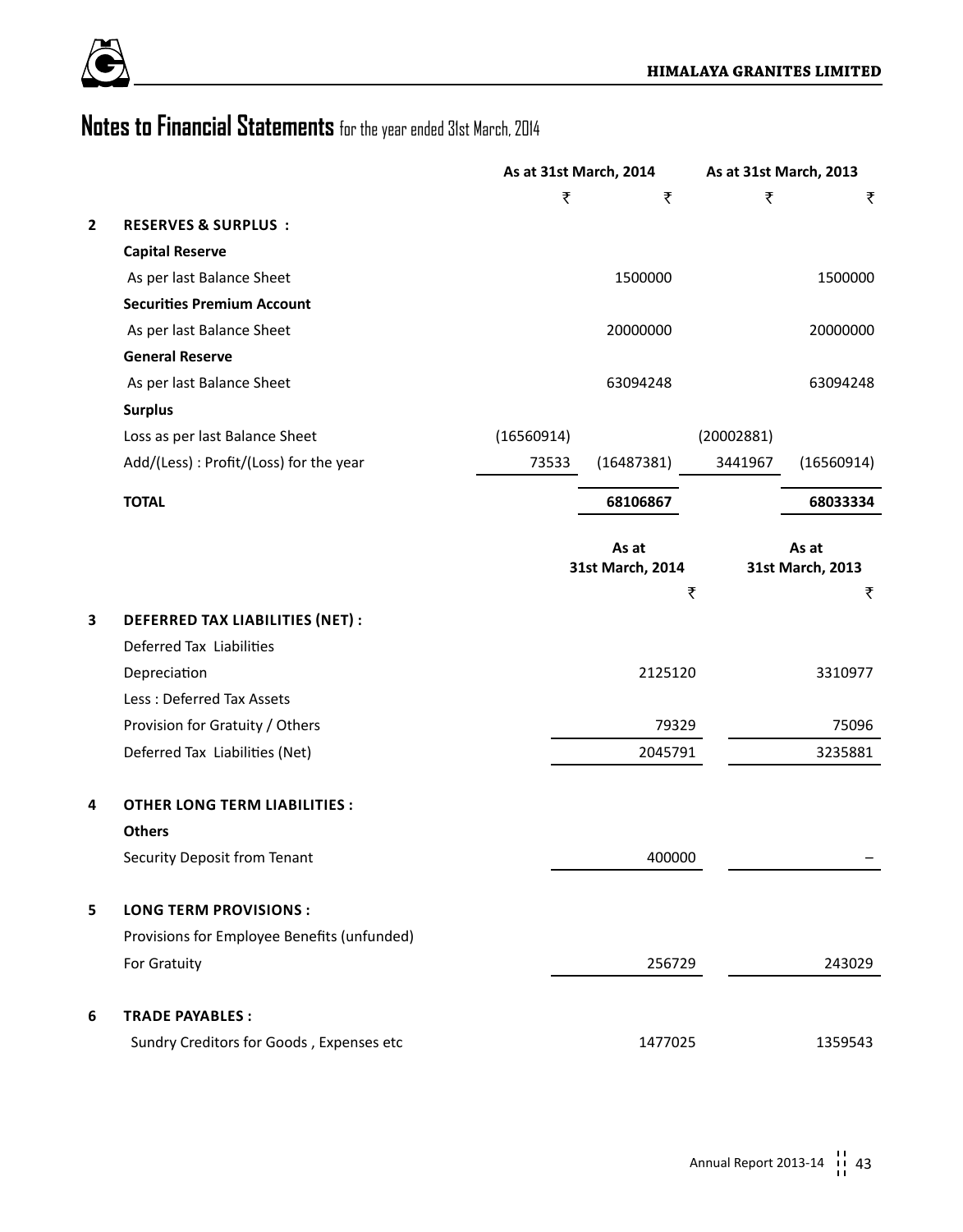|   |                                   | As at<br>31st March, 2014 | As at<br>31st March, 2013 |
|---|-----------------------------------|---------------------------|---------------------------|
|   |                                   | ₹                         | ₹                         |
| 7 | <b>OTHER CURRENT LIABILITIES:</b> |                           |                           |
|   | <b>Unclaimed Dividends</b>        | 27051                     | 102025                    |
|   | For Expenses                      | 287305                    | 589278                    |
|   | <b>Statutory Dues</b>             | 90319                     | 80161                     |
|   | Total                             | 404675                    | 771464                    |

**7.1** Amount due and outstanding to be credited to the Investor Education and Protection Fund ₹ Nil (Previous Year ₹ Nil)

#### **8 FIXED ASSETS :**

|                              |                          | <b>GROSS BLOCK</b>             |                                 |                          |                    | <b>DEPRECIATION</b> |                          |                    | <b>NET BLOCK</b>    |                     |  |
|------------------------------|--------------------------|--------------------------------|---------------------------------|--------------------------|--------------------|---------------------|--------------------------|--------------------|---------------------|---------------------|--|
| <b>PARTICULARS</b>           | Cost as at<br>01/04/2013 | <b>Additions</b><br>During the | <b>Deductions</b><br>During the | Cost as at<br>31/03/2014 | Upto<br>31/03/2013 | For the year        | Adjustment               | Upto<br>31/03/2014 | As at<br>31/03/2014 | As at<br>31/03/2013 |  |
|                              |                          | year                           | year                            |                          |                    |                     |                          |                    |                     |                     |  |
|                              | ₹                        | ₹                              | ₹                               | ₹                        | ₹                  | ₹                   | ₹                        | ₹                  | ₹                   | ₹                   |  |
| <b>OWN ASSETS</b>            |                          |                                |                                 |                          |                    |                     |                          |                    |                     |                     |  |
| <b>Tangible Assets</b>       |                          |                                |                                 |                          |                    |                     |                          |                    |                     |                     |  |
| Land & Developments          | 1132849                  |                                | $\overline{\phantom{a}}$        | 1132849                  |                    |                     |                          |                    | 1132849             | 1132849             |  |
| Building (Factory)           | 33711409                 |                                | ٠                               | 33711409                 | 19037600           | 1125960             |                          | 20163560           | 13547849            | 14673809            |  |
| <b>Building (Others)</b>     | 13033495                 | $\overline{\phantom{0}}$       | 2653645                         | 10379850                 | 2959606            | 190495              | 816862                   | 2333239            | 8046611             | 10073889            |  |
| Plant & Equipments           | 35620762                 |                                | 650658                          | 34970104                 | 28691608           | 620619              | 377334                   | 28934893           | 6035211             | 6929154             |  |
| Vehicles                     | 941044                   |                                | 831228                          | 109816                   | 564064             | 27476               | 487215                   | 104325             | 5491                | 376980              |  |
| <b>Electrical Fittings</b>   | 278252                   |                                |                                 | 278252                   | 187111             | 13217               |                          | 200328             | 77924               | 91141               |  |
| Furniture & Fittings         | 3280864                  | 46057                          |                                 | 3326921                  | 2759726            | 57444               | $\overline{\phantom{a}}$ | 2817170            | 509751              | 521138              |  |
| Office Equipments            |                          |                                |                                 |                          |                    |                     |                          |                    |                     |                     |  |
| <b>Total</b>                 | 87998675                 | 46057                          | 4135531                         | 83909202                 | 54199715           | 2035211             | 1681411                  | 54553516           | 29355686            | 33798960            |  |
| <b>Previous Year's Total</b> | 99759002                 |                                | 11760327                        | 87998675                 | 61067629           | 2433130             | 9301044                  | 54199715           | 33798960            |                     |  |

|                                                        | As at<br>31st March, 2014 | As at<br>31st March, 2013 |
|--------------------------------------------------------|---------------------------|---------------------------|
|                                                        | ₹                         | ₹                         |
| 9<br><b>LONG TERM LOANS &amp; ADVANCES:</b>            |                           |                           |
| Unsecured, Considered good                             |                           |                           |
| Security deposits                                      | 681073                    | 647303                    |
| <b>INVENTORIES:</b><br>10                              |                           |                           |
| Stock in Process (at cost)                             |                           | 435269                    |
| Finished Goods (lower of cost or net realisable value) | 402304                    | 402304                    |
| Stores & Spares (at cost)                              | 102893                    | 102893                    |
| <b>Total</b>                                           | 505197                    | 940466                    |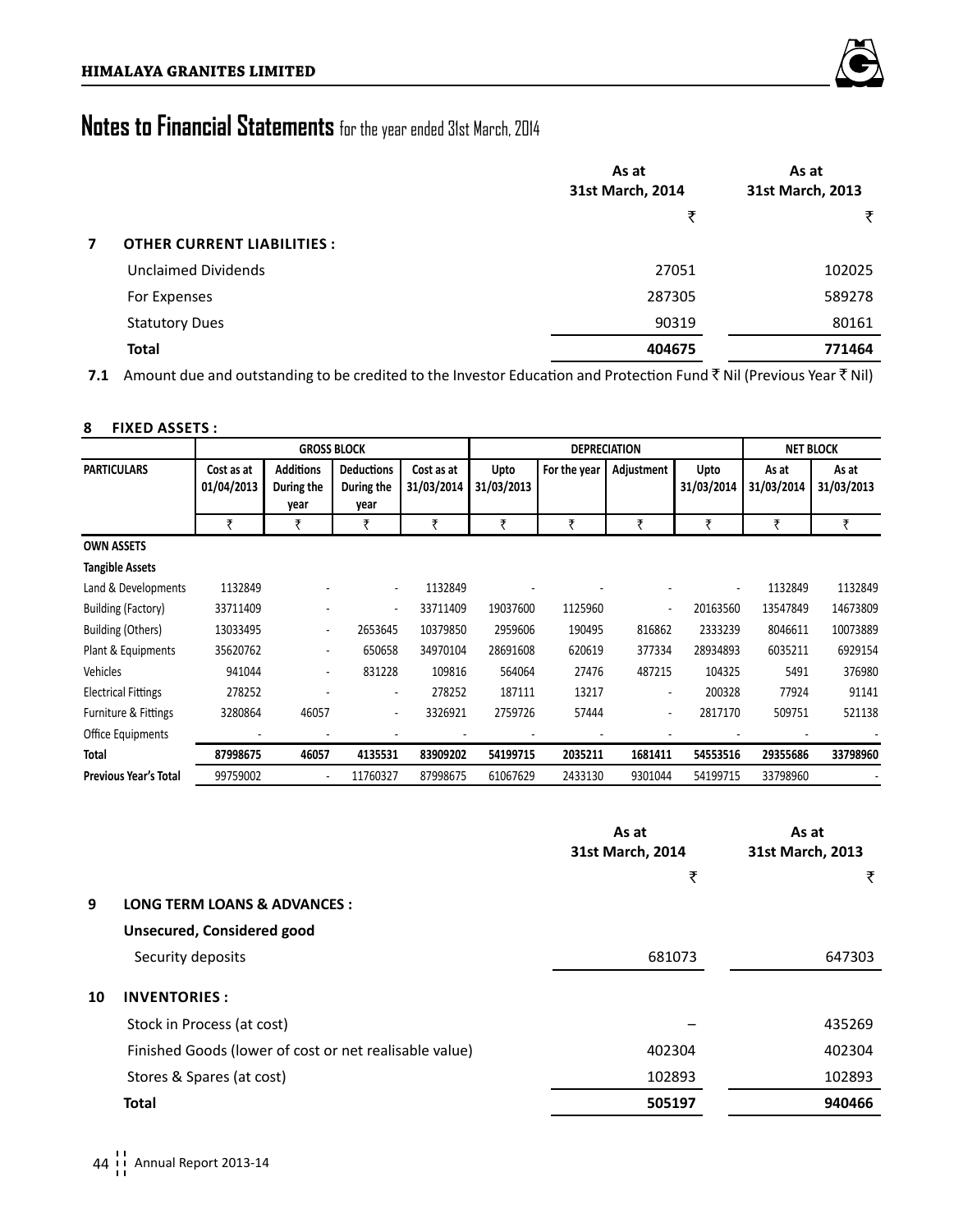



|      |                                                             | As at<br>31st March, 2014 | As at<br>31st March, 2013 |
|------|-------------------------------------------------------------|---------------------------|---------------------------|
|      |                                                             | ₹                         | ₹                         |
| 11   | <b>TRADE RECEIVABLES:</b>                                   |                           |                           |
| 11.1 | Outstanding for a period exceeding six months from due date | 9623241                   | 10548029                  |
|      | Others                                                      | 249900                    |                           |
|      | <b>Total</b>                                                | 9873141                   | 10548029                  |
| 11.2 | Secured, considered good                                    |                           |                           |
|      | Unsecured, considered good                                  | 9873141                   | 10548029                  |
|      | <b>Total</b>                                                | 9873141                   | 10548029                  |
| 12   | <b>CASH &amp; BANK BALANCES:</b>                            |                           |                           |
|      | 12.1. Cash & Cash Equivalents                               |                           |                           |
|      | <b>Balances with Banks</b>                                  | 888359                    | 1167830                   |
|      | Balances with Banks - unpaid dividend                       | 27051                     | 102025                    |
|      | Cash on Hand                                                | 4069977                   | 4037745                   |
|      |                                                             | 4985387                   | 5307600                   |
|      | 12.2. Other Bank Balances                                   |                           |                           |
|      | Term Deposits with Banks                                    |                           |                           |
|      | Maturity within 12 months                                   | 2563570                   | 1917745                   |
|      | Total                                                       | 7548957                   | 7225345                   |
| 13   | <b>SHORT TERM LOANS &amp; ADVANCES:</b>                     |                           |                           |
|      | Unsecured, Considered good                                  |                           |                           |
|      | Advance to Staff & workers                                  | 284781                    | 297663                    |
|      | Advance for expenses                                        | 85147                     | 70147                     |
|      | Sales Tax Advance                                           | 25000                     | 25000                     |
|      | Security Deposit for Rented premises                        | 180000                    | 180000                    |
|      | Advance against purchases                                   | 4369406                   | 4369406                   |
|      | <b>Other Receivables</b>                                    | 40714101                  | 36759639                  |
|      | Prepaid expenses                                            | 698435                    | 696175                    |
|      | Advance Payment of Income Tax (Less Provision)              | 8420163                   | 8135118                   |
|      | Total                                                       | 54777033                  | 50533148                  |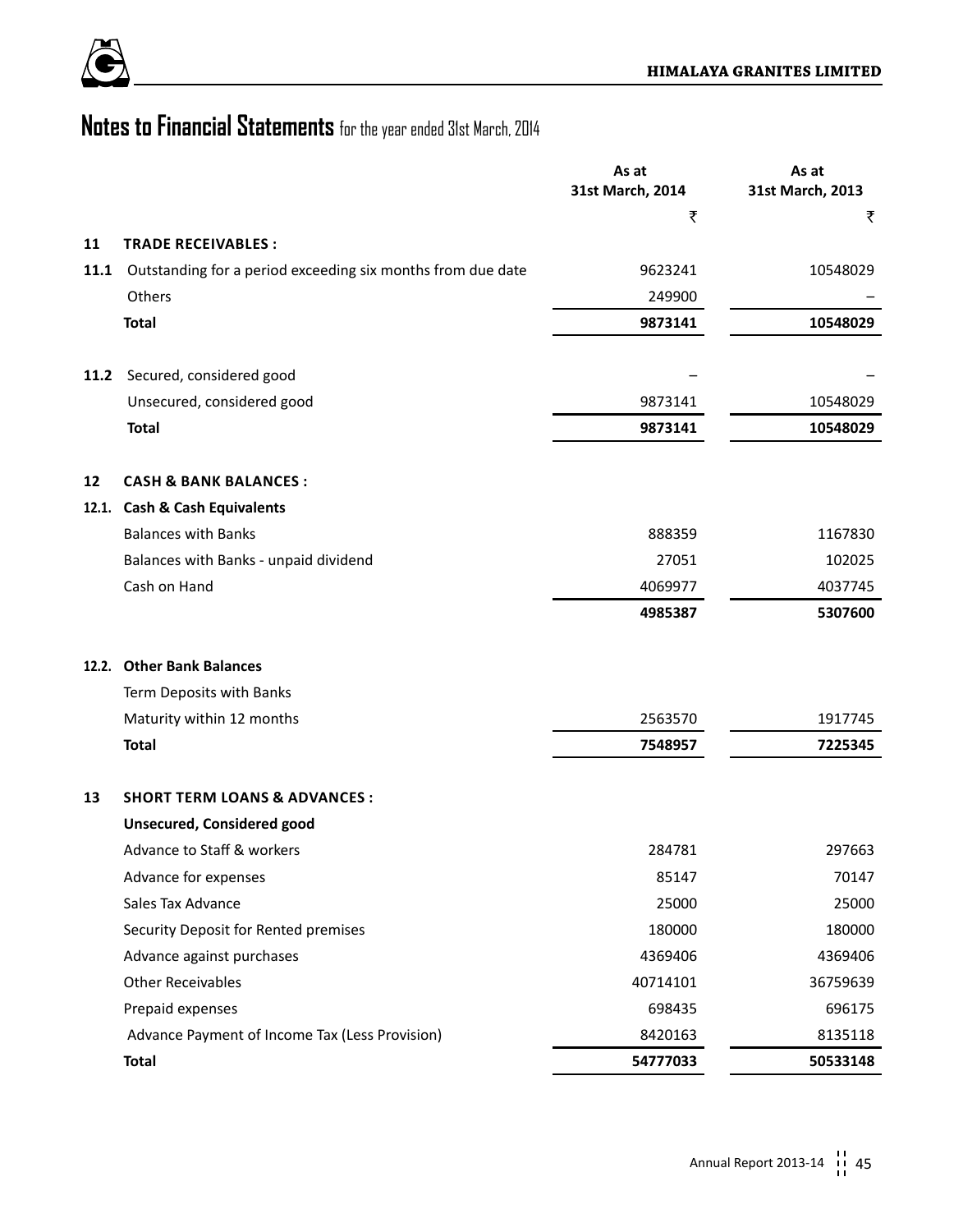|    |                                                                                                |                    |                  | For the year ended<br>31st March, 2014 |                    | For the year ended<br>31st March, 2013 |
|----|------------------------------------------------------------------------------------------------|--------------------|------------------|----------------------------------------|--------------------|----------------------------------------|
|    |                                                                                                |                    |                  | ₹                                      |                    | ₹                                      |
| 14 | <b>REVENUE FROM OPERATIONS:</b>                                                                |                    |                  |                                        |                    |                                        |
|    | Sale of Products                                                                               |                    |                  | 147400                                 |                    | 251550                                 |
| 15 | <b>OTHER INCOME:</b>                                                                           |                    |                  |                                        |                    |                                        |
|    | <b>Interest Received</b>                                                                       |                    |                  | 3367412                                |                    | 3185120                                |
|    | <b>Rent Received</b>                                                                           |                    |                  | 4337500                                |                    | 4200000                                |
|    | Maturity proceeds of Keyman Insuarance Policy                                                  |                    |                  |                                        |                    | 4530316                                |
|    | Miscellaneous income                                                                           |                    |                  | 12926                                  |                    |                                        |
|    | Liabilities no longer required written Back                                                    |                    |                  | 62517                                  |                    |                                        |
|    | <b>Total</b>                                                                                   |                    |                  | 7780355                                |                    | 11915436                               |
|    |                                                                                                | For the year ended |                  |                                        | For the year ended |                                        |
|    |                                                                                                |                    | 31st March, 2014 |                                        | 31st March, 2013   |                                        |
| 16 | <b>CHANGES IN INVENTORIES OF FINISHED GOODS</b><br><b>STOCK IN PROCESS AND STOCK IN TRADE:</b> |                    | ₹                | ₹                                      | ₹                  | ₹                                      |
|    | <b>OPENING STOCK</b>                                                                           |                    |                  |                                        |                    |                                        |
|    | <b>Finished Goods</b>                                                                          | 402304             |                  |                                        | 402304             |                                        |
|    | Goods in Process                                                                               | 435269             |                  |                                        | 829979             |                                        |
|    |                                                                                                |                    |                  | 837573                                 |                    | 1232283                                |
|    | <b>CLOSING STOCK</b>                                                                           |                    |                  |                                        |                    |                                        |
|    | <b>Finished Goods</b>                                                                          | 402304             |                  |                                        | 402304             |                                        |
|    | Goods in Process                                                                               |                    |                  |                                        | 435269             |                                        |
|    |                                                                                                |                    |                  | 402304                                 |                    | 837573                                 |
|    | <b>Total</b>                                                                                   |                    |                  | 435269                                 |                    | 394710                                 |
|    |                                                                                                |                    |                  | For the year ended<br>31st March, 2014 |                    | For the year ended<br>31st March, 2013 |
|    |                                                                                                |                    |                  | ₹                                      |                    | ₹                                      |
| 17 | <b>EMPLOYEES BENEFITS EXPENSE:</b>                                                             |                    |                  |                                        |                    |                                        |
|    | Salary, Wages & Bonus                                                                          |                    |                  | 2192468                                |                    | 2024564                                |
|    | Contribution to Provident Fund                                                                 |                    |                  | 122254                                 |                    | 130996                                 |
|    | <b>Employees' Welfare Expenses</b>                                                             |                    |                  |                                        |                    | 36658                                  |
|    | Gratuity                                                                                       |                    |                  | 62705                                  |                    | 55823                                  |
|    | <b>Total</b>                                                                                   |                    |                  | 2377427                                |                    | 2248041                                |

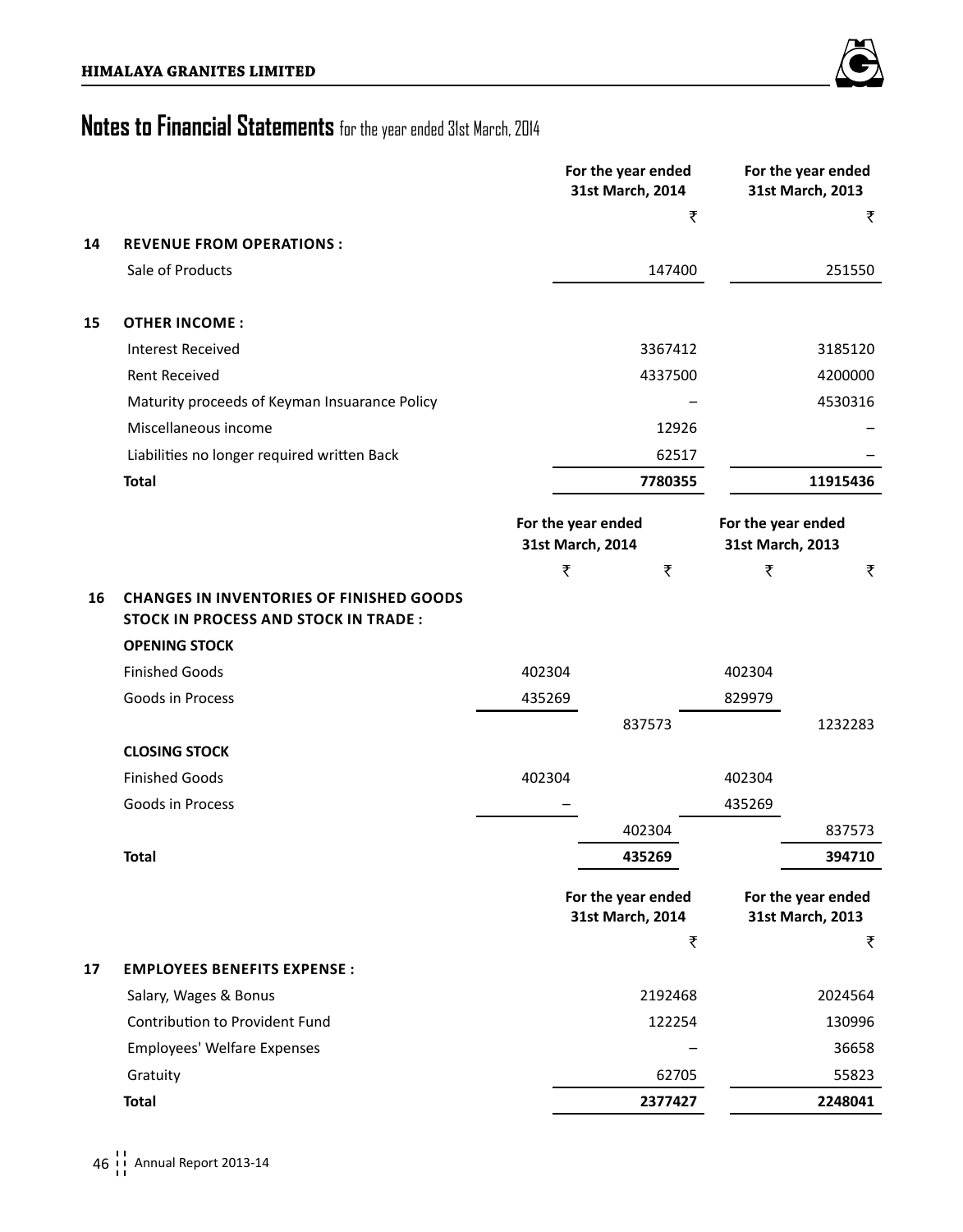



# **17.1 DISCLOSURES REGARDING EMPLOYEE BENEFITS :**

Defined Contribution Plan: Employee benefits in the form of Provident Fund is considered as defined contribution plan and the contributions to Employees' Provident Fund Organisation established under The Employees' Provident Fund and Miscellaneous Provisions Act 1952 , is charged to the Statement of Profit and Loss of the year when the contributions to the respective funds are due.

Defined Benefit Plan : Retirement benefits in the form of Gratuity are considered as defined benefit obligations and are provided for on the basis of third party actuarial valuation, using the projected unit credit method, as at the date of the Balance Sheet. As the Company has not funded its liability, it has nothing to disclose regarding plan assets and its reconciliation. Defined Benefit Obligation at the year end amounted to ₹256729 (previous year ₹243029).

| <b>Actuarial assumptions</b>                       | For the year ended<br>31st March, 2014 | For the year ended<br>31st March, 2013 |  |  |
|----------------------------------------------------|----------------------------------------|----------------------------------------|--|--|
|                                                    | <b>IALM 2006-2008</b>                  | <b>IALM 2006-2008</b>                  |  |  |
| Mortality Table                                    |                                        |                                        |  |  |
| Discount Rate (per annum)                          | 8.25                                   | 8.25                                   |  |  |
| Expected rate of return on plan assets (per annum) |                                        |                                        |  |  |
| Rate of escalation in salary (per annum)           |                                        | 5.                                     |  |  |

The estimates of rate of escalation in salary considered in actuarial valuation, take into account inflation, seniority, promotion and other relevant factors including supply and demand in the employment market.

The above information is certified by the actuary.

Para 132 of Accounting Standard 15 (revised 2005) does not require any specific disclosures except where expense resulting from compensated absence is of such size, nature or incidence that its disclosure is relevant under Accounting Standard 5 or Accounting Standard 18. In the opinion of the management the expense resulting from compensated absence is not significant and hence no disclosures are prepared under various paragraphs of AS 15 (revised 2005).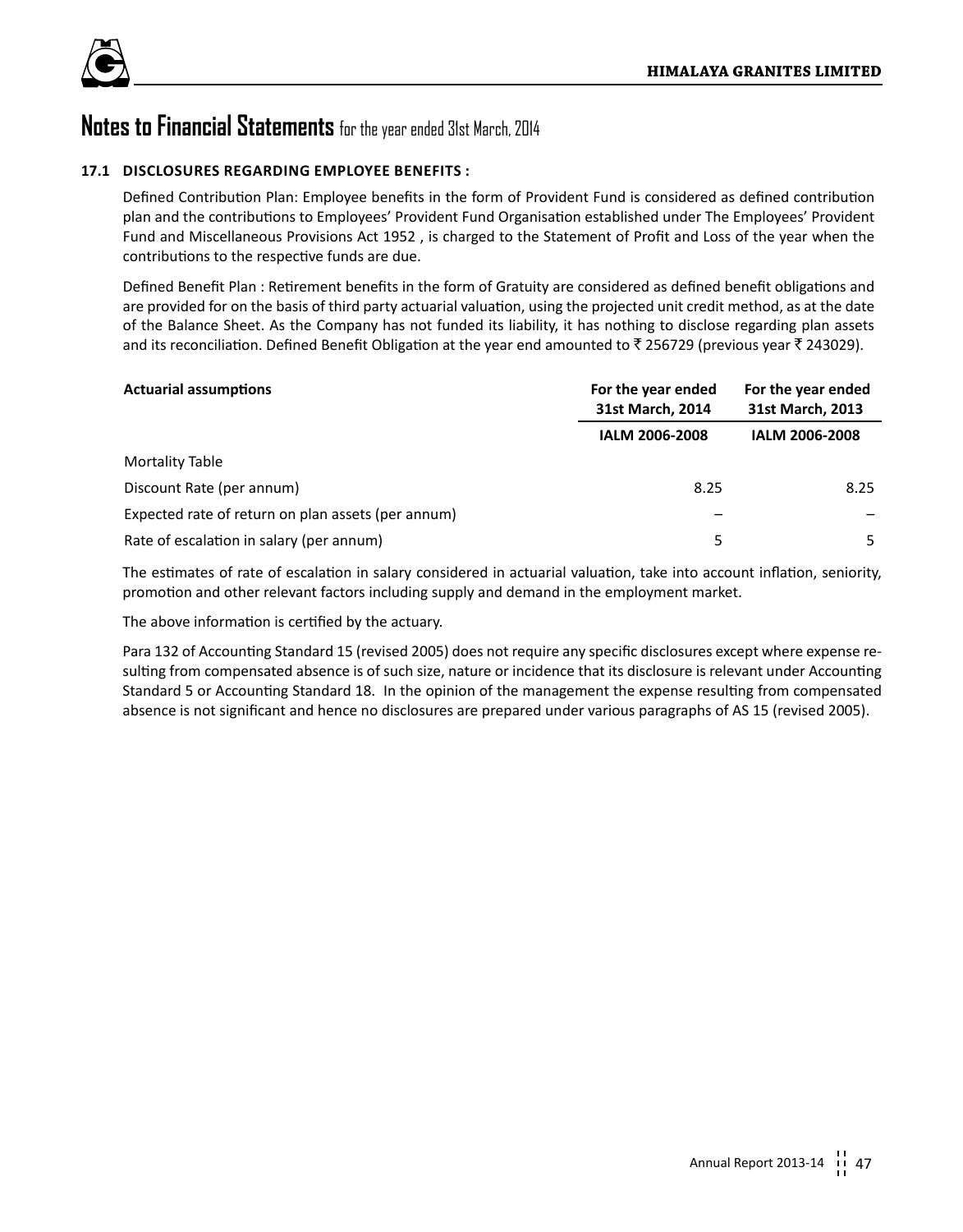

|      |                                 | For the year ended<br>31st March, 2014 | For the year ended<br>31st March, 2013 |
|------|---------------------------------|----------------------------------------|----------------------------------------|
|      |                                 | ₹                                      | ₹                                      |
| 18   | <b>OTHER EXPENSES:</b>          |                                        |                                        |
|      | Rent                            | 363500                                 | 327500                                 |
|      | Rates & Taxes                   | 191076                                 | 157506                                 |
|      | <b>Insurance Charges</b>        | 44036                                  | 354628                                 |
|      | <b>Electricity charges</b>      | 167659                                 | 134436                                 |
|      | <b>Repairs to Building</b>      | 239883                                 | 113192                                 |
|      | Printing & Stationery           | 280954                                 | 274250                                 |
|      | <b>Telephone Expenses</b>       | 26238                                  | 55584                                  |
|      | <b>Travelling Expenses</b>      | 29398                                  | 16934                                  |
|      | Vehicle Expenses                | 36002                                  | 92682                                  |
|      | <b>Security Service Charges</b> | 564183                                 | 557400                                 |
|      | Directors' Sitting Fees         | 7304                                   | 7304                                   |
|      | <b>Bank Charges</b>             | 12749                                  | 7093                                   |
|      | <b>Auditors' Remuneration</b>   | 133708                                 | 164607                                 |
|      | Loss on Sale of Fixed Assets    | 448568                                 | 241689                                 |
|      | Value of Assets Discarded       | 1379338                                | 1309114                                |
|      | <b>Other General Expenses</b>   | 271809                                 | 935636                                 |
|      |                                 | 4196405                                | 4749555                                |
| 18.1 | <b>AUDITORS' REMUNERATION</b>   |                                        |                                        |
|      | <b>Audit Fees</b>               | 95506                                  | 95506                                  |
|      | <b>Certification Fees</b>       | 38202                                  | 69101                                  |
|      |                                 | 133708                                 | 164607                                 |

#### **19 CONTINGENT LIABILITIES AND COMMITMENTS :**

#### **19.1 ConƟngent liabiliƟes**

a. Disputed Demand of Income Tax in Appeal ₹ NIL (Previous Year ₹ 7637154)

#### **20 INFORMATION REGARDING MICRO, SMALL AND MEDIUM ENTERPRISES :**

As the Company has not procured any supply of materials, the provisions of Micro, Small and Medium Enterprises Act, 2006 are not applicable.

#### **21 SEGMENT REPORTING (UNDER ACCOUNTING STANDARD AS - 17 ISSUED BY ICAI) :**

As there is neither more than one business segment nor more than one geographical segment, segment information as per AS - 17 is not required to be disclosed.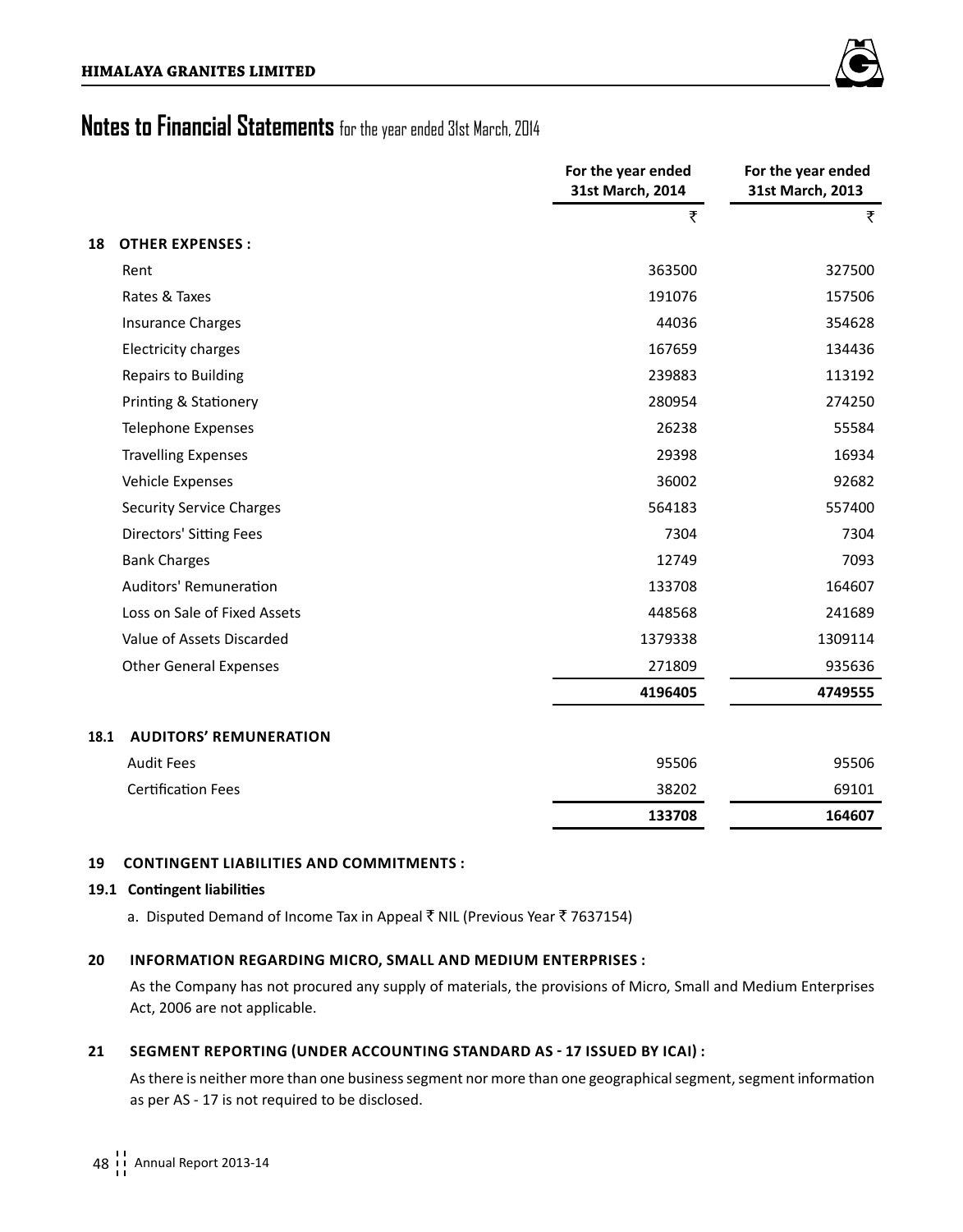

#### **22 RELATED PARTY (DISCLOSURE AS PER ACCOUNTING STANDARD AS - 18 ISSUED BY ICAI) :**

# A) Related parties with whom transactions have taken place during the year

### **Key Managerial Personnel**

- i) Sri Ramesh Kumar Haritwal, Managing Director & CEO
- ii) Sri Saurabh Mittal, Non Executive Chairman

#### Enterprise ownded/influenced by Key managerial personnel or their relatives

i) Greenply Industries Ltd.

#### Note : Related Party Relationship is as identified by the Company and relied upon by the Auditors

#### **B)** Transactions during the year :

| <b>Particulars</b>                | <b>Key Management</b><br>Personnel |         | Enterprise ownded/influ-<br>enced by Key managerai<br>personnel or their relatives |         |
|-----------------------------------|------------------------------------|---------|------------------------------------------------------------------------------------|---------|
|                                   | 2013-14                            | 2012-13 | 2013-14                                                                            | 2012-13 |
|                                   | ₹                                  | ₹       | ₹                                                                                  | ₹       |
| Received towards service rendered |                                    |         |                                                                                    |         |
| Greenply Industries Limited       | -                                  |         | 4270000                                                                            | 4200000 |
|                                   |                                    |         |                                                                                    |         |
| <b>Remuneration paid</b>          |                                    |         |                                                                                    |         |
| Ramesh Haritwal                   | 1469016                            | 1409016 | -                                                                                  |         |
|                                   |                                    |         |                                                                                    |         |
| <b>Meeting Fees</b>               |                                    |         |                                                                                    |         |
| Saurabh Mittal                    | 500                                | 1000    | -                                                                                  |         |
|                                   |                                    |         |                                                                                    |         |

#### **23 CURRENT TAX :**

In view of brought forward losses, provision for income tax is not considered necessary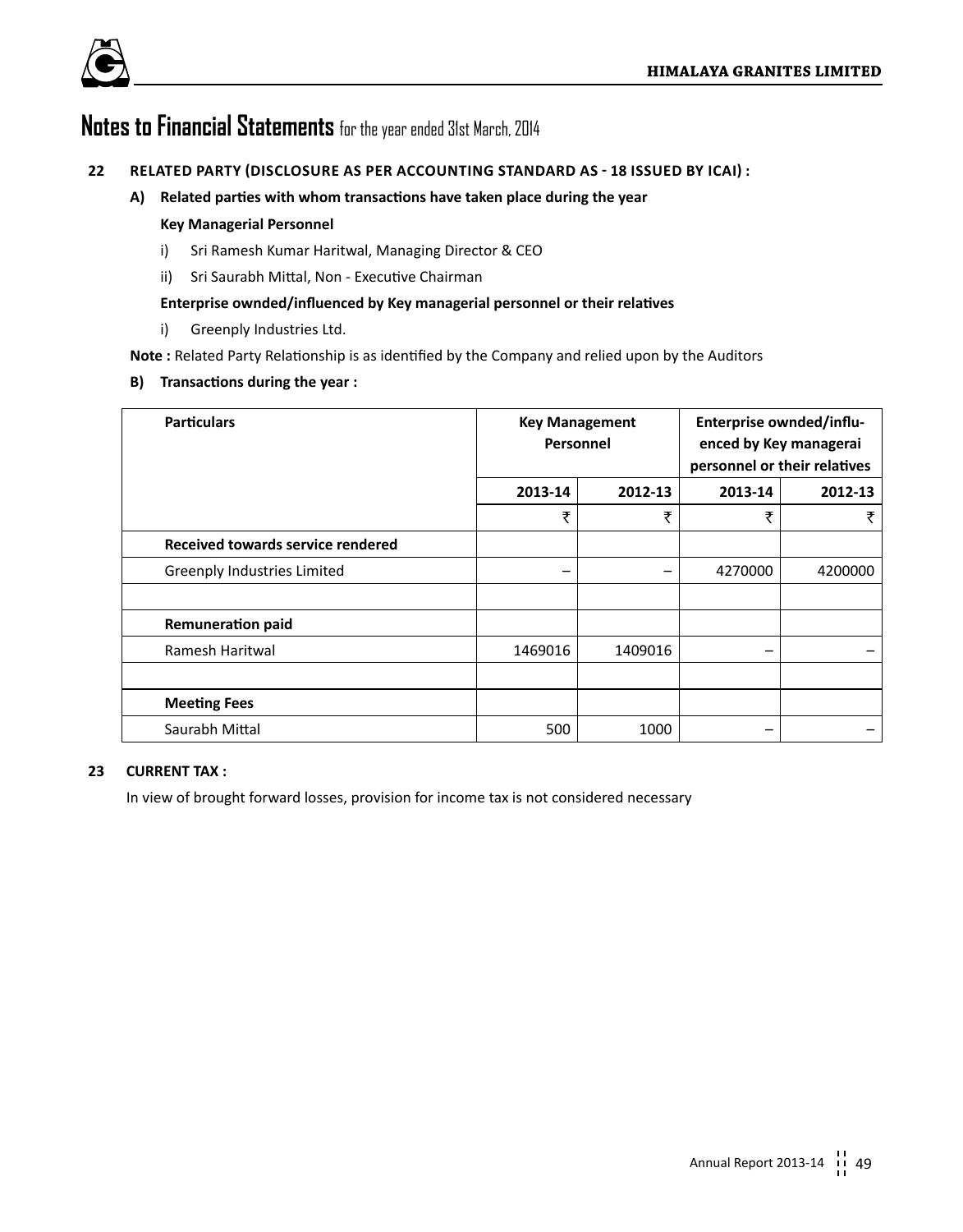

**24** Figures have been rouded off to the nearest rupee.

|    |    |                                                                         | For the year ended<br>31st March, 2014 | For the year ended<br>31st March, 2013 |
|----|----|-------------------------------------------------------------------------|----------------------------------------|----------------------------------------|
| 25 |    | <b>EARNINGS PER SHARE:</b>                                              |                                        |                                        |
|    | a) | Calculation of weighted average number of equity shares<br>of ₹10 each  |                                        |                                        |
|    |    | No of Shares at the beginning of the year                               | 3005000                                | 3005000                                |
|    |    | Total no. of equity shares outstanding at the end<br>of the year        | 3005000                                | 3005000                                |
|    |    | Weighted average number of equity shares outstanding<br>during the year | 3005000                                | 3005000                                |
|    | b) | Net Profit (after tax, available for equity shareholders)               | 73533                                  | 3441967                                |
|    | c) | <b>BASIC &amp; DILUTED EARNINGS PER SHARE</b>                           | 0.02                                   | 1.15                                   |
|    |    | (Face value ₹10 per share)                                              |                                        |                                        |

AS PER OUR ANNEXED REPORT OF EVEN DATE

For **D. DHANDARIA & COMPANY** Saurabh Mittal<br>Chartered Accountants **Saurabh Michand Chartered Accountants Saurabh Mon-Executive Chairman** ICAI Firm Reg. No. **306147E**

Non-Executive Chairman

Place of Signature : Kolkata Partner **Ramesh Kumar Haritwal** Dated : 30th May, 2014 Membership No. **010928** Managing Director & CEO

(Dindayal Dhandaria)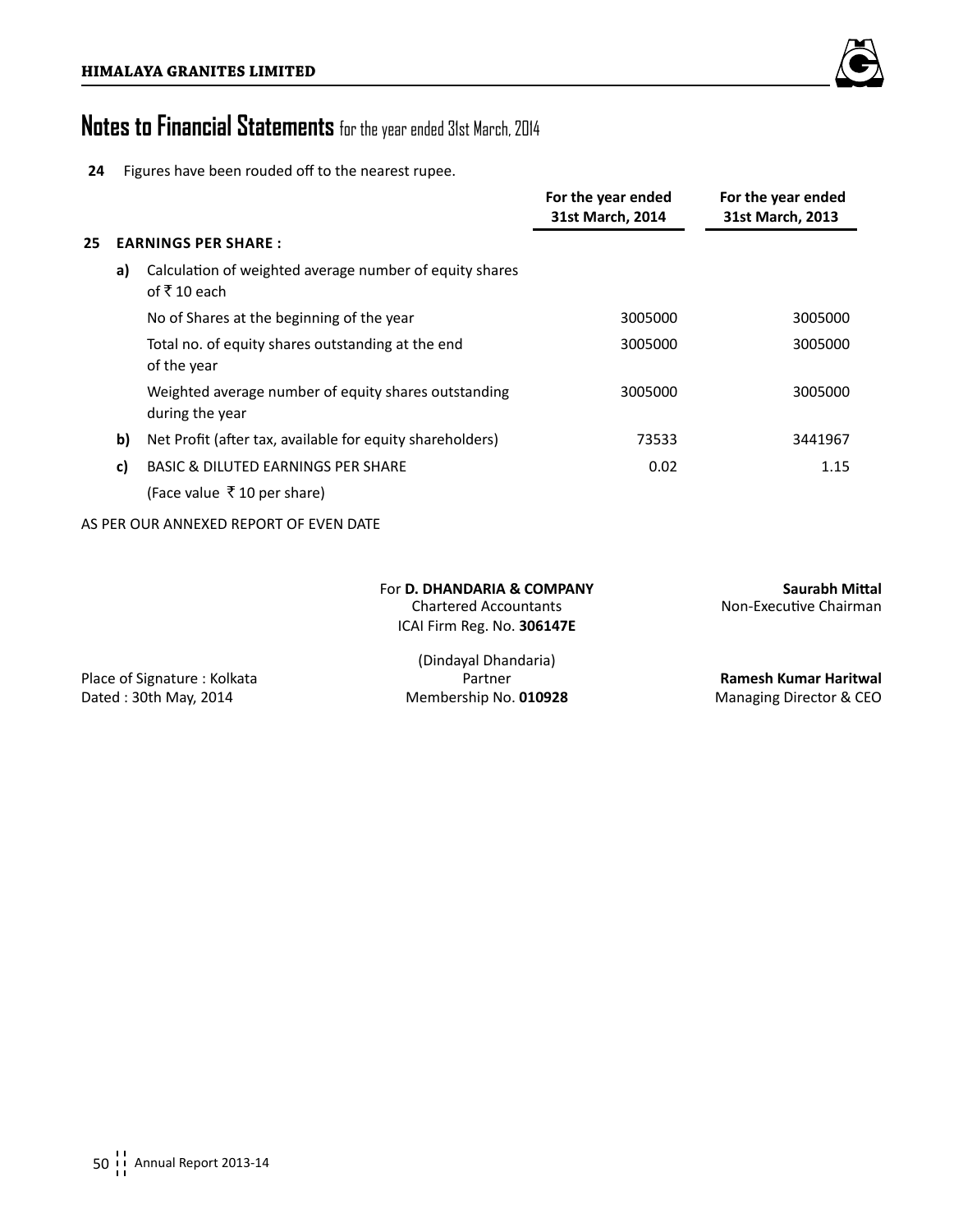# **Form No. MGT - 11 PROXY FORM**

[Pursuant to section 105(6) of the Companies Act, 2013 and rule 19(3) of the Companies (Management and Administration) Rules, 2014] CIN L13206TN1987PLC015161 Name of Company **HIMALAYA GRANITES LIMITED** Registered Office | Panchalam Village, Melpettai Post, Tindivanam, Tamilnadu - 604 307 Telefax : (044-26693378), Website : www.hgl.co.in, Email : prakash.corp@greenply.com Name of the Member(s) : Registered Address : E-mail Id : Folio No./Client Id : DP ID : I / We, being the member(s) of \_\_\_\_\_\_\_\_\_\_\_\_\_\_\_\_\_\_\_\_\_\_\_ shares of the above named company, hereby appoint : 1) Name : the contract of the contract of the Address :  $\triangle$  Address :  $\triangle$  Email Id : \_\_\_\_\_\_\_\_\_\_\_\_\_\_\_\_\_\_\_\_\_\_\_\_\_\_\_\_\_\_\_\_\_\_\_\_\_\_\_ Signature: \_\_\_\_\_\_\_\_\_\_\_\_\_\_\_\_\_\_\_\_\_\_\_\_\_\_\_\_\_\_\_\_\_\_\_\_\_\_\_\_\_, or failing him 2) Name : \_\_\_\_\_\_\_\_\_\_\_\_\_\_\_\_\_\_\_\_\_\_\_\_\_\_\_\_\_\_\_\_\_\_\_\_\_\_\_\_\_ Address : \_\_\_\_\_\_\_\_\_\_\_\_\_\_\_\_\_\_\_\_\_\_\_\_\_\_\_\_\_\_\_\_\_\_\_\_\_\_\_\_\_\_\_\_\_\_\_\_\_\_\_\_\_ Email Id : \_\_\_\_\_\_\_\_\_\_\_\_\_\_\_\_\_\_\_\_\_\_\_\_\_\_\_\_\_\_\_\_\_\_\_\_\_\_\_ Signature: \_\_\_\_\_\_\_\_\_\_\_\_\_\_\_\_\_\_\_\_\_\_\_\_\_\_\_\_\_\_\_\_\_\_\_\_\_\_\_\_\_, or failing him 3) Name : \_\_\_\_\_\_\_\_\_\_\_\_\_\_\_\_\_\_\_\_\_\_\_\_\_\_\_\_\_\_\_\_\_\_\_\_\_\_\_\_\_ Address : \_\_\_\_\_\_\_\_\_\_\_\_\_\_\_\_\_\_\_\_\_\_\_\_\_\_\_\_\_\_\_\_\_\_\_\_\_\_\_\_\_\_\_\_\_\_\_\_\_\_\_\_\_ Email Id : \_\_\_\_\_\_\_\_\_\_\_\_\_\_\_\_\_\_\_\_\_\_\_\_\_\_\_\_\_\_\_\_\_\_\_\_\_\_\_ Signature: \_\_\_\_\_\_\_\_\_\_\_\_\_\_\_\_\_\_\_\_\_\_\_\_\_\_\_\_\_\_\_\_\_\_\_\_\_\_\_\_\_\_\_\_\_\_\_\_\_\_\_\_\_ as my/our proxy to attend and vote (on a poll) for me/us and on my/our behalf at the 26th Annual General Meeting of the company, to be held on Tuesday, 30th September 2014 at 1:00 p.m. at "Panchalam Village, Melpettai Post, Tindivanam, Tamilnadu - 604 307 and at any adjournment thereof in respect of such resolutions as are indicated below: **ResoluƟon No. ResoluƟons** 1 To receive, consider and adopt the Audited Financial Statements of the Company for the financial year ended March 31, 2014 including the Audited Balance Sheet as at March 31, 2014 and Statement of Profit & Loss for the year ended on that date and the Reports of the Board of Directors and Auditors thereon. 2 To appoint a director in place of Mr. Saurabh Mittal (DIN 00273917), who retires by rotation at this Annual General Meeting and being eligible, offers himself for re-appointment. 3 To appoint M/s. D. Dhandaria & Company, Chartered Accountants (Registration No. 306147E) as a Statutory Auditor of the Company and to fix their remuneration. 4 To appoint Mr. Mahesh Kumar Malpani (DIN : 02603222), as an Independent Director of the Company. 5 To appoint Mr. Beni Gopal Saraf (DIN : 00267858), as an Independent Director of the Company. 6 To appoint Mr. Pradip Manharlal Domadia (DIN: 05292129), as an Independent Director of the Company. 7 To revise the terms and conditions of appointment of Mr. Ramesh Kumar Haritwal (DIN: 01486666), Managing Director & CEO of the Company. 8 To approve and adopt new Articles of Association of the Company. 9 To approve the contracts/arrangements of the Company for Lease/Leave and License agreement with Greenply Industries Limited in respect of immovable property of the Company under Section 188 of the Companies Act, 2013. Ⅹ

Signed this \_\_\_\_\_\_\_\_ day of \_\_\_\_\_\_\_\_\_\_ of 2014.

Signature of the Shareholder :

Signature of the proxy holder(s) : \_\_\_\_\_\_\_\_\_\_\_\_\_\_\_\_\_ \_\_\_\_\_\_\_\_\_\_\_\_\_\_\_\_\_ \_\_\_\_\_\_\_\_\_\_\_\_\_\_\_\_\_

#### **Note :**

X

1. This form of proxy in order to be effective should be duly completed and deposited at the Registered Office of the Company, not less than 48 hours before the commencement of the Meeting.

10 To approve the contracts/arrangements of the Company for Lease/Leave and License agreement with Greenlam Industries Limited in respect of immovable property of the Company under Section 188 of the Companies Act, 2013.

> Affix Revenue Stamp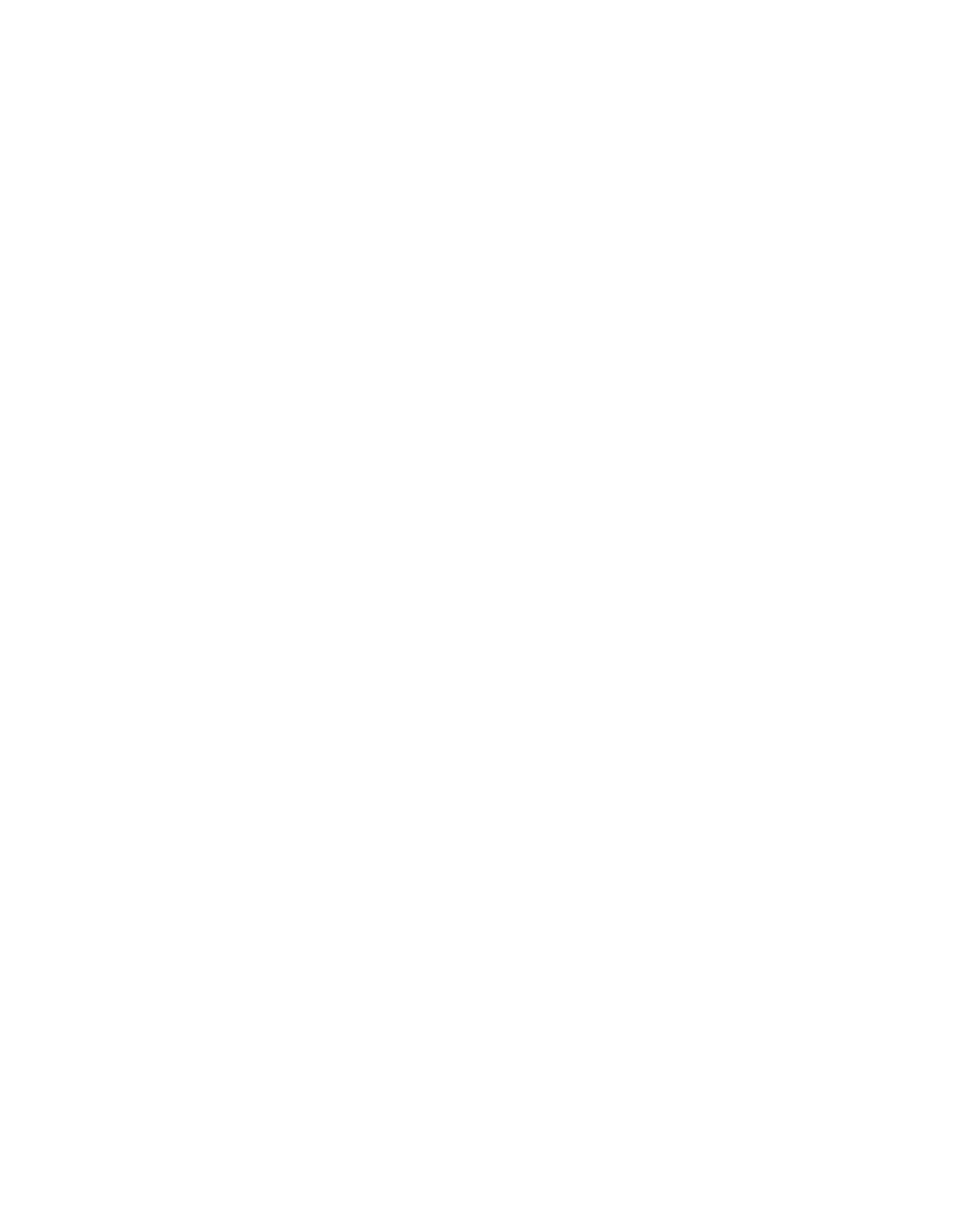if undelivered please return to :<br>**HIMALAYA GRANITES LIMITED**<br>16A, SHAKESPEARE SARANI<br>KOLKATA - 700 071 **HIMALAYA GRANITES LIMITED** *if undelivered please return to :* 16A, SHAKESPEARE SARANI KOLKATA - 700 071

**ANNUAL REPORT 2013-14**